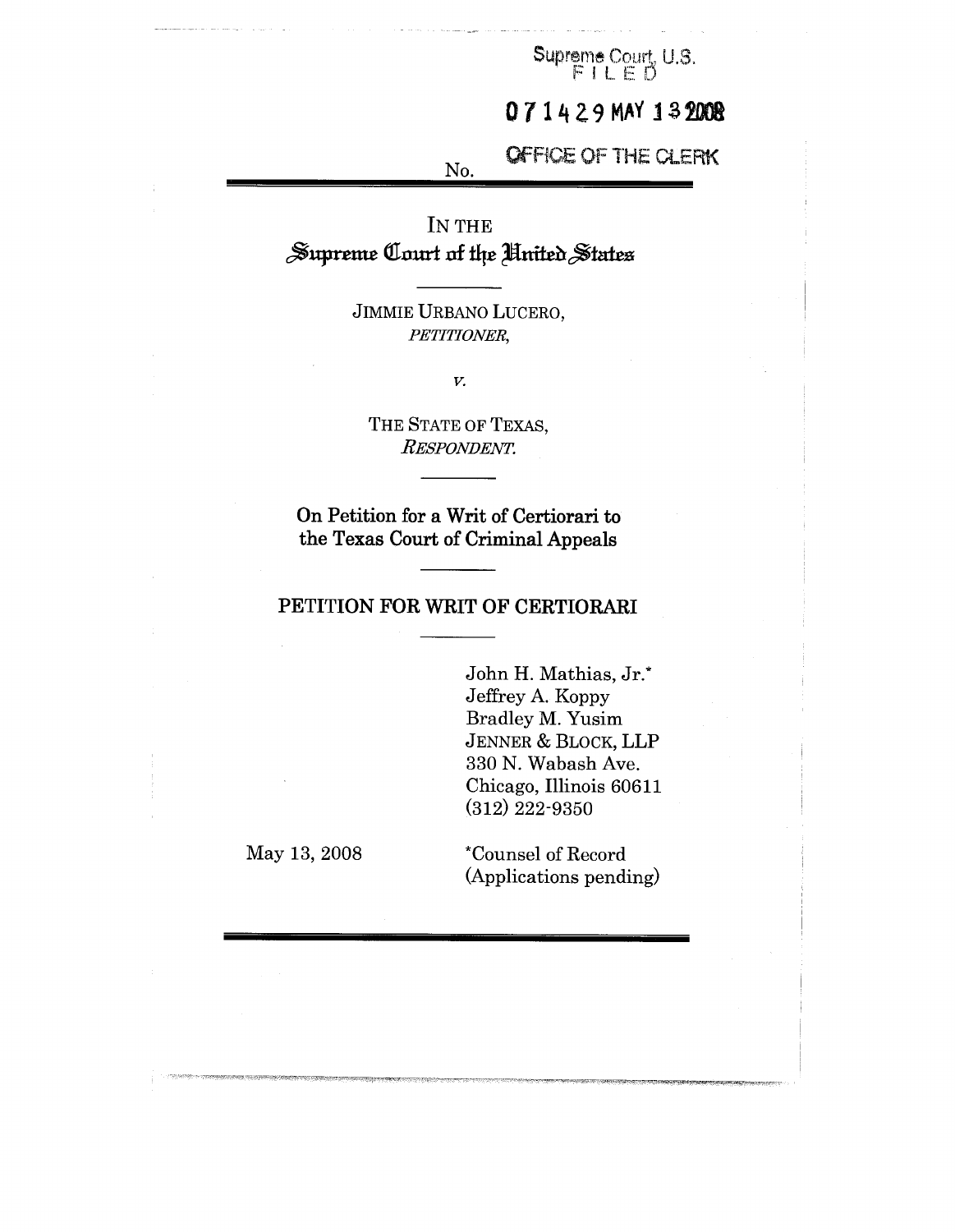## *CAPITAL CASE*

## **QUESTIONS PRESENTED**

1. Are a defendant's Sixth Amendment rights violated where (i) the jury secretly brings a Bible into the jury deliberation room for assistance in deciding on a verdict in a capital case; and (ii) the jury foreman reads passages of the Bible in an attempt to persuade hold-out jurors to impose a sentence of death?

2. Did the Texas Court of Criminal Appeals err in relying on after-the-fact affidavits of jurors about the effect of the Bible on their deliberations as the basis for finding introduction of the Bible into the jury room to be "harmless error?"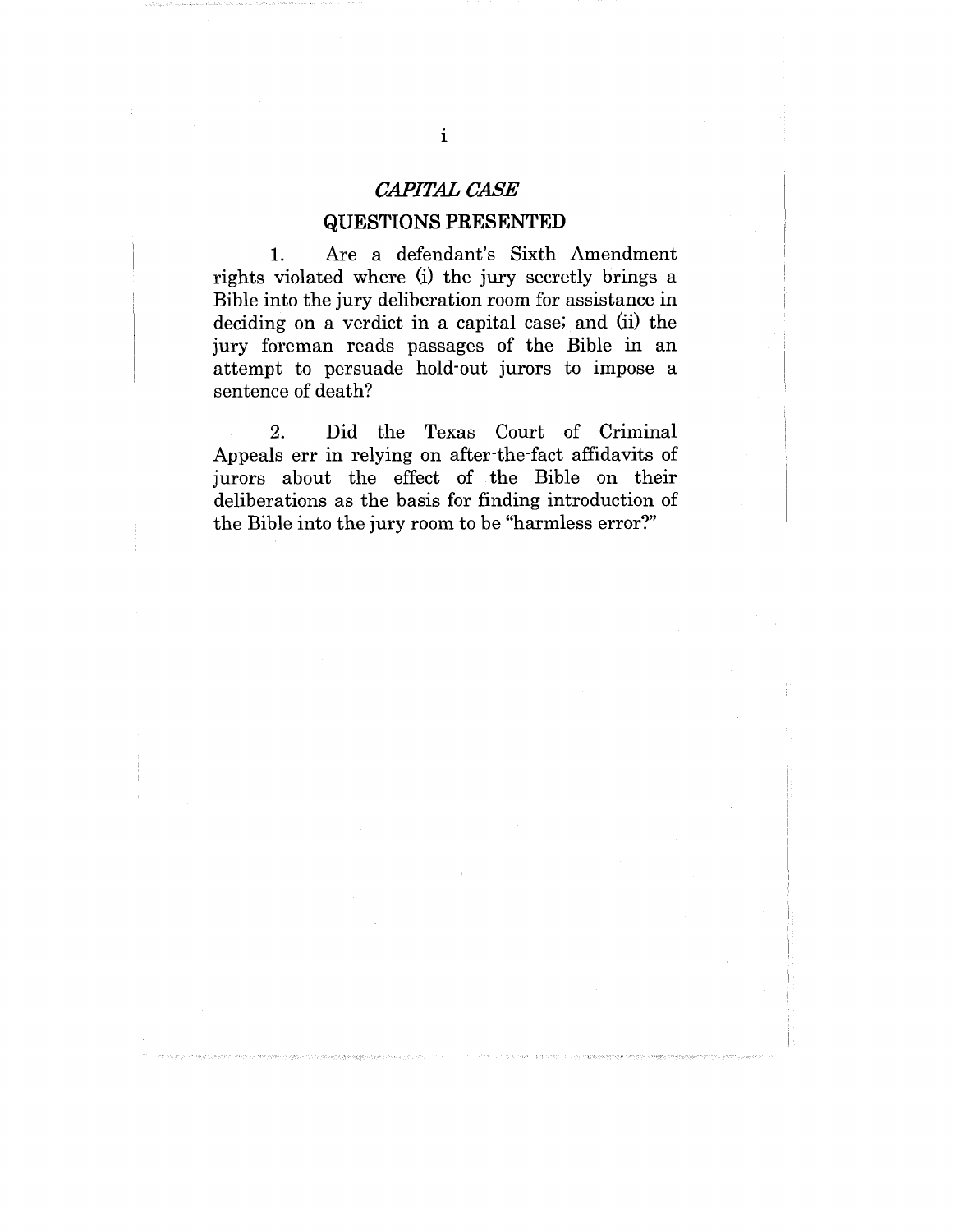# TABLE OF CONTENTS

| PETITION FOR A WRIT OF CERTIORARI  1                                                                                                                                                     |
|------------------------------------------------------------------------------------------------------------------------------------------------------------------------------------------|
|                                                                                                                                                                                          |
|                                                                                                                                                                                          |
| CONSTITUTIONAL PROVISIONS INVOLVED 2                                                                                                                                                     |
|                                                                                                                                                                                          |
| A. Mr. Lucero's Sixth Amendment Rights Were<br>Violated When The Jury Foreman Took A<br>Bible Into The Jury Room And Read Passages<br>From That Bible To Coerce Two Jurors Into          |
| B. The Trial Court Denies Mr. Lucero's Motion                                                                                                                                            |
| C. Mr. Lucero's Direct Appeal Is Denied 10                                                                                                                                               |
| REASONS FOR GRANTING THE WRIT 12                                                                                                                                                         |
| I. The Court Should Resolve A Split Among The<br>Circuits Over Whether The Sixth Amendment<br>Prohibits Jurors From Bringing The Bible Into<br>The Jury Room For Use In Deliberations 14 |
|                                                                                                                                                                                          |

**SOUTH & PORTLANDS THE UNITED STATES OF A STATE OF THE POINT OF A STATE OF A STATE OF A STATE OF A ST**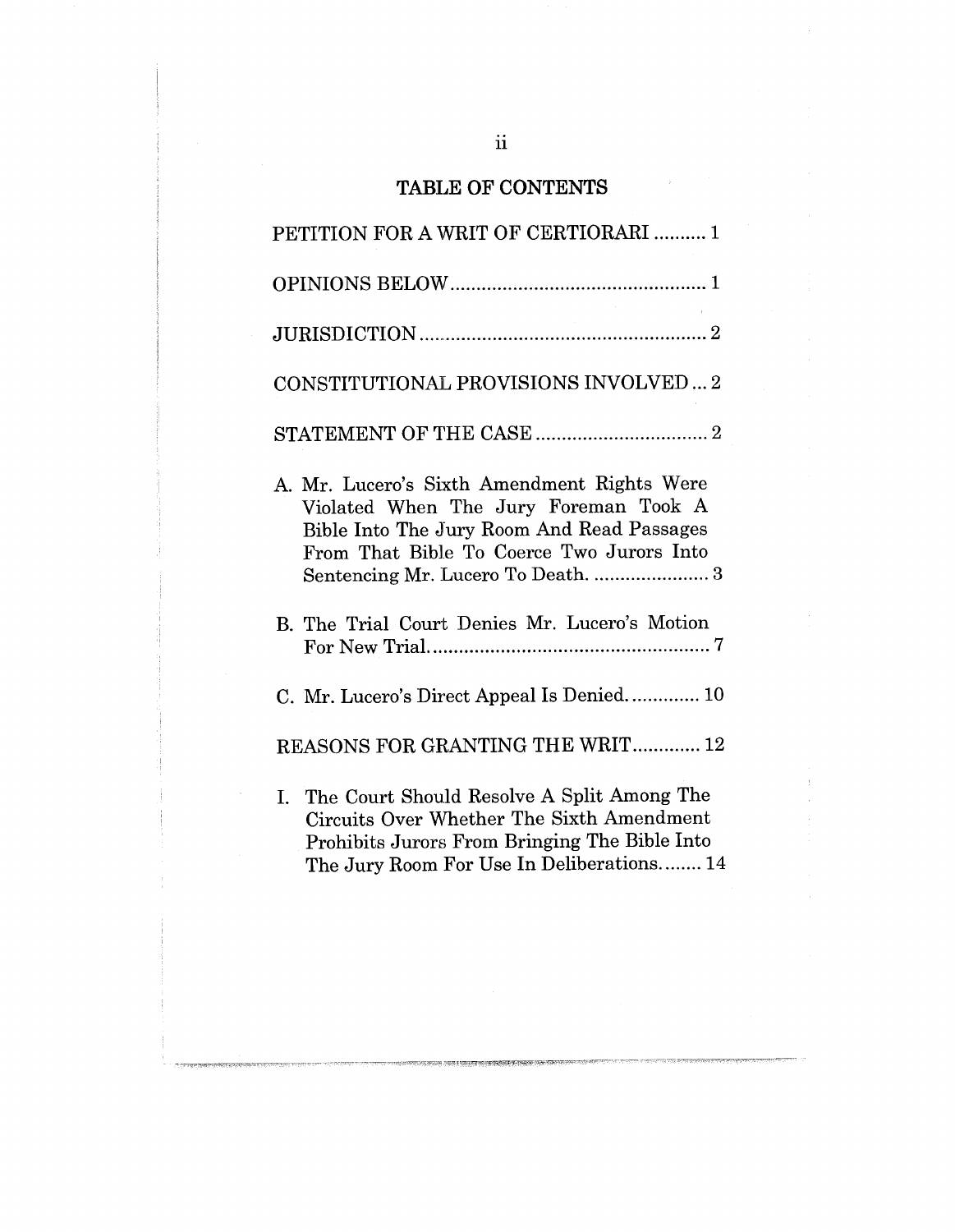| Materials into The Jury Room For Use                                                                                                                                                      |
|-------------------------------------------------------------------------------------------------------------------------------------------------------------------------------------------|
| B. The First And Eleventh Circuits Have<br>Stated That The Bible Is An Extraneous<br>Material That May Not Be Introduced<br>Into Jury Deliberations 19                                    |
| C. The Fourth And Ninth Circuits Have<br>Incorrectly Interpreted This Court's<br>Sixth Amendment Precedents.  23                                                                          |
| D. The Court Should Clarify That The<br>Sixth Amendment Prohibits The Use Of<br>The Bible In Jury Deliberations 27                                                                        |
| II. The Texas Court Of Criminal Appeals Erred<br>By Relying On Subjective Juror Affidavits To<br>Find That The Introduction Of The Bible To<br>Jury Deliberations Was Harmless Error.  30 |
| A. The Texas Courts Failed To Use An<br>Objective Inquiry To Determine<br>Whether The Bible Was Harmless.  30                                                                             |
| B. The<br>Bible Passage Read During<br>Deliberations, Romans 13:1-6, Was Not                                                                                                              |
|                                                                                                                                                                                           |

A. This Court Has Consistently Held That The Sixth Amendment Prohibits A Jury From Bringing Any And All Outsid Materials Into The Jury Room For Us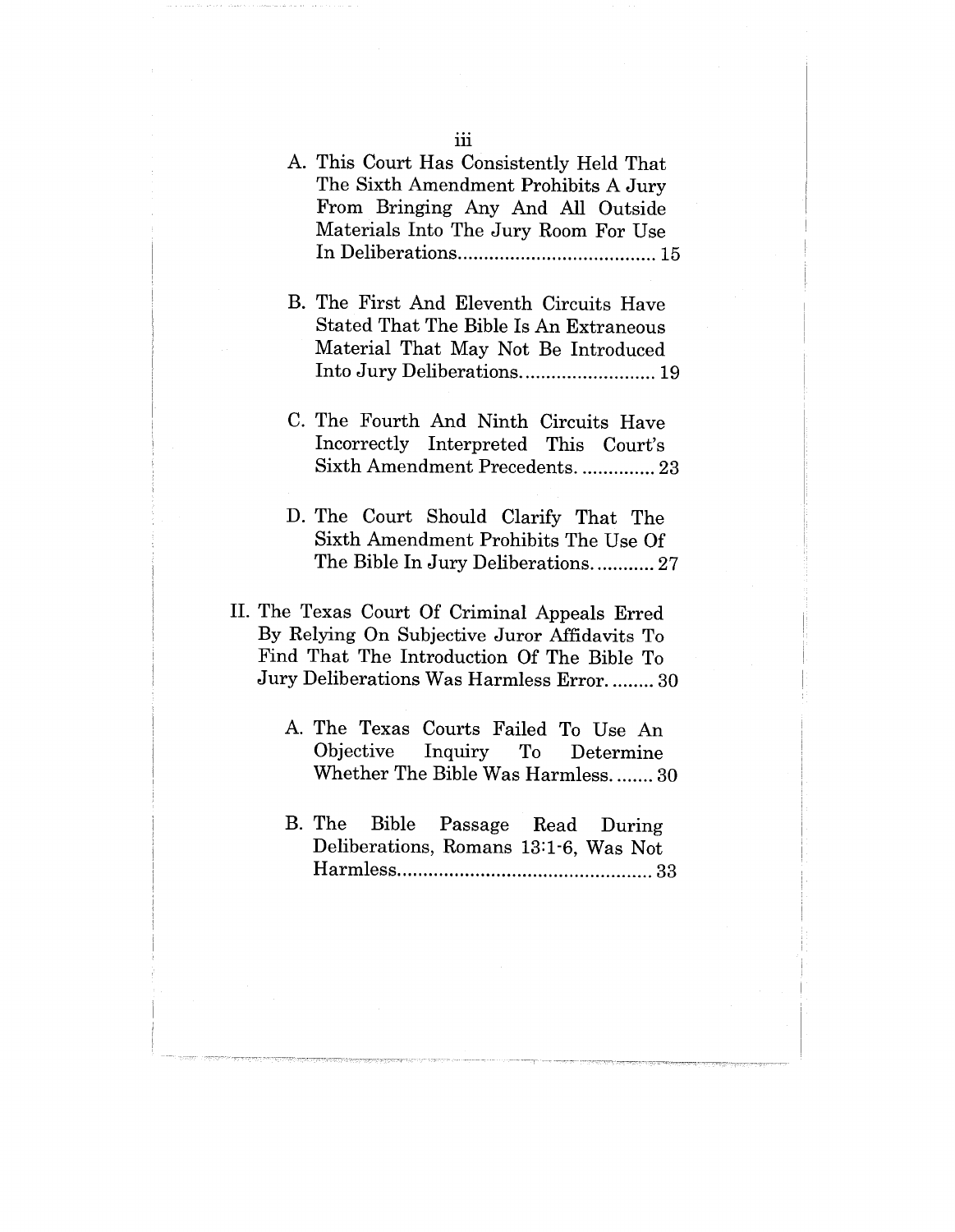C. Federal Law Requires The Texas Courts To Provide Mr. Lucero An Evidentiary Hearing To Test The Veracity Of Juror Affidavits ................................................. 38

CONCLUSION ....................................................... 40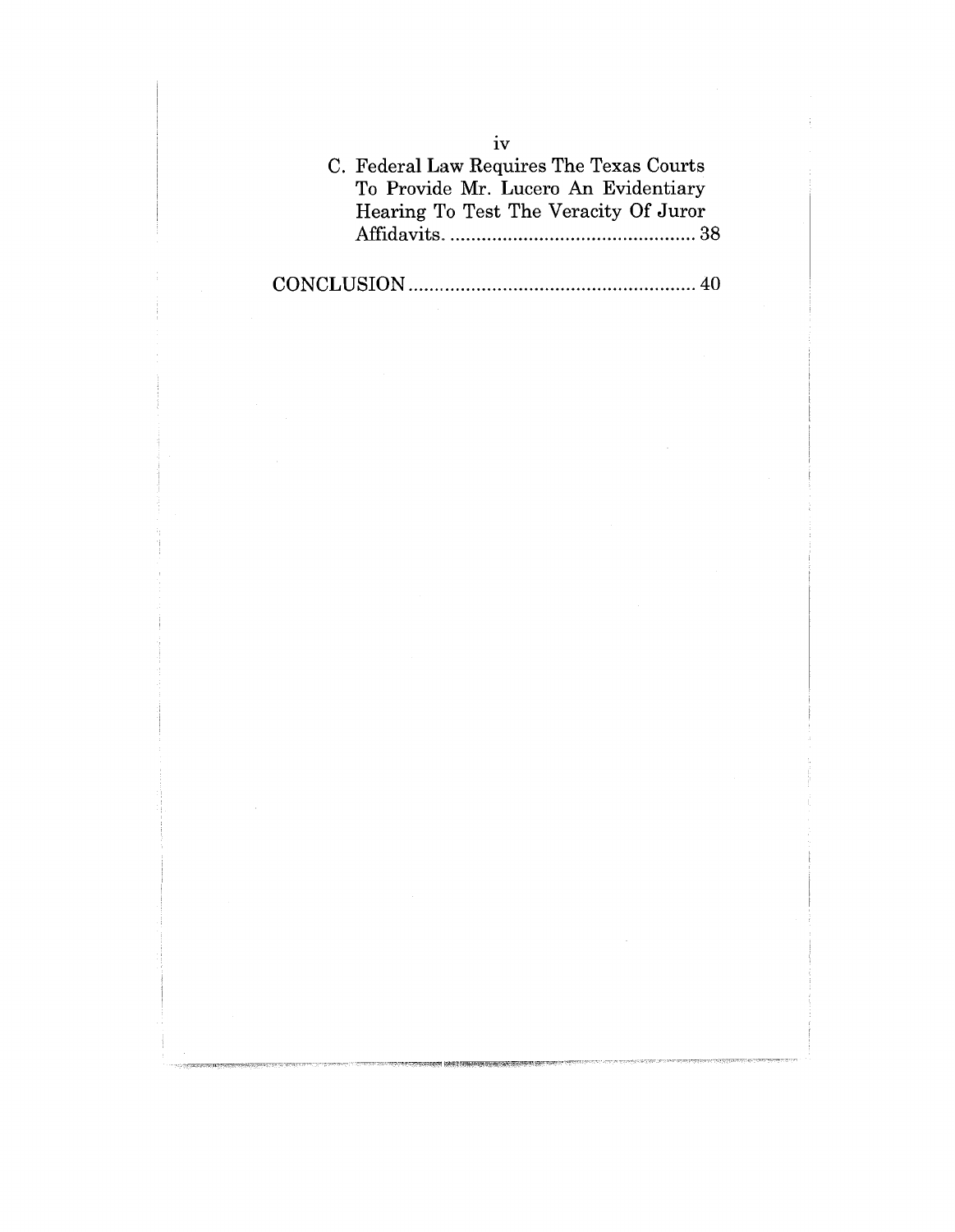#### **INDEX TO PETITIONER'S APPENDIX**

- $A.$ *Lueero v. State* (Tex. Crim. App. Feb. 13, 2008) .....................la
- $B<sub>c</sub>$ *State v. Lueero* (251st Judicial District Court for Potter County, Texas, August 2, 2005) Order Denying Request For Evidentiary Hearing .........................................................40a
- $C<sub>r</sub>$ *State y. Lueero* (251st Judicial District Court for Potter County, Texas, June 23, 2005) Motion for New Trial ....................................44a

 $D<sub>r</sub>$ Letter from Patrick A. Pirtle (Judge Presiding, Potter and Randall Counties) to Warren L. Clark and Randall Sims dated June 30, 2005 requesting additional briefing concerning the admissibility of the juror affidavit ............... 49a

 $E.$ 

*State v. Lueero* (251st Judicial District Court for Potter County, Texas, July 14.  $2005$ Memorandum Of Law In Support Of Request For Evidentiary Hearing ................ 52a

V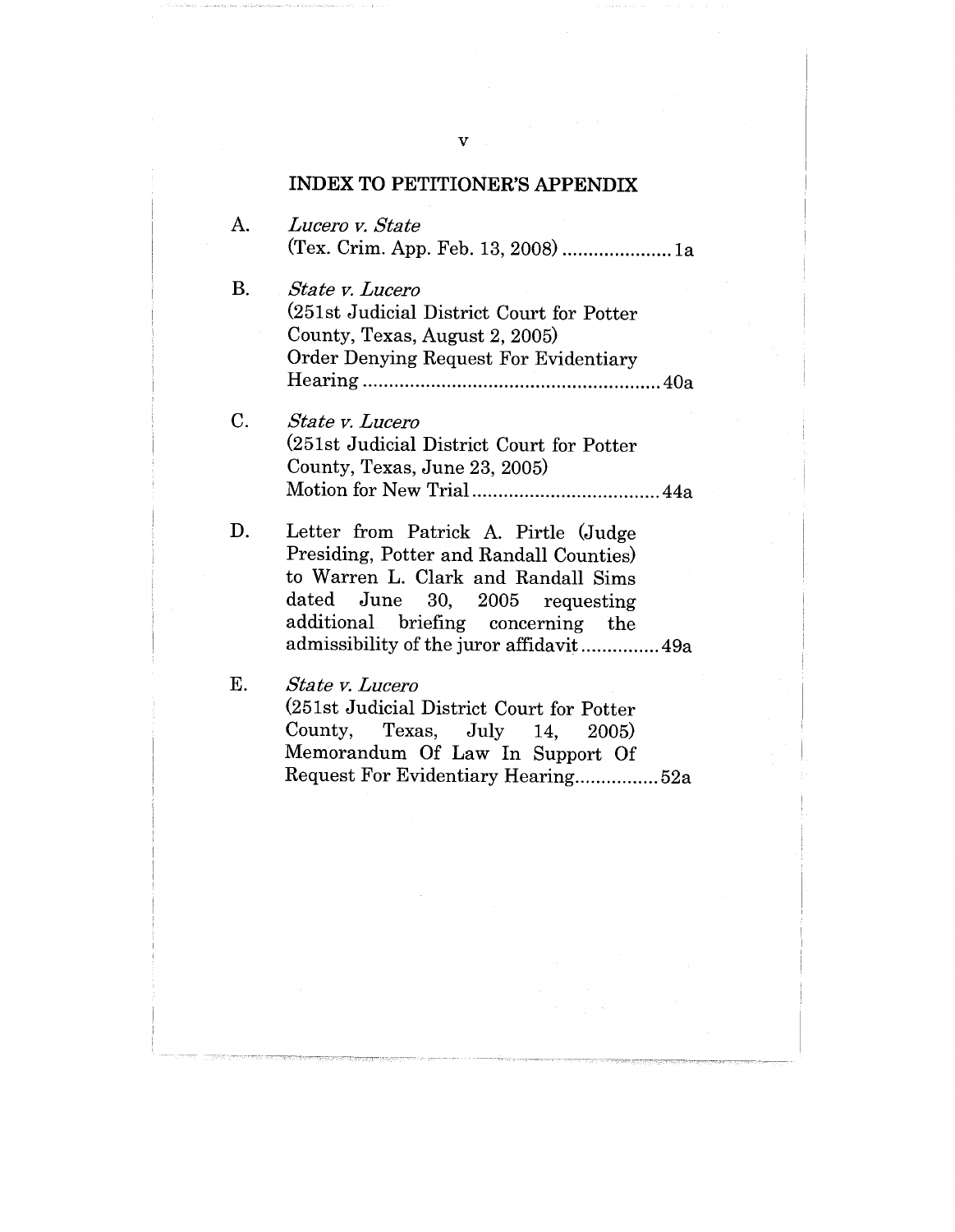| $F_{\cdot}$ | VI<br><i>State v. Lucero</i><br>(251st Judicial District Court for Potter<br>County, Texas, July 25, 2005)<br>Legal Brief in Support of the State's<br>Response to the Defendant's New Trial |
|-------------|----------------------------------------------------------------------------------------------------------------------------------------------------------------------------------------------|
| G.          | State v. Lucero<br>(251st Judicial District Court for Potter<br>County, Texas, July 28, 2005)<br>Defendant's Response To State's<br>Answer And Brief Addressing Motion                       |
| Η.          | <i>State v. Lucero</i><br>(251st Judicial District Court for Potter<br>County, Texas, Aug. 4, 2005)<br>Defendant's Objections to State's Juror<br>Affidavits and Motion to Strike Same110a   |
| I.          | <i>State v. Lucero</i><br>(251st Judicial District Court for Potter<br>County, Texas, Aug. 12, 2005)<br>Defendant's Notice Of Appeal In                                                      |
| J.          | <i>State v. Lucero</i><br>(251st Judicial District Court for Potter)<br>County, Texas, June 24, 2005)<br>Amended Motion For New Trial  117a                                                  |
| Κ.          | Constitutional Provisions Involved 121a                                                                                                                                                      |
|             |                                                                                                                                                                                              |

ng mpa isang matanggunan na ang

vi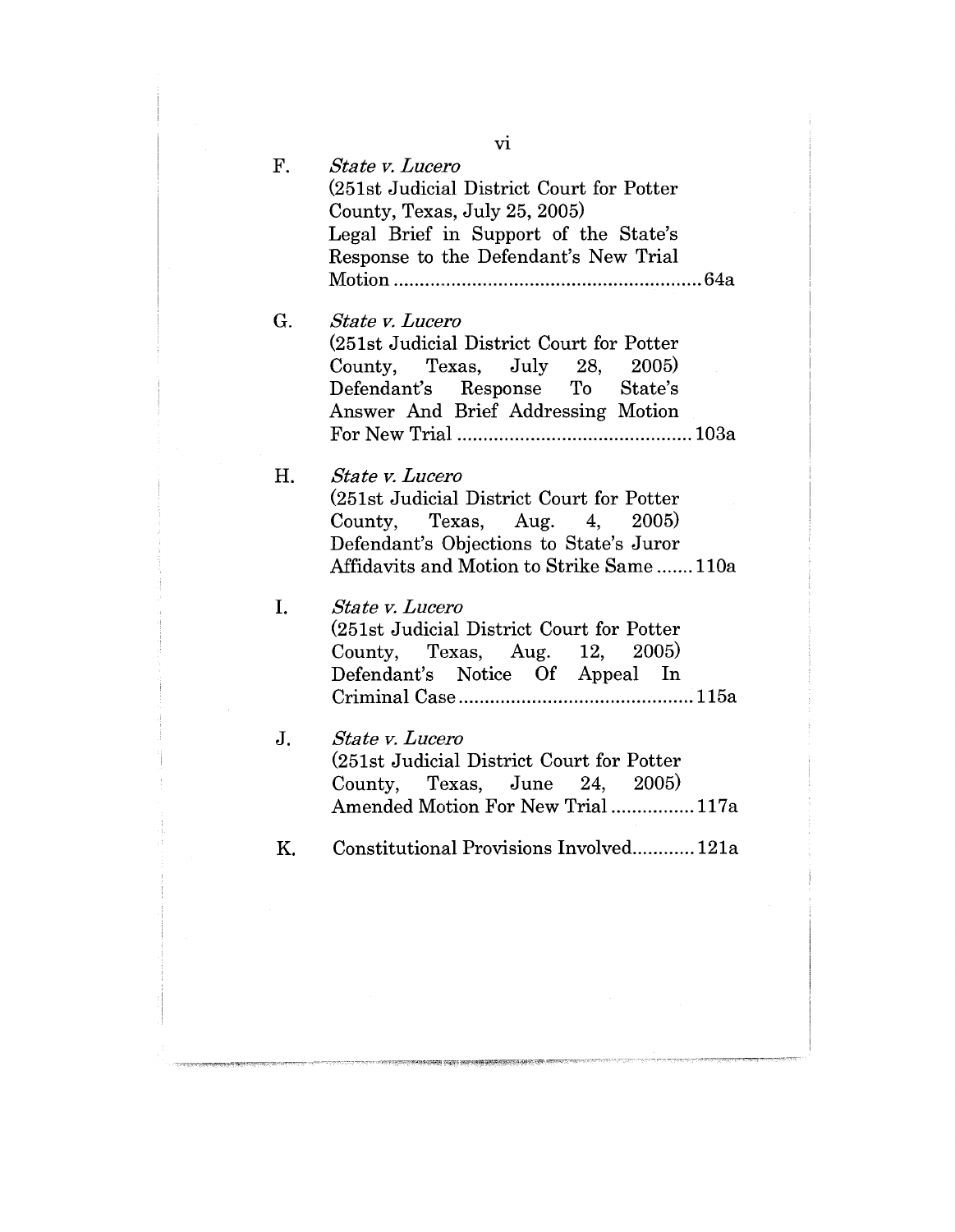# vii **TABLE OF AUTHORITIES**

**Page(s)**

# **CASES**

| Caldwell v. Mississippi, 472 U.S. 320 (1985)  37                             |
|------------------------------------------------------------------------------|
| Fields v. Brown, 503 F.3d 755<br>(9th Cir. 2007)  14, 23, 24, 25, 28, 29, 32 |
|                                                                              |
| Gibson v. Clanon, 633 F.2d 851                                               |
| Glossip v. State, 29 P.3d 597                                                |
| Haight v. Aldridge Elec. Co., 575 N.E.2d 243                                 |
| Irvin v. Dowd, 366 U.S. 717 (1961) 15, 16                                    |
| Jones v. Francis, 312 S.E.2d 300 (Ga. 1984) 22                               |
| Jones v. Kemp, 706 F. Supp. 1534 (N.D. Ga.                                   |
| Mattox v. United States, 146 U.S. 140                                        |
| McNair v. Campbell, 416 F.3d 1291                                            |
| <i>Morgan v. Illinois</i> , 504 U.S. 719 (1992) 15                           |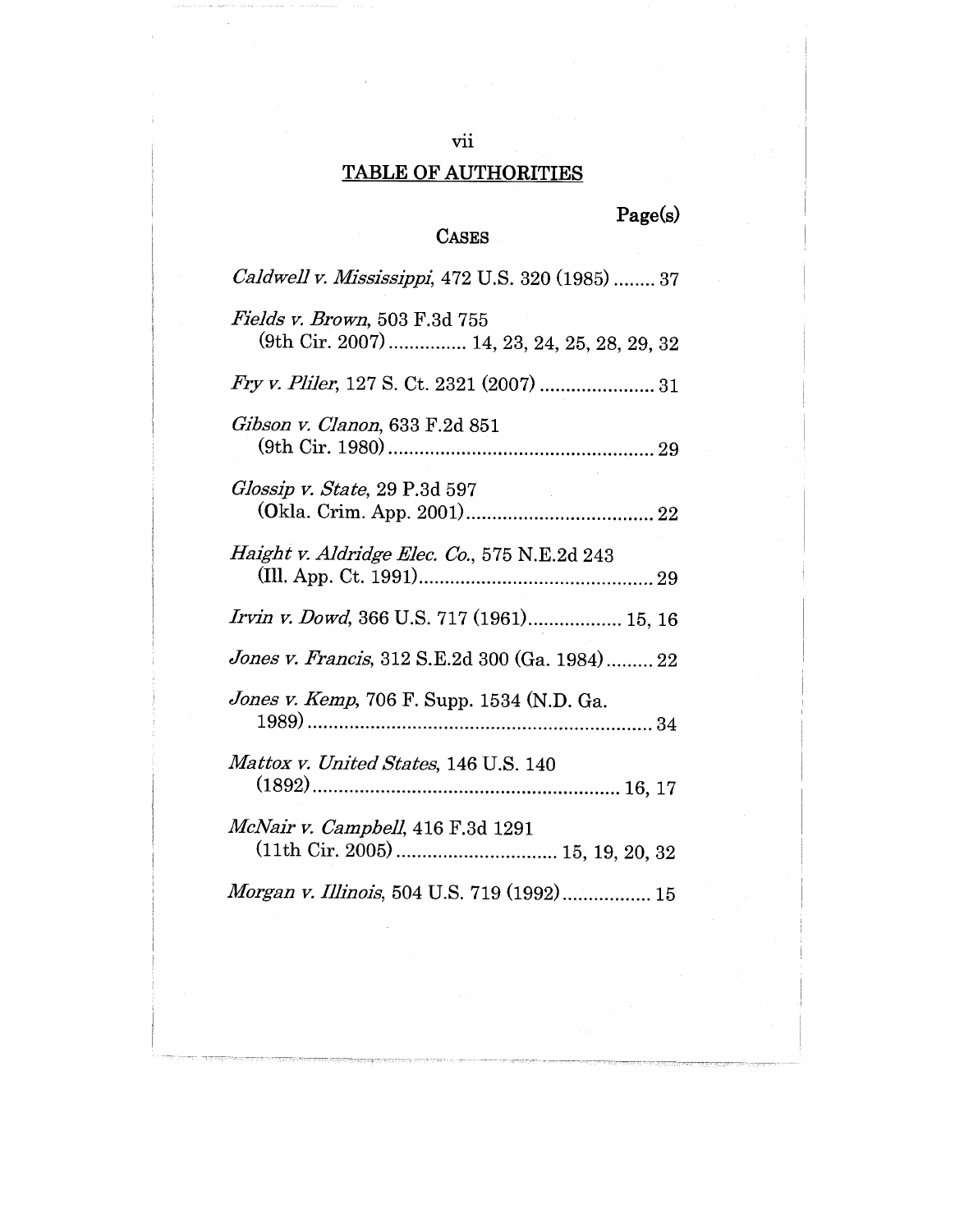| viii<br>Parker v. Gladden, 385 U.S. 363 (1966) 16                     |
|-----------------------------------------------------------------------|
|                                                                       |
| People v. Harlan, 109 P.3d 616<br>(Colo. 2005) 18, 21, 22, 32, 34, 35 |
| <i>People v. Williams</i> , 148 P.3d 47 (Cal. 2006) 22                |
| Remmer v. United States, 347 U.S. 227                                 |
| Robinson v. Polk, 438 F.3d 350                                        |
| Robinson v. Polk, 444 F.3d 225                                        |
|                                                                       |
| Sandoval v. Calderon, 241 F.3d 765                                    |
| Schillcutt v. Gagnon, 827 F.2d 1155                                   |
| Smith v. Ingersoll-Rand Co., 214 F.3d 1235                            |
| Smith v. Phillips, 455 U.S. 209 (1982)  31, 39                        |
| State v. Harrington, 627 S.W.2d 345                                   |
| State v. Kelly, 502 S.E.2d 99 (S.C. 1998)  22                         |
| Strickland v. Washington, 466 U.S. 668                                |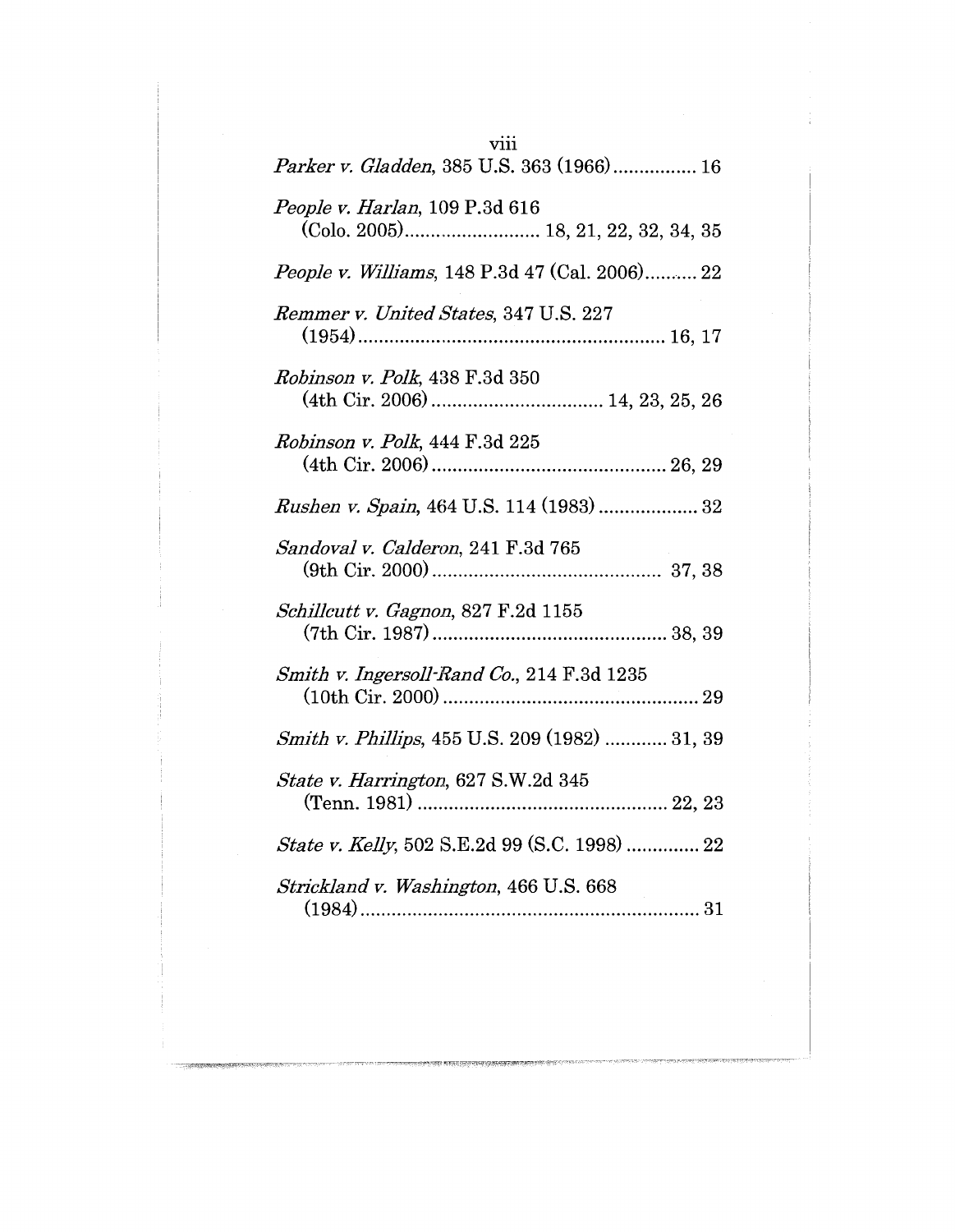| ix                                                                                      |  |  |  |
|-----------------------------------------------------------------------------------------|--|--|--|
|                                                                                         |  |  |  |
| Turner v. Louisiana, 379 U.S. 466 (1965)  16, 37                                        |  |  |  |
| United States v. Lama-Ramirez,<br>519 F.3d 76 (1st Cir. 2008)  15, 20, 21               |  |  |  |
| Virgil v. Zavaras, 298 F.3d 935 (10th Cir.                                              |  |  |  |
|                                                                                         |  |  |  |
| FEDERAL CONSTITUTIONAL PROVISIONS<br><b>AND STATUTES</b>                                |  |  |  |
|                                                                                         |  |  |  |
|                                                                                         |  |  |  |
|                                                                                         |  |  |  |
| <b>MISCELLANEOUS</b>                                                                    |  |  |  |
| C.K. Barrett, A Commentary on the Epistle to<br>36                                      |  |  |  |
| Jan Botha, Subject to Whose Authority?<br>Multiple Readings of Romans 13 (1994)  35, 36 |  |  |  |
| Anthony J. Guerra, Romans and the apologetic<br>36                                      |  |  |  |
| Leander E. Keck, Romans (2005).  35, 36                                                 |  |  |  |
| Antonin Scalia, God's Justice and Ours, First                                           |  |  |  |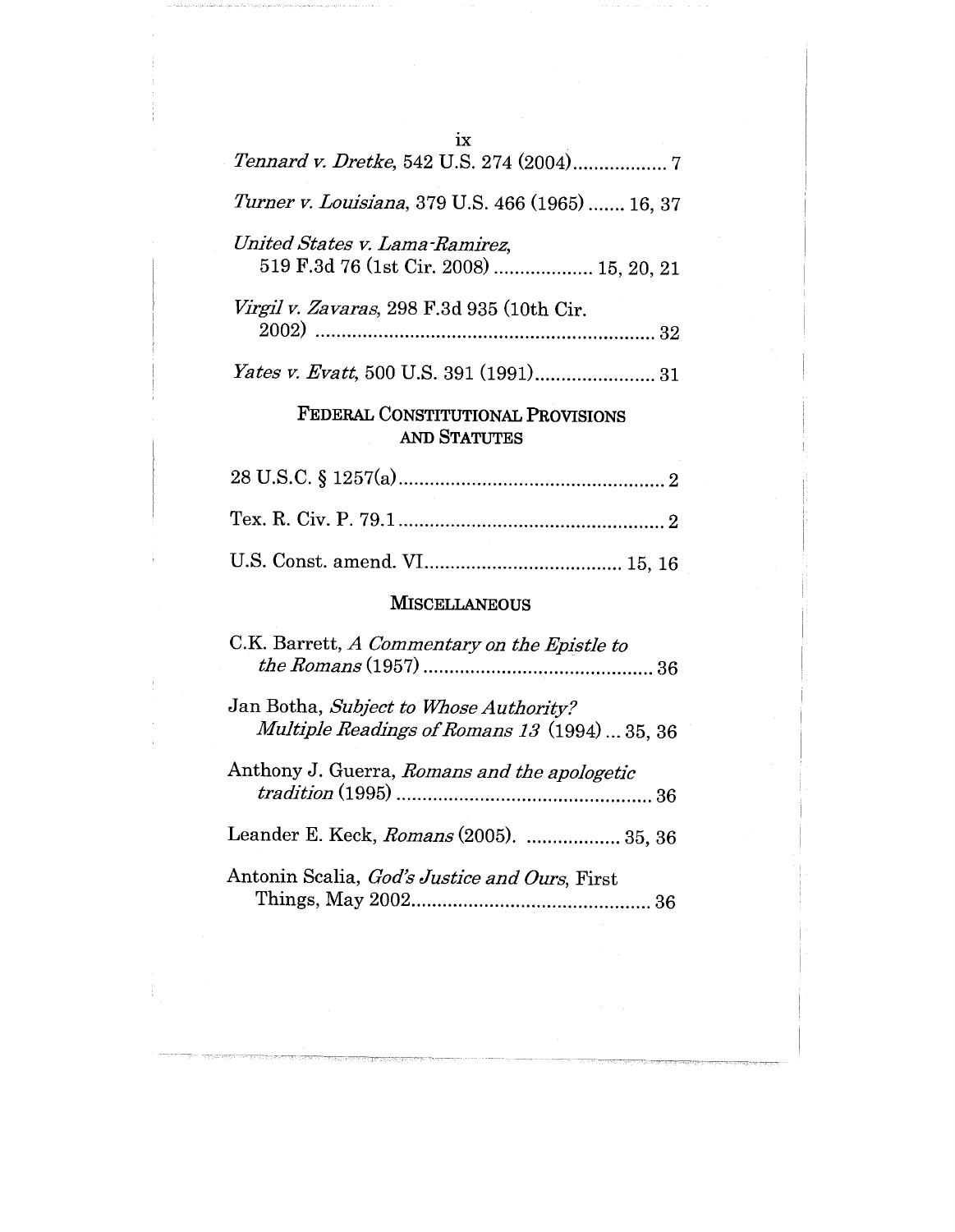# X Southern Baptist Convention Resolution No. 5 (2000) ..................................................................36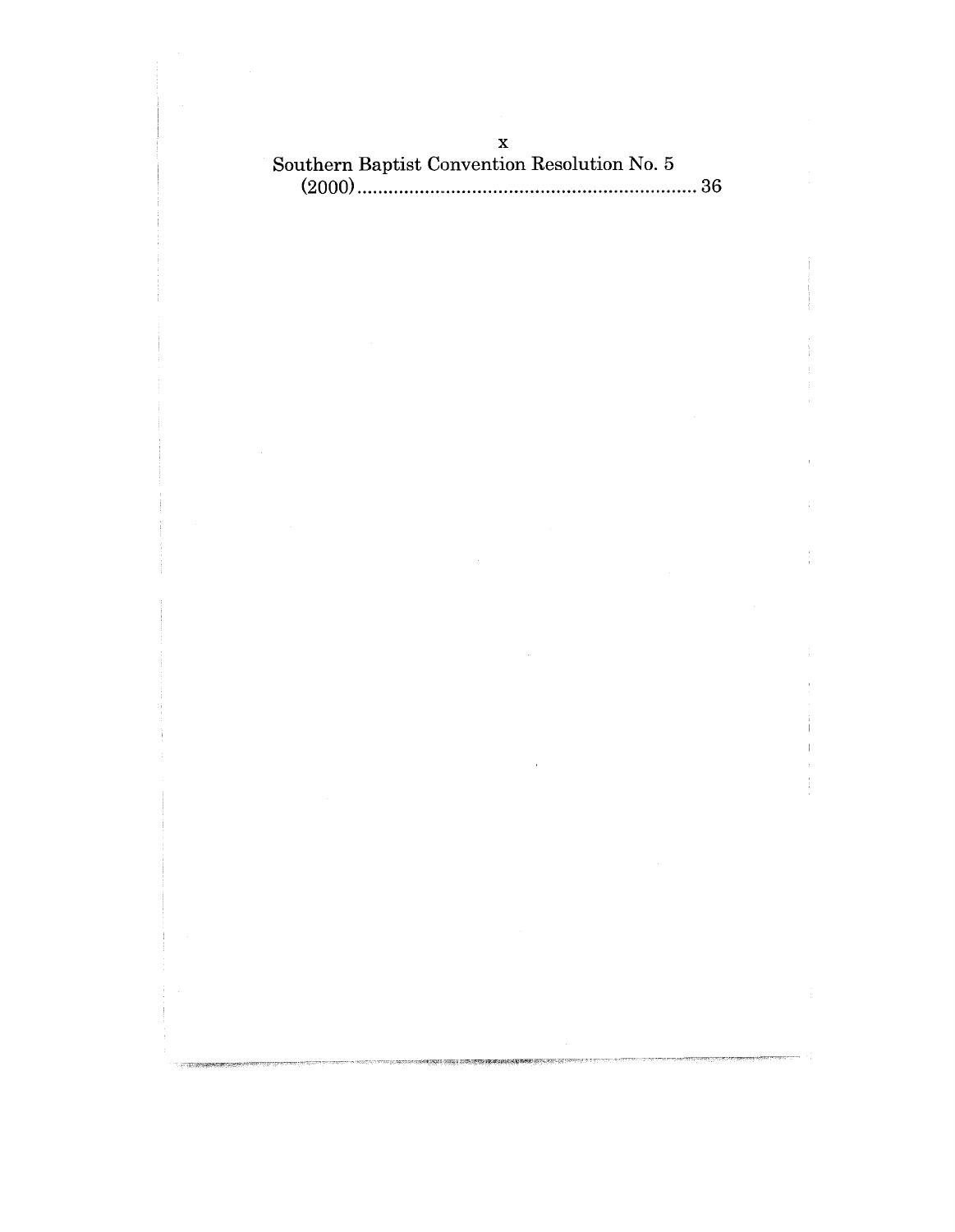## **PETITION FOR A WRIT OF CERTIORARI**

Petitioner Jimmie Urbano Lucero ("Petitioner" or "Mr. Lucero") respectfully requests this Court to issue a writ of certiorari to review the decision of the Texas Court of Criminal Appeals in this matter.

#### **OPINIONS BELOW**

On August 2, 2005, the 251st Judicial District Court for Potter County, Texas, denied Mr. Lucero's Motion for New Trial, in which he argued that his constitutional rights were violated when the jury in his capital trial took a Bible into the jury room and read certain scripture passages from that Bible before sentencing him to die. The trial court reasoned that the evidence of misconduct that Mr. Lucero submitted was inadmissible under Texas evidentiary rules and therefore could not support a motion for a new trial. Petitioner's Appendix ("Pet. App.") 40a-43a.

On February 13, 2008, on direct appeal, the Texas Court of Criminal Appeals issued an opinion affirming Mr. Lucero's conviction. The appellate court did not reach the merits of Mr. Lucero's claim that the jury's introduction of the Bible to the jury room and consideration of Bible passages violated his rights under the Sixth and Eighth Amendments. Instead, the Court of Criminal Appeals concluded that the presence of the Bible and its reading was "harmless error" because post-trial affidavits from the jurors stated that their decision was not affected by the reading of the Bible and that Mr. Lucero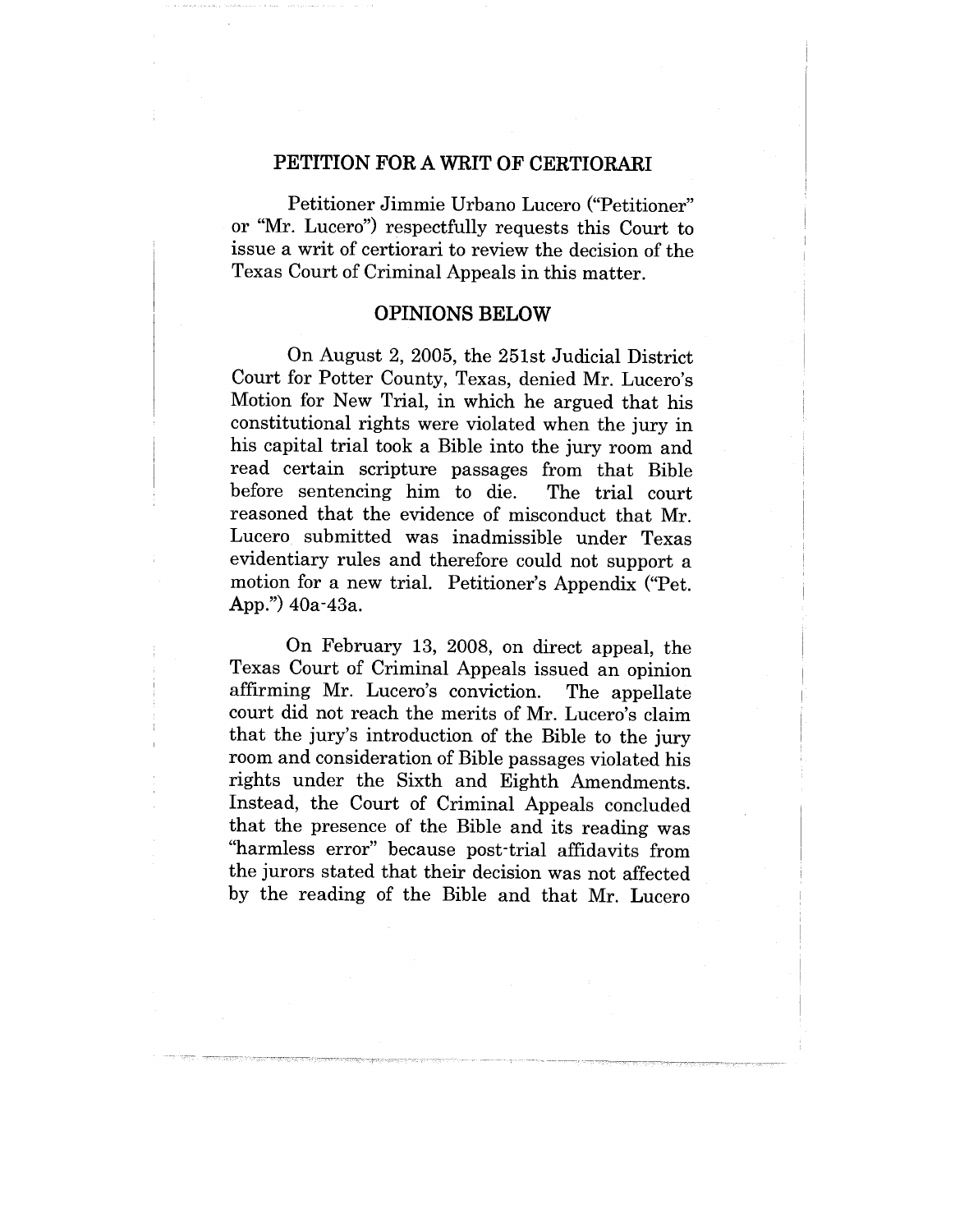received a fair trial. The Texas Court of Criminal Appeals' opinion is reported at 246 S.W.3d 86 (Tex. Crim. App. 2008), and is reprinted at pages la-39a of Petitioner's Appendix to this Petition.

## **JURISDICTION**

The Texas Criminal Court of Appeals issued its decision on February 13, 2008. Pet. App. 39a. That decision became final on February 28, 2008. Tex. R. Civ. P. 79.1 (creating time limits for requests for panel rehearing). The jurisdiction of this Court is invoked under 28 U.S.C. § 1257(a).

#### CONSTITUTIONAL PROVISIONS INVOLVED

This case involves the Sixth and Fourteenth Amendments to the United States Constitution, which are reprinted at Pet. App. 121a-122a.

#### **STATEMENT OF THE CASE**

On May 26, 2005, Mr. Lucero was sentenced by the 251st District Court, Potter County, Texas, to die by lethal injection for the murders of Maria Fabiana Robledo, Maria Manuela Robledo, and Pedro Robledo on September 6, 2003. The court's sentence followed less than five hours of deliberations by the jury in the penalty phase of his capital trial. Pet. App. 2a, 19a n.9.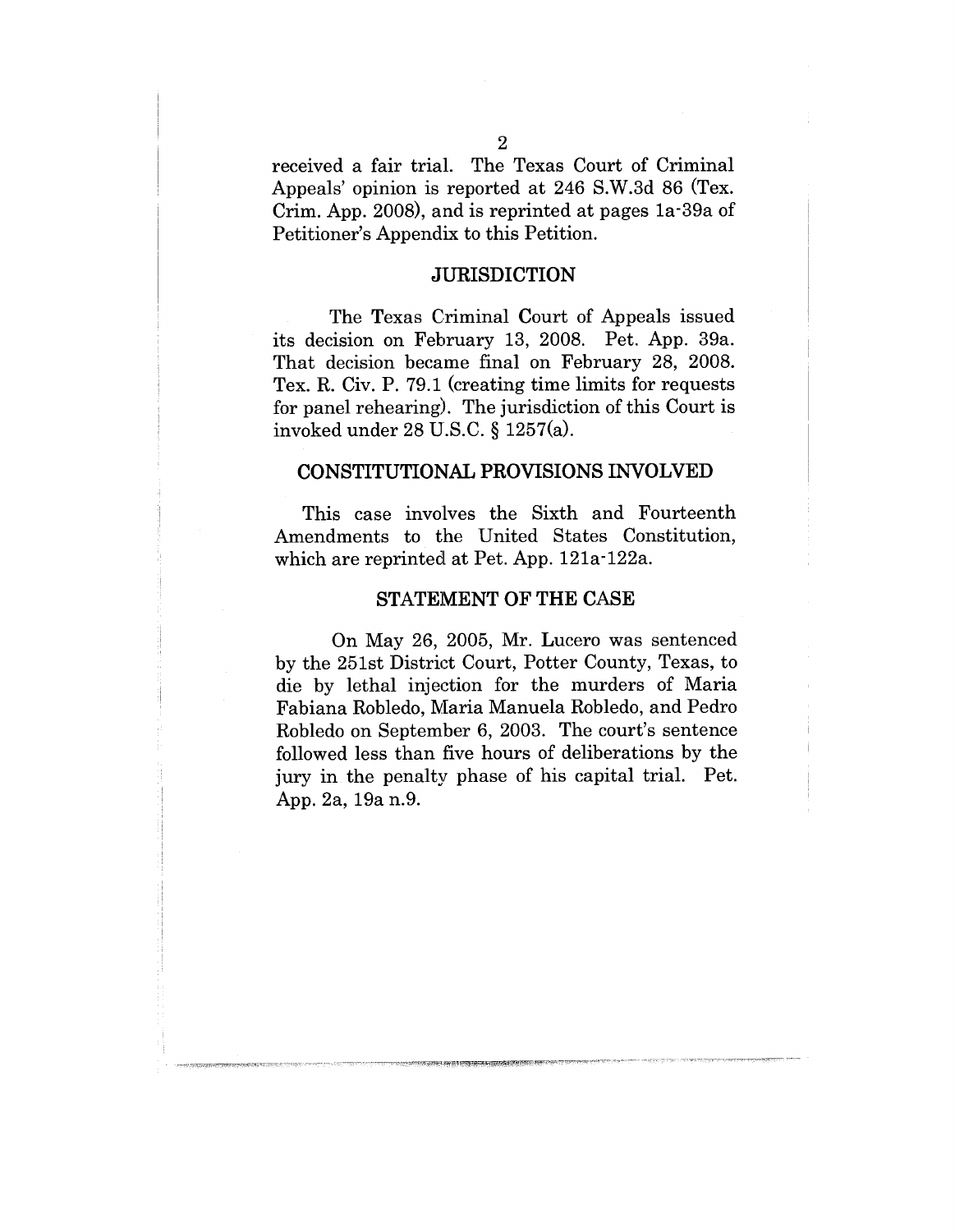Mr. Lucero's Sixth Amendment Rights A. **Were** Violated When The Jury **Foreman** Took A Bible Into The Jury Room And Read Passages From That Bible To Coerce Two Jurors Into Sentencing Mr. Lucero To Death.

After the jury's verdict in the penalty phase, Mr. Lucero's appellate counsel, who happened to be following the trial proceedings, interviewed several members of the jury. Pet. App. 61a. One of the jurors informed Mr. Lucero's counsel that during deliberations in the punishment phase of the trial, the jury foreman, apparently unbeknownst to the trial court, brought a Bible into the jury room and read scripture to the other members of the jury relating to "a Christian's duty to obey, conform and consent to the will and laws of man." Pet. App. 47a.

The juror also stated that the foreman read the scripture immediately after the foreman held a "straw vote" that revealed that two of the jurors were in favor of sentencing Mr. Lucero to life in prison rather than death. After listening to the Bible reading, however, those two jurors changed their minds and voted to sentence Mr. Lucero to death.

The juror signed an affidavit attesting to the foregoing facts, and others, on June 23, 2005. The affidavit states: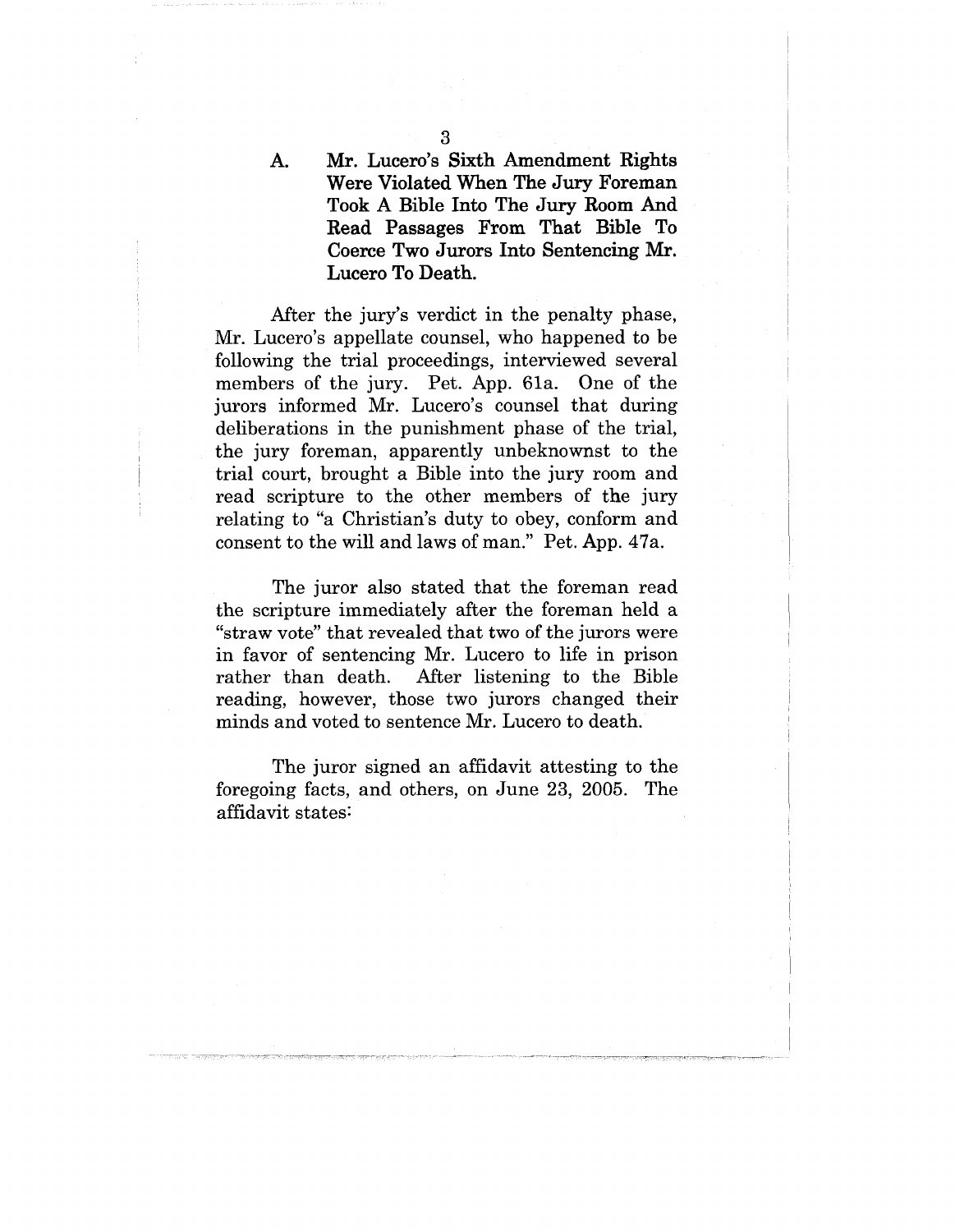I served as juror in the case styled The *State o£ Texa~ v. Jimmie Urban* [Urbano] *Lucero* in the 251st District Court in Potter County, Texas. During jury deliberations at the punishment phase of the trial, I recall that the jury foreman suggested that we take a "straw vote" or a preliminary vote on the two special issues to see where we, as the jury[,] were.

[¶] The initial vote on both special issues showed 10 jurors were in favor of answering the questions in a way in which the death penalty would be imposed. The remaining two jurors were unwilling to answer those questions in a way in which the death penalty would be imposed. It was a[t] this point in time that the jury foreman took out a Bible which he had with him.

[¶] He read some scripture from the Bible. This scripture had to do with a Christian's duty to obey, conform and consent to the will and laws of man. This reading of scripture occurred before the final votes were taken by the jury on the two special issues regarding the probability that the Defendant would commit criminal acts of violence in the future and the sufficiency of mitigating evidence which would justify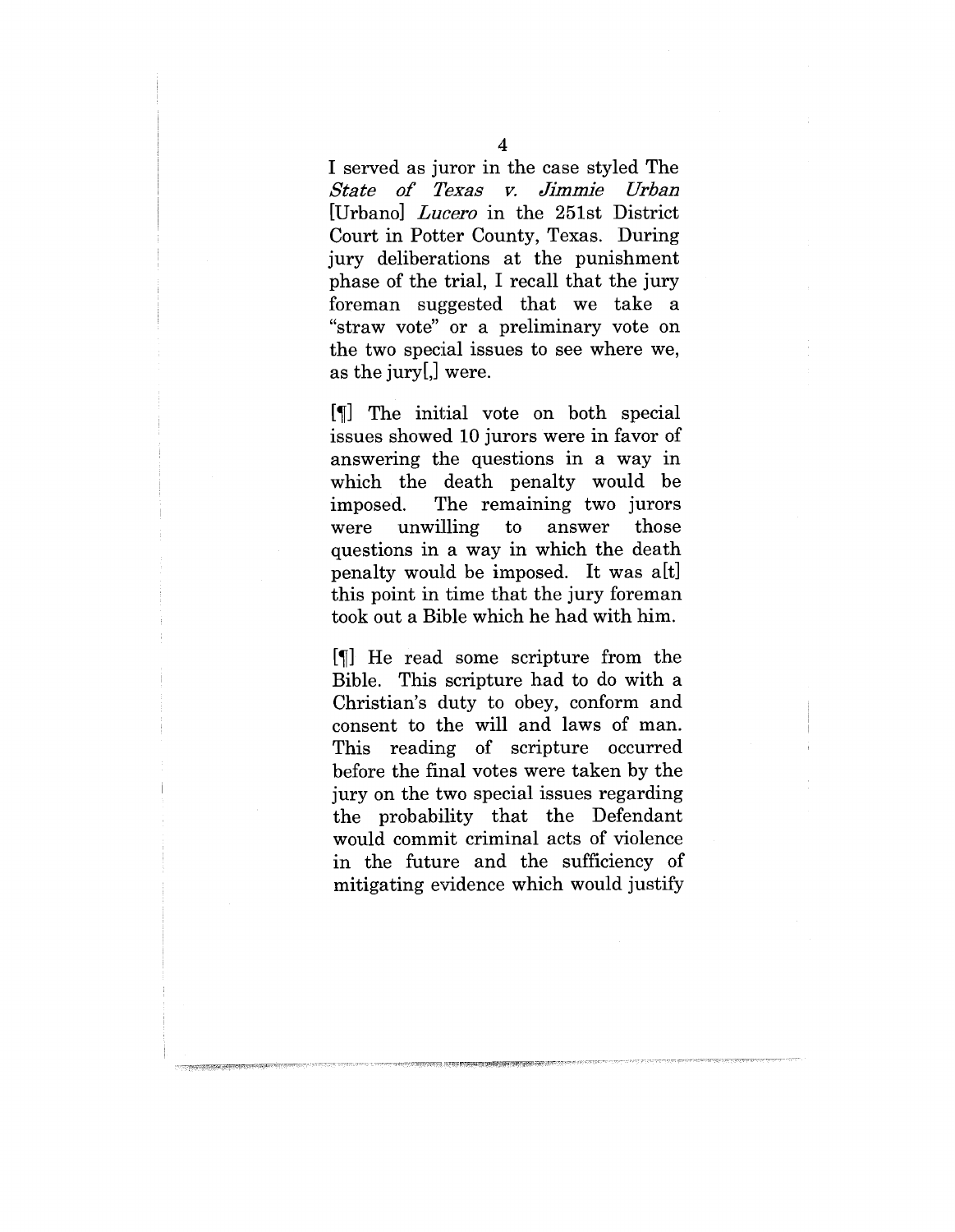a life sentence in place of the death penalty.

[¶] Although there was not a unanimous vote by the jury as a whole on the two issues before the reading of the scripture, the vote was unanimous on both special issues some time after the reading of scripture. The foreman of the jury then informed the bailiff and the Court that we had reached a unanimous verdict which called for the death penalty against Jimmie Lucero.

#### Pet App. 47a-48a.

The State of Texas later obtained sworn affidavits from all twelve jurors, who confirmed Mr. Lucero's evidence that:

- The jury foreman read scripture from the Bible to members of the jury during sentencing deliberations;
- The foreman read the scripture at a time when deliberations were ongoing and two jurors were not in favor of sentencing Mr. Lucero to death; and,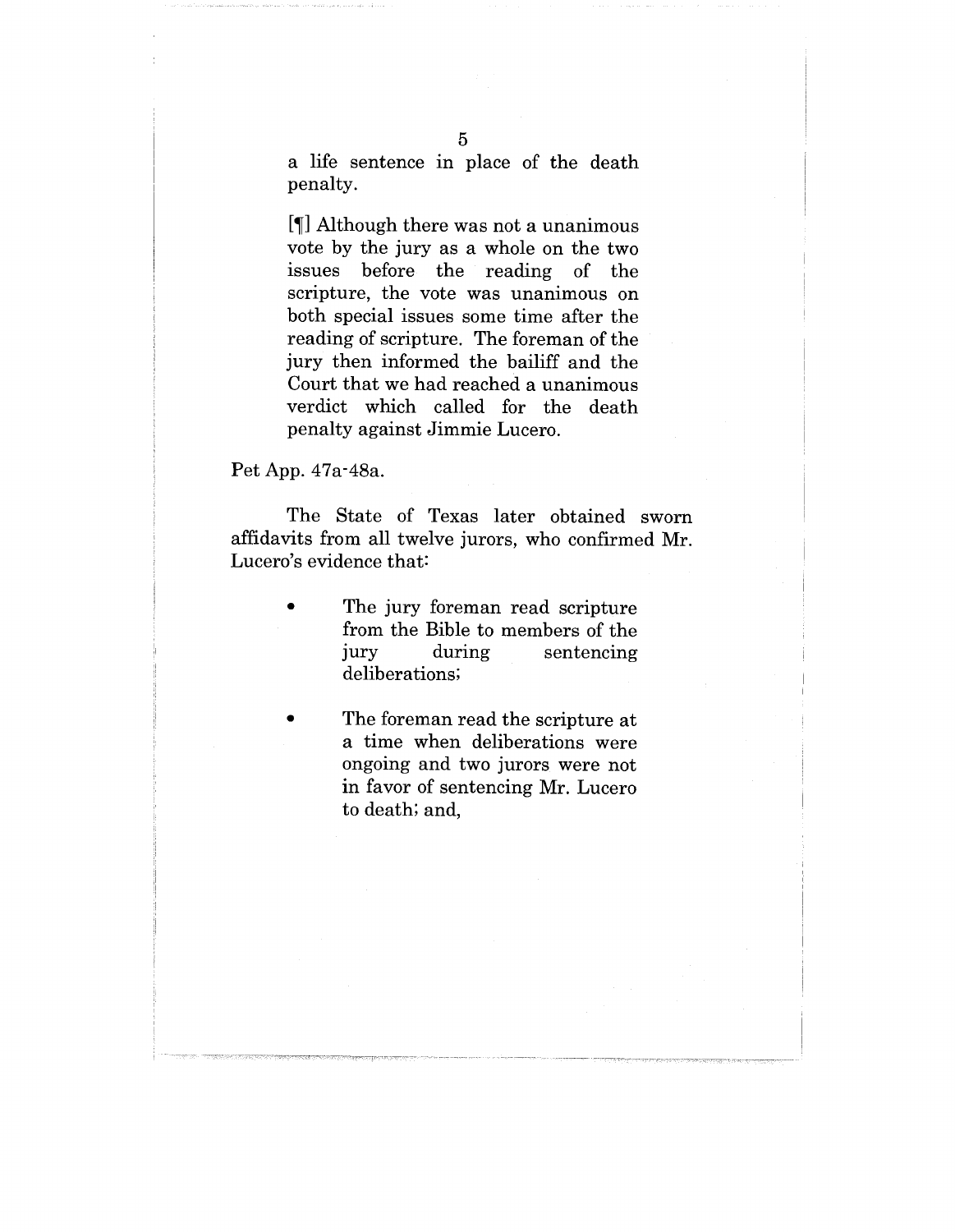#### Pet. App. 9a-12a, 99a-100a.

Based on the affidavits, at least one of the Bible passages read to the jury was the New International Version of Romans 13:1-6, which states:

#### Submission to the Authorities

1 Everyone must submit himself to the governing authorities, for there is no authority except that which God has established. The authorities that exist have been established by God. 2 Consequently, he who rebels against the authority is rebelling against what God has instituted, and those who do so will bring judgment on themselves. 3 For rulers hold no terror for those who do right, but for those who do wrong. Do you want to be free from fear of the one in authority? Then do what is right and he will commend you. 4 For he is God's servant to do you good. But if you do wrong, be afraid, for he does not bear the sword for nothing. He is God's servant, an agent of wrath to bring punishment on the wrongdoer. 5 Therefore, it is necessary to submit to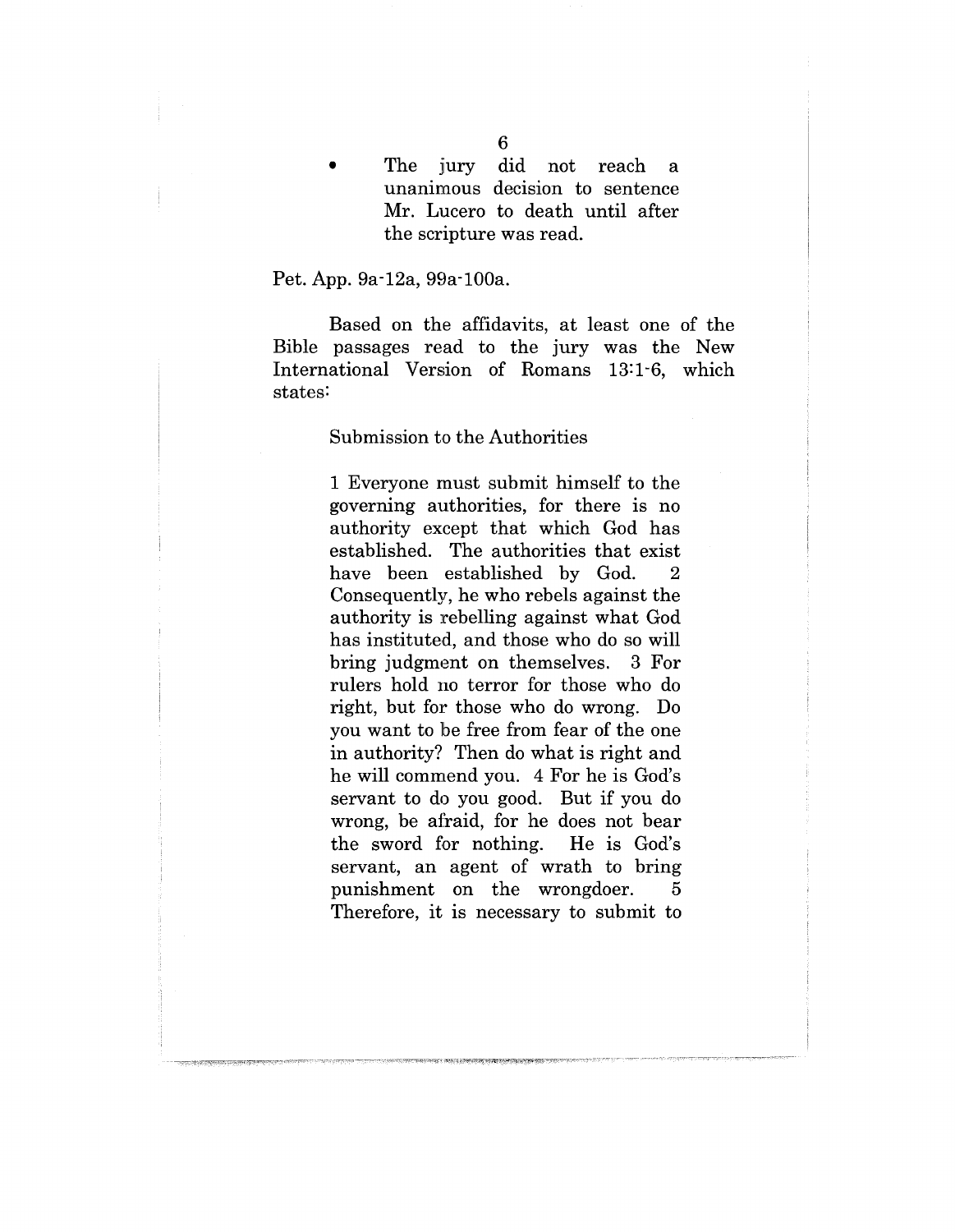the authorities, not only because of possible punishment but also because of conscience. 6 This is also why you pay taxes, for the authorities are God's servants, who give their full time to governing.

Pet. App. 99a-100a.

## B. The Trial Court Denies Mr. Lucero's Motion For New Trial.

On June 23, 2005, Mr. Lucero filed a Motion for New Trial in the trial court on the basis of the juror affidavit that he obtained. Mr. Lucero requested an evidentiary hearing to adduce all of the facts relating to the introduction of the Bible to the jury room, and to determine the extent of the Bible's influence on the jury deliberation process. Mr. Lucero argued that the foreman's reading of the Bible to the jury "infringed on each individual juror's duty to base their verdict only on evidence received at trial," and thus was "detrimental to Defendant's constitutional guarantee that the verdict at the punishment phase of the trial be truly unanimous, free from coercion and the product of the juror's individualized assessment of evidence lawfully admitted into [sic] during the punishment phase of the trial." Pet. App. 45a. Mr. Lucero asked the trial court to hold an evidentiary hearing on the jury's consideration of the Bible, and ultimately to order a new trial. *Id.* 46a.1

<sup>&</sup>lt;sup>1</sup> Mr. Lucero filed an Amended Motion for New Trial on June 27, 2005, in which he added a claim under *Tennard v. Dretke,*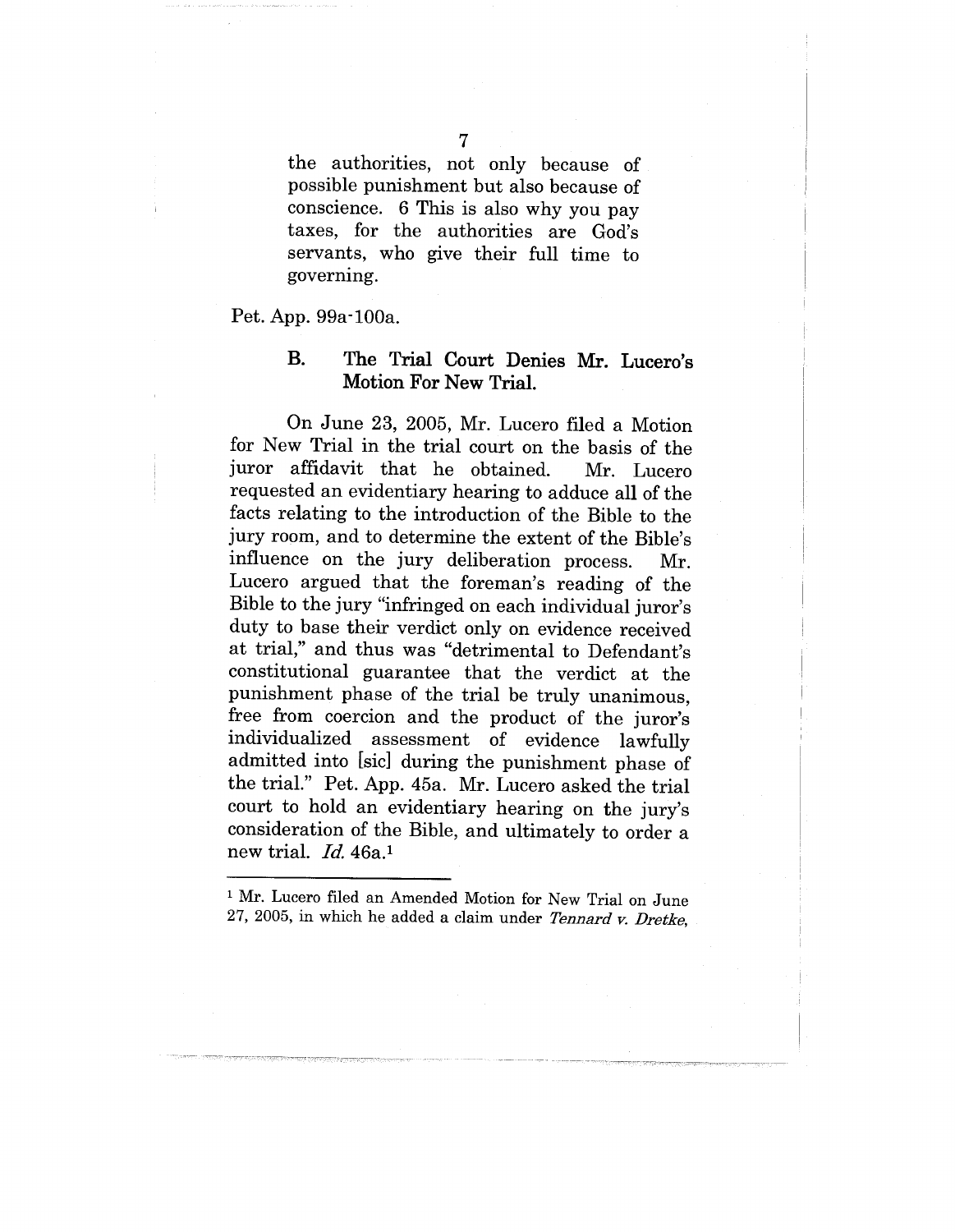On June 30, 2005, the trial court questioned the admissibility of the juror affidavit, and thus whether it could support a motion for a new trial. The court expressed its view that Rule 606(b) of the Texas Rules of Evidence limits juror testimony to two specific situations: "(1) whether any outside influence was improperly brought to bear upon a juror; and (2) to rebut a claim that the juror was not qualified to serve." The trial court deferred ruling on Mr. Lucero's motion, and instead asked the parties to submit briefs addressing the admissibility of the juror affidavit. Pet. App. 49a-51a.

Mr. Lucero filed his initial brief on July 14, 2005. Pet. App. 52a-63a. Mr. Lucero argued that the juror affidavit was admissible, and therefore was a sufficient basis for a motion for new trial, because the Bible was an improper "outside influence" under Rule 606(b) of the Texas Rules of Evidence. Mr. Lucero directed the court to several cases from other jurisdictions in which the courts set aside the defendant's death sentence and ordered new trials based on the jury's consideration of the Bible during deliberations, including one case in which the court held that the jury's consideration of the Bible violated the defendant's constitutional rights. *Id.* 56a-57a.

In its response to the trial court, the State of Texas argued that the Bible is not an "outside

542 U.S. 274 (2004). Pet. App. 117a-120a. That claim is immaterial to this Petition.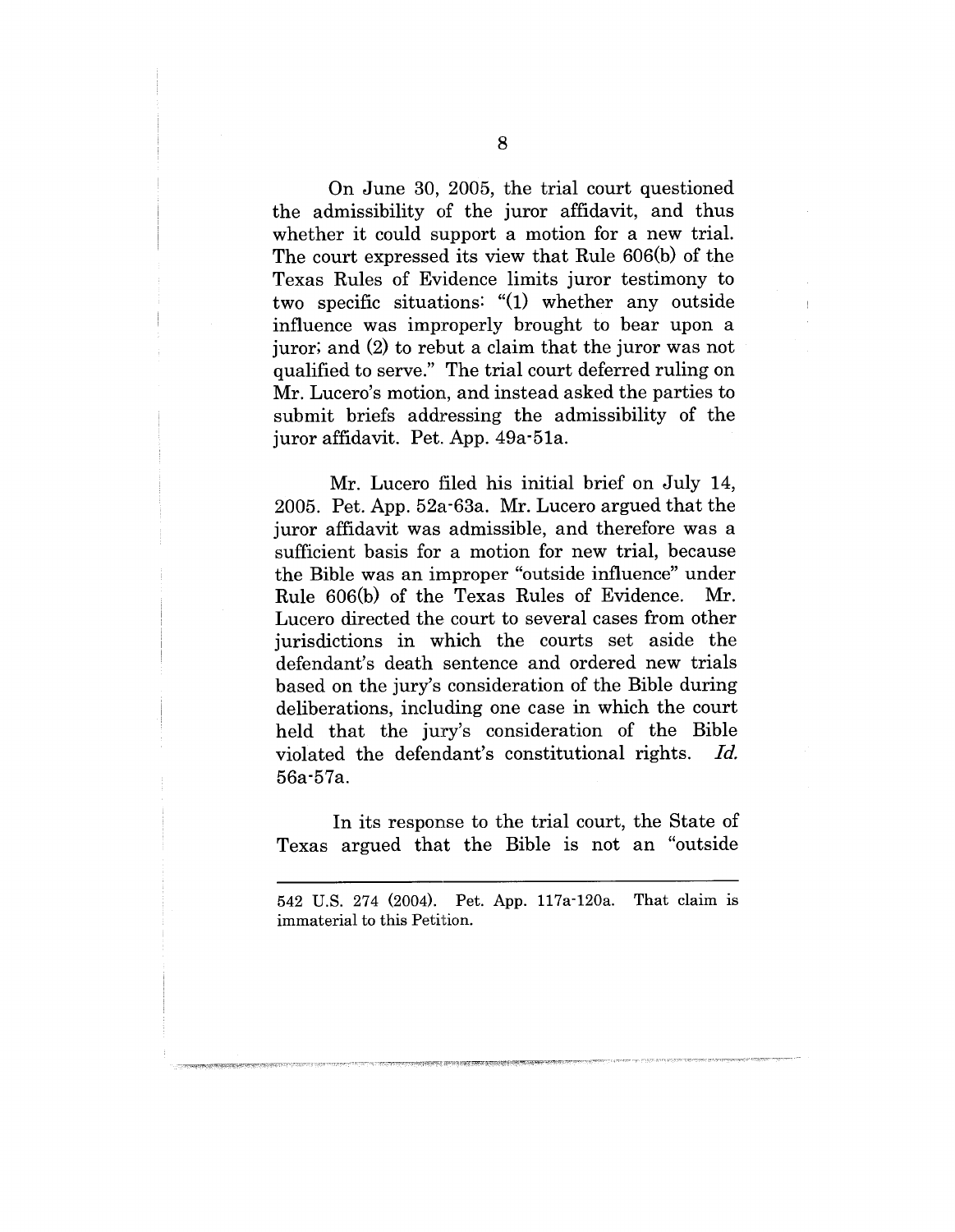influence." Pet. App. 71a-80a, 82a-83a. The State also argued that any error that was caused by the jury's consideration of the Bible was harmless. *Id.* 83a-85a.

In support of the latter argument, the State submitted affidavits from all twelve members of Mr. Lucero's jury, which, as noted above, confirmed all of the material facts relating to the foreman's reading of the Bible to the jury. The State argued, however, that any constitutional error caused by the foreman's reading of the Bible was harmless. All of the affidavits submitted by the State contained boilerplate statements that the foreman's reading of the Bible did not cause any jurors to change their vote, that Mr. Lucero received a fair and impartial trial, and that the reading of the scripture did not violate any of Mr. Lucero's rights. *See,* e.g., Pet. App. 9a, 12a, 14a, 101a.

The trial court denied Mr. Lucero's Motion for New Trial on August 2, 2005. The trial court did not address the merits. Instead, the trial court denied the motion due to "public policy" concerns:

> While I recognize that "sometimes trial courts choose to *wisely* make a full record of factual matters in death penalty cases", [sic] I believe that such action is contrary to the public policy being promoted by Rule 606(b) of the Texas Rules of Evidence, in that it would subject the jurors to the rigors of direct and cross examination regarding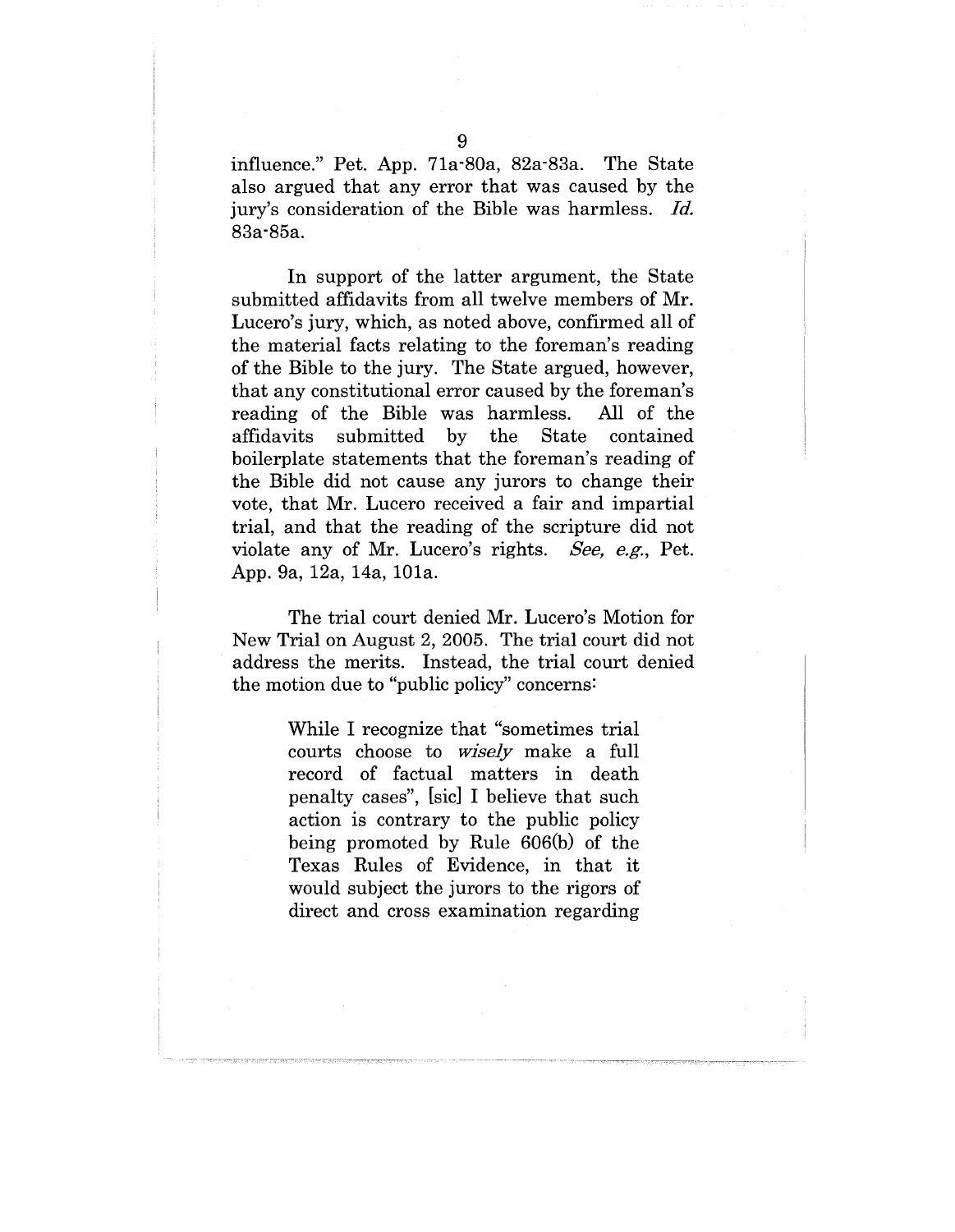their deliberations. Such public scrutiny of confidential deliberations would discourage open discussion among jurors and could potentially be threatening to the entire jury process.

To conduct a hearing simply to make a record, without any expectation that the hearing would result in admissible evidence, does not protect jurors from the inconvenience and potential harassment that such a hearing would impose. Therefore, under the present circumstances, I do not believe that the defendant has raised an issue which would require an evidentiary hearing.

Pet. App. 42a (emphasis in original).

## **C. Mr. Lucero's Direct Appeal Is Denied.**

Mr. Lucero filed a notice of appeal to the Texas Court of Criminal Appeals on August 12, 2005. Pet. App. 115a. Mr. Lucero asserted seven points of error from the trial court, including two that arose from the jury foreman's reading of the Bible to the jury:

> 1. The trial court abused its discretion in denying Mr. Lucero's request for an evidentiary hearing on the jury's consideration of the Bible; and,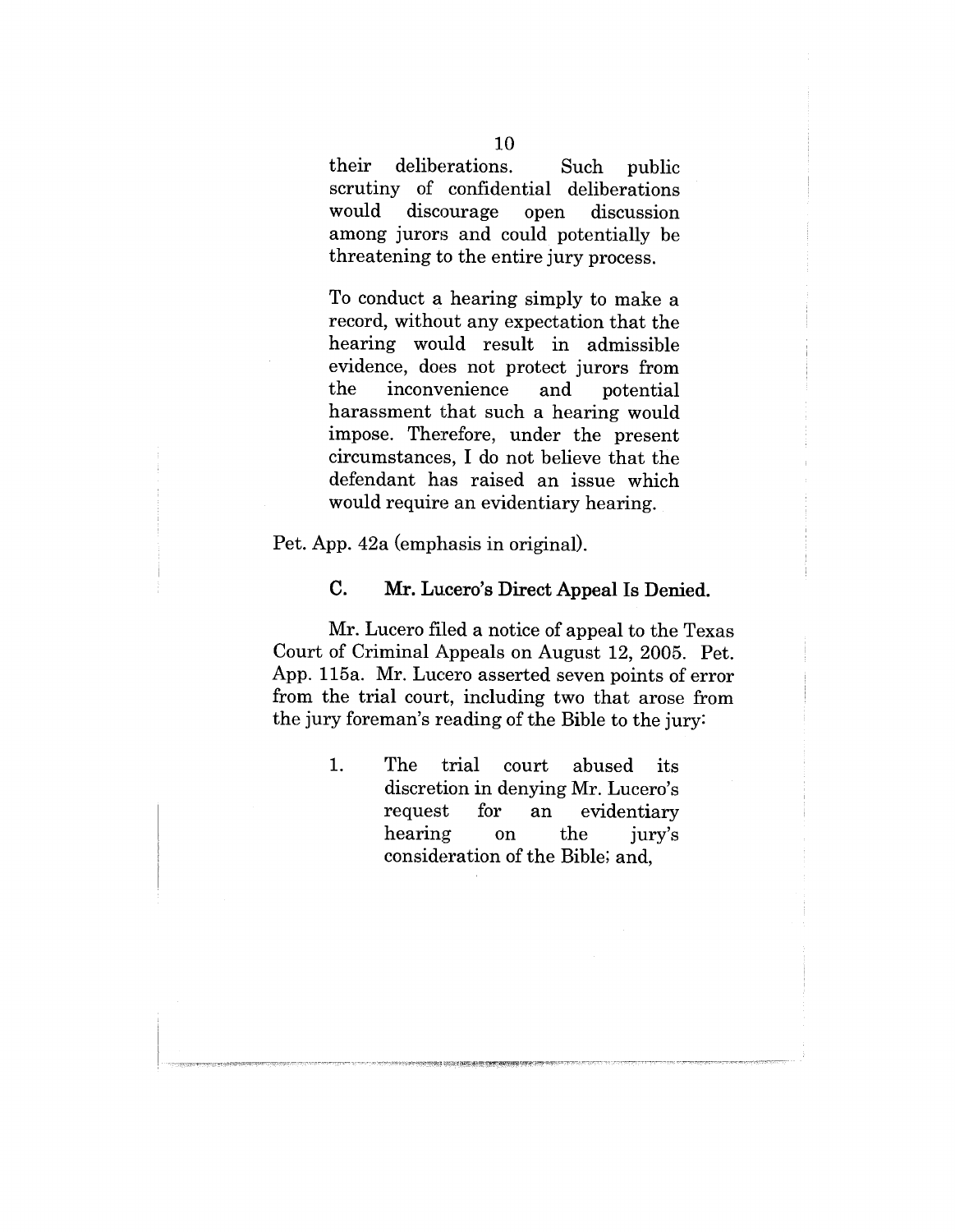The foreman's reading of the Bible violated Mr. Lucero's rights as guaranteed by the Sixth, Eighth, and Fourteenth Amendments.

### Pet. App. 2a & n.2, n.3.

2.

In its response brief, the State of Texas reasserted its argument that the juror affidavit that Mr. Lucero submitted to the trial court was inadmissible under Texas Rule of Evidence 606(b), and further argued that the juror affidavits it had obtained proved that any constitutional error was harmless. Additionally, the State argued that Mr. Lucero had waived any constitutional claim, and that the jury's consideration of the Bible in sentencing Mr. Lucero to death did not violate his constitutional rights. Pet. App. 18a-19a.

On February 13, 2008, the Texas Court of Criminal Appeals rejected all of Mr. Lucero's claims, including his Sixth Amendment claim, and otherwise affirmed his conviction and sentence. Pet. App. 19a-20a, 39a.

The appellate court found that it was "unnecessary to decide whether the jury foreman's Bible reading in this case was an 'outside influence,' because this record presents no 'reasonable grounds' that this Bible reading affected the jury's verdict." Pet. App. 19a.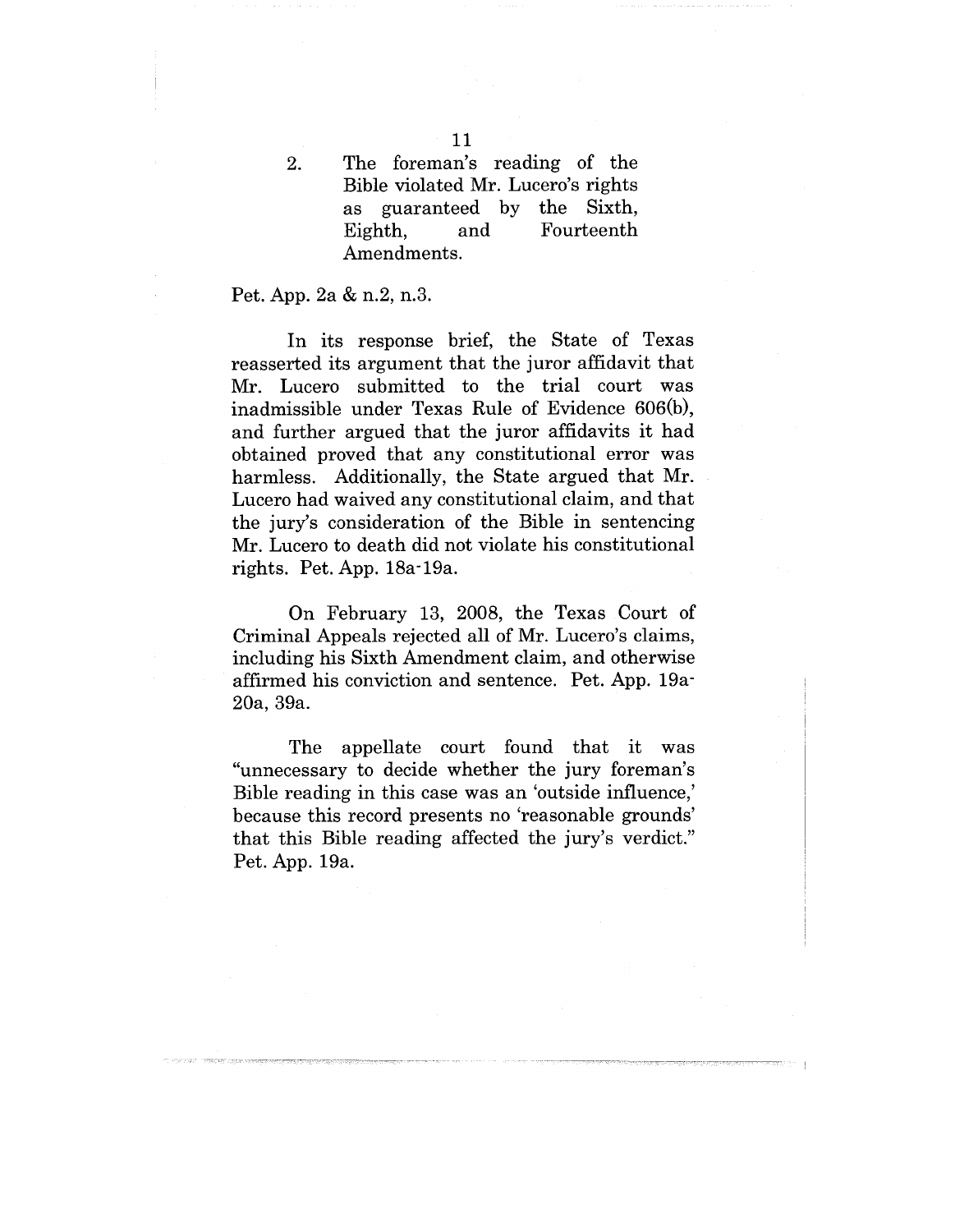The appellate court based its decision on the juror affidavits that the State submitted to the trial court. Pet. App. 9a-16a, 19a. The court found that the twelve "affidavits clearly indicate that the scripture had no effect on the jury's verdict rendered some hours later," and thus the court could not "conclude that the trial court abused its discretion in declining to hold a hearing on appellant's new trial motions." Pet. App. 19a-20a. The court further concluded that "any constitutional error that appellant may have preserved as a result of this Bible reading was harmless beyond a reasonable doubt." *Id.* 20a. The court also suggested that the jury's consideration, of the Bible did not violate the Sixth Amendment or Eighth Amendment in any event. *Id.* 20a n.10. The appellate court did not address, and did not rest its decision on, any consideration of Texas evidentiary law or waiver.

#### REASONS FOR GRANTING THE WRIT

The Court should review the decision below for two reasons.

*First,* this Court should resolve a split among the circuits over whether the Bible is extrinsic evidence and/or an "outside influence" that may not be brought into the jury room for assistance in reaching a verdict under the Sixth Amendment. The First and Eleventh Circuits have applied the longstanding precedents of this Court to correctly determine that the introduction of the Bible to the jury room for use in deliberations violates the right to an impartial jury, the right of confrontation, and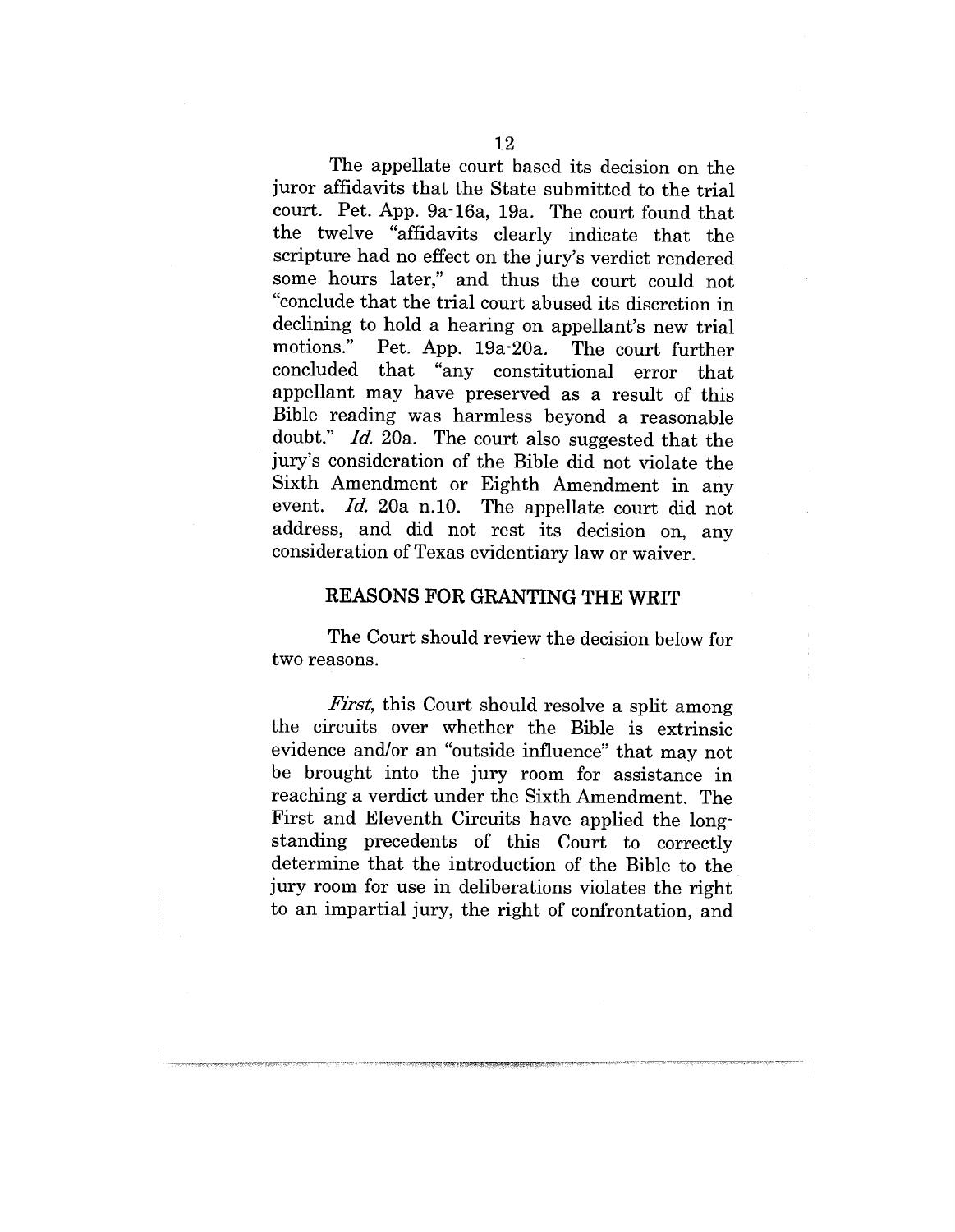the right to a fair trial as guaranteed by the Sixth and Fourteenth Amendments. The Fourth and Ninth Circuits, however, have determined that the introduction of the Bible - or at least specific verses of the Bible - to jury deliberations does not violate the Sixth Amendment because the Bible's content is a matter of "common knowledge" or a "cultural precept."

This case provides an excellent opportunity for the Court to resolve the split by reaffirming its longstanding precedents that the Sixth Amendment guarantees that jury verdicts in criminal cases will be based on the evidence developed at trial, and nothing else. In doing so, it will save the courts from making the sort of *ad hoc* factual determinations that the decisions of the Fourth and Ninth Circuits require.

*Second,* the Court should clarify that federal law does not allow courts to consider juror affidavits about the deliberative process in determining whether a constitutional error is harmless. This case is particularly compelling on this issue because the lower court denied Mr. Lucero's Sixth Amendment claim on the basis of juror affidavits even though the trial court denied Mr. Lucero an evidentiary hearing to test the veracity of those affidavits.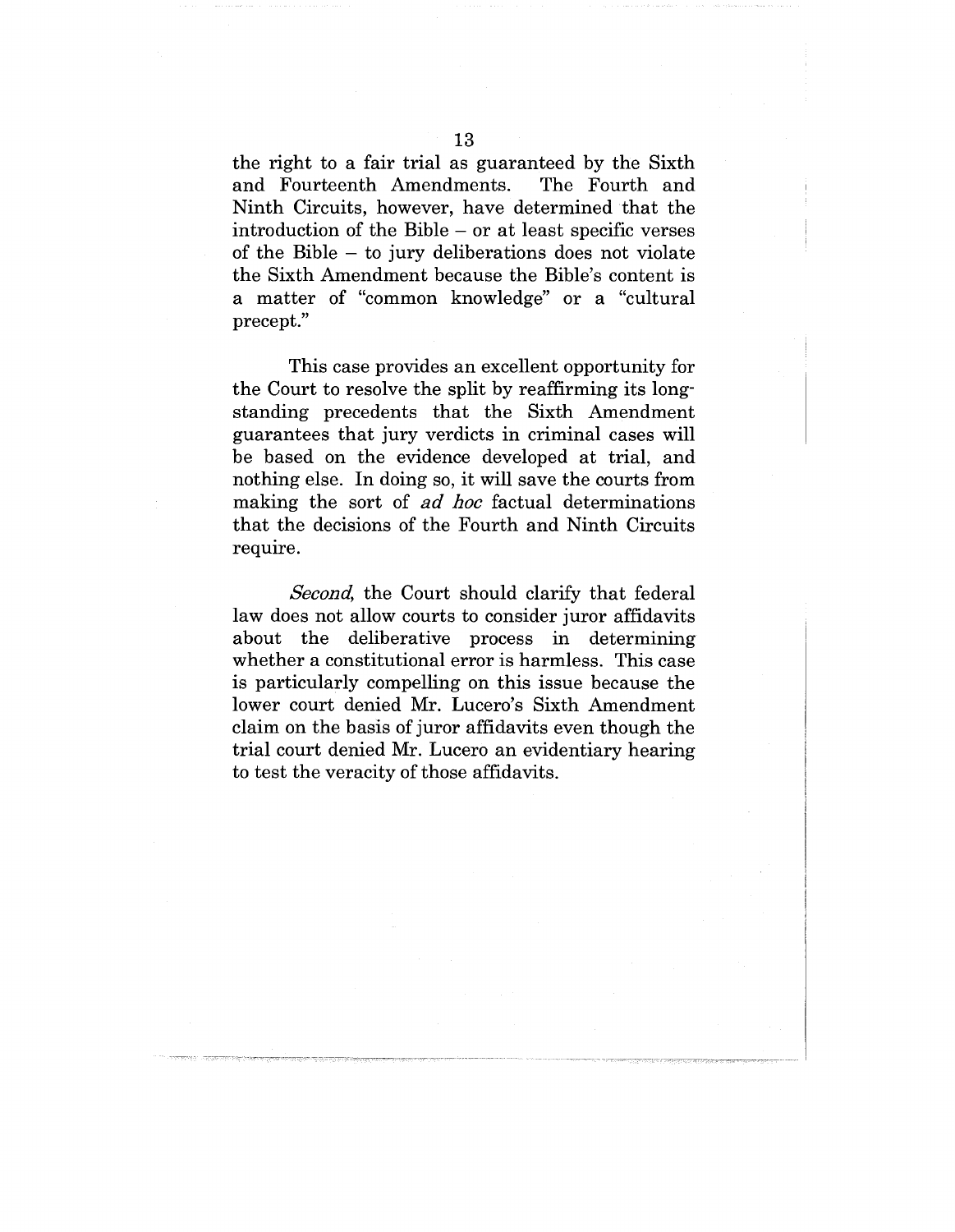# The Court Should Resolve A Split Among The Circuits Over Whether The Sixth Amendment Prohibits Jurors From Bringing The Bible Into The Jury Room For Use In Deliberations.

This Court has long held that the Sixth Amendment guarantees that a jury's verdict will be based solely on the evidence developed at trial, and be free from any and all "extraneous influences." Despite the clarity of the Court's decisions, however, the circuit courts are split over whether the Bible is an external influence that the Sixth Amendment prohibits.

In the decision below, the Texas Court of Criminal Appeals denied Mr. Lucero's claim that his Sixth Amendment rights were violated when the jury foreman brought a Bible into the jury room and used it to coerce two jurors into voting for the death penalty. Although the court below found it "unnecessary" to reach the merits of Mr. Lucero's claim, it cited with approval a decision from the Ninth Circuit, which stated that a defendant's Sixth Amendment rights are not violated where a juror reads passages from the Bible that are matters of "common knowledge" or "notions of general currency." Fields v. Brown, 503 F.3d 755, 779-80 (9th Cir. 2007). The Fourth Circuit has reached the same result, albeit for a different reason. It has held that the Bible is an "internal influence," not an "external influence," and thus not prohibited by the Sixth Amendment. *Robinson v. Polk*, 438 F.3d 350, 361-66 (4th Cir. 2006).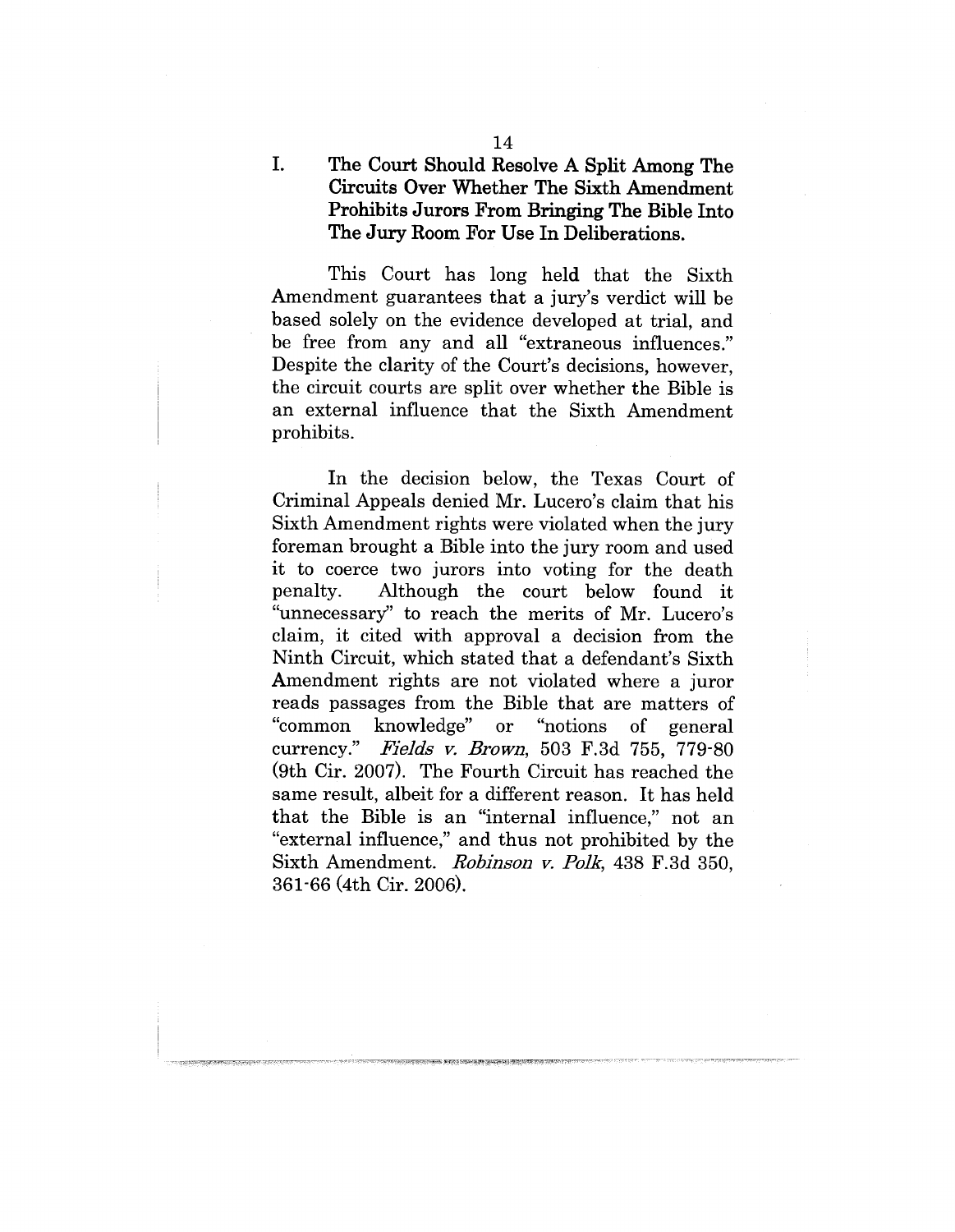On the other hand, the First and Eleventh Circuits have stated that the Sixth Amendment prohibits the introduction of the Bible to the jury room for use in deliberations. *See United States v. Lama-Ramirez,* 519 F.3d 76, 89 (lst Cir. 2008); *McNair v. Campbell*, 416 F.3d 1291, 1307-08 (11th Cir. 2005).

As demonstrated below, the only rule that can be squared with this Court's Sixth Amendment jurisprudence, and that is capable of being applied on a consistent basis, is one that treats the Bible as an external influence that may not be consulted by the jury.

> Ά. **This Court Has Consistently Held That The Sixth Amendment Prohibits A Jury From Bringing Any And All Outside Materials Into The Jury Room For Use In Deliberations.**

The Sixth Amendment guarantees two fundamental rights relevant to this case. The fundamental rights guaranteed by the Sixth Amendment apply both to the guilt and punishment phases of trial. *Morgan v. Illinois,* 504 U.S. 719, 727- 28 (1992).

*First,* the Sixth Amendment guarantees the accused the right to a trial before an "impartial jury." U.S. Const. amend. VI. That right "guarantees... a fair trial by a panel of impartial, 'indifferent' jurors." *Irvin v. Dowd,* 366 U.S. 717, 722 (1961). As this Court stated over a century ago, "[i]t is vital in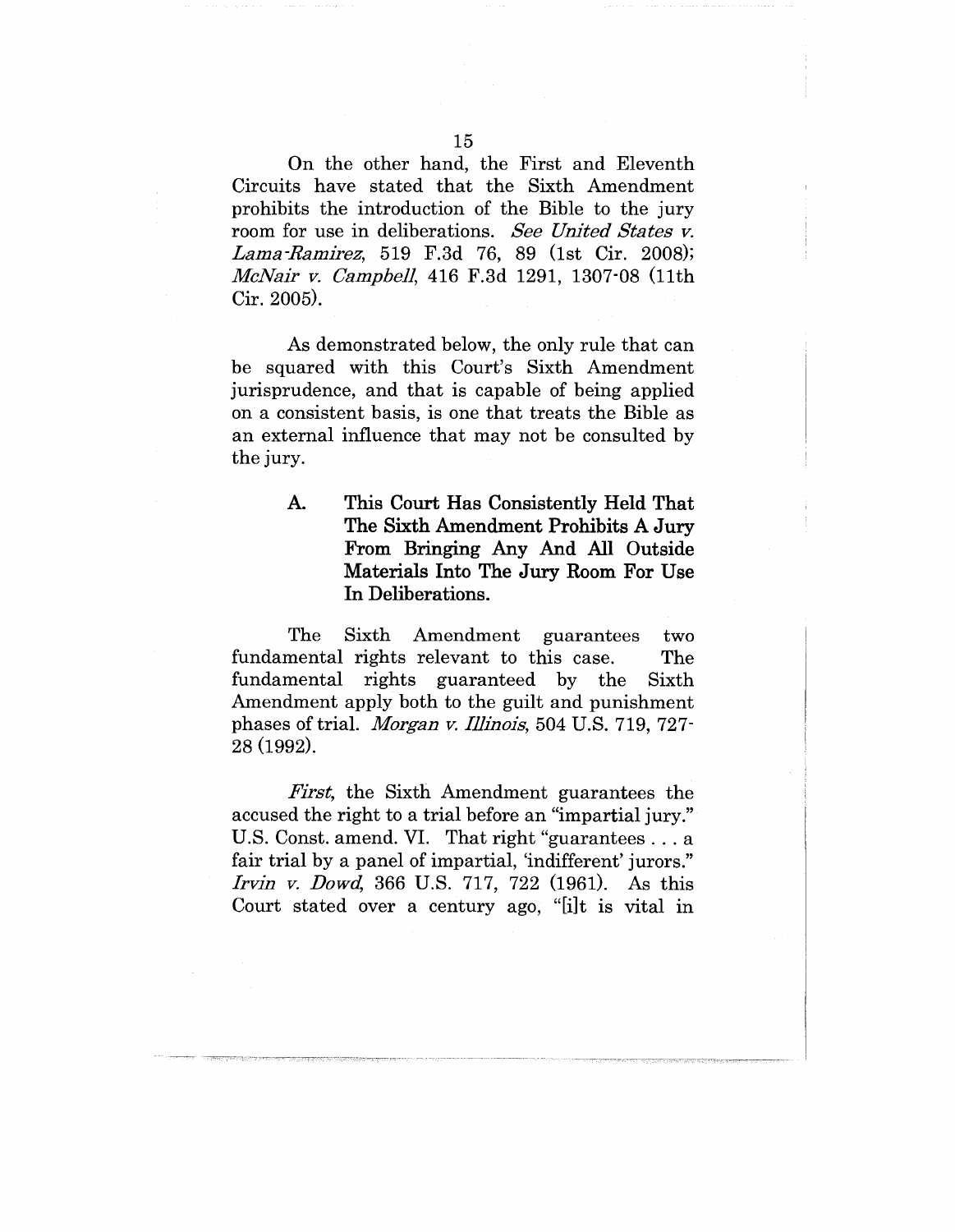capital cases that the jury should pass upon the case free from external causes tending to disturb the exercise of deliberate and unbiased judgment." *Mattox v. United States,* 146 U.S. 140, 149 (1892).

*Second,* the Sixth Amendment guarantees the accused the right "to be confronted with the witnesses against him." U.S. Const. amend. VI. The Confrontation Clause requires, among other things, a jury's verdict to be "based on the evidence developed at trial." *Irvin,* 366 U.S. at 723. It also "necessarily implies at the very least that the 'evidence developed' against a defendant shall come from the witness stand in a public courtroom where there is full judicial protection of the defendant's right of confrontation, of cross-examination, and of counsel." *Turner ~. Louisiana,* 379 U.S. 466, 472-73 (1965). Extrinsic information or influences upon the jury's deliberations are presumptively prejudicial. *Remmer v. United States, 347 U.S. 227, 229 (1954).* 

This Court has recognized at least three times that the contamination of a jury's deliberations with an extraneous influence violates the Sixth Amendment. In *Parker v. Gladden*, 385 U.S. 363, 364 (1966), the Court found that statements made by a bailiff to the jury were "outside influence[s]" that violated the defendant's right to an impartial jury. Similarly, in *Turner,* 379 U.S. at 468, the Court held that a capital defendant was denied his right to an impartial jury where two deputy sheriffs, who gave testimony leading to the defendant's conviction, "freely mingled and. conversed with jurors." Also, in *Remmer*, 347 U.S. at 228-29, the Court held that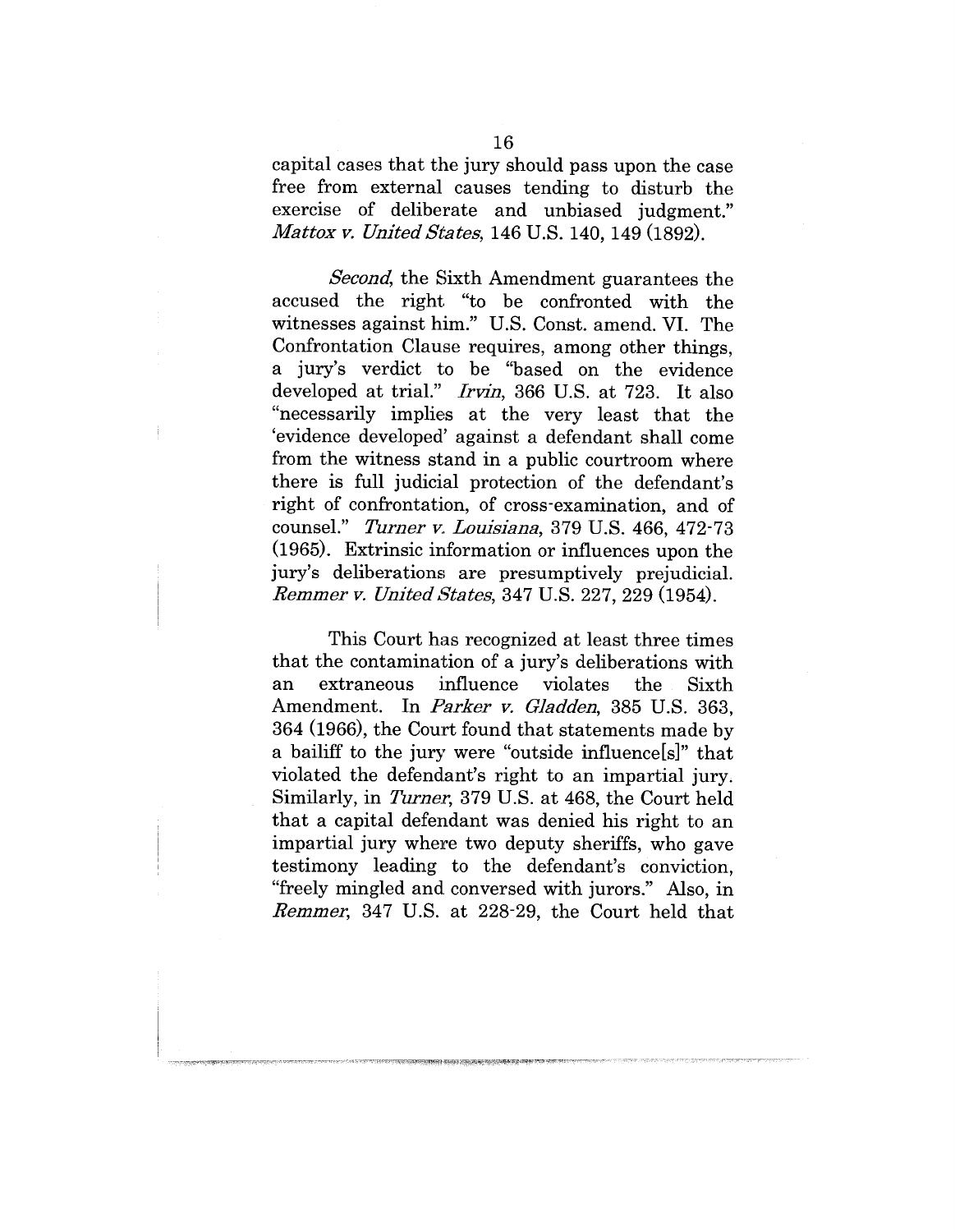"[t]he integrity of the jury proceedings" was "jeopardized by [an] unauthorized invasion[]" where an unnamed person remarked to a juror that "he could profit by bringing a verdict favorable to the petitioner."

In addition, although the Court did not directly apply the Sixth Amendment in *Mattox,* the Court stated that the trial court erred by failing to consider affidavits stating that a newspaper and other extraneous influences were introduced to the jury room. *Mattox,* 146 U.S. at 150-51.

The foregoing decisions of this Court stand for the proposition that a jury's verdict must be based on the evidence developed at trial, the court's instructions, and nothing else.

Applying that unequivocal rule to this case, Mr. Lucero's Sixth Amendment rights were violated when the jury foreman secretly brought the Bible into the jury room and read the Bible aloud to the rest of the jury - including two jurors who voted against the death penalty in a preliminary vote  $-$  to persuade those jurors to change their votes. Pet. App. 47a-48a. Under *Remmer*, 347 U.S. at 229, the jury's consideration of the Bible was presumptively prejudicial to Mr. Lucero.

This Court should conclude that the Bible's presence in the jury room and use during deliberations violated Mr. Lucero's rights as an "extraneous influence" without even considering the particular passage that was read. But when one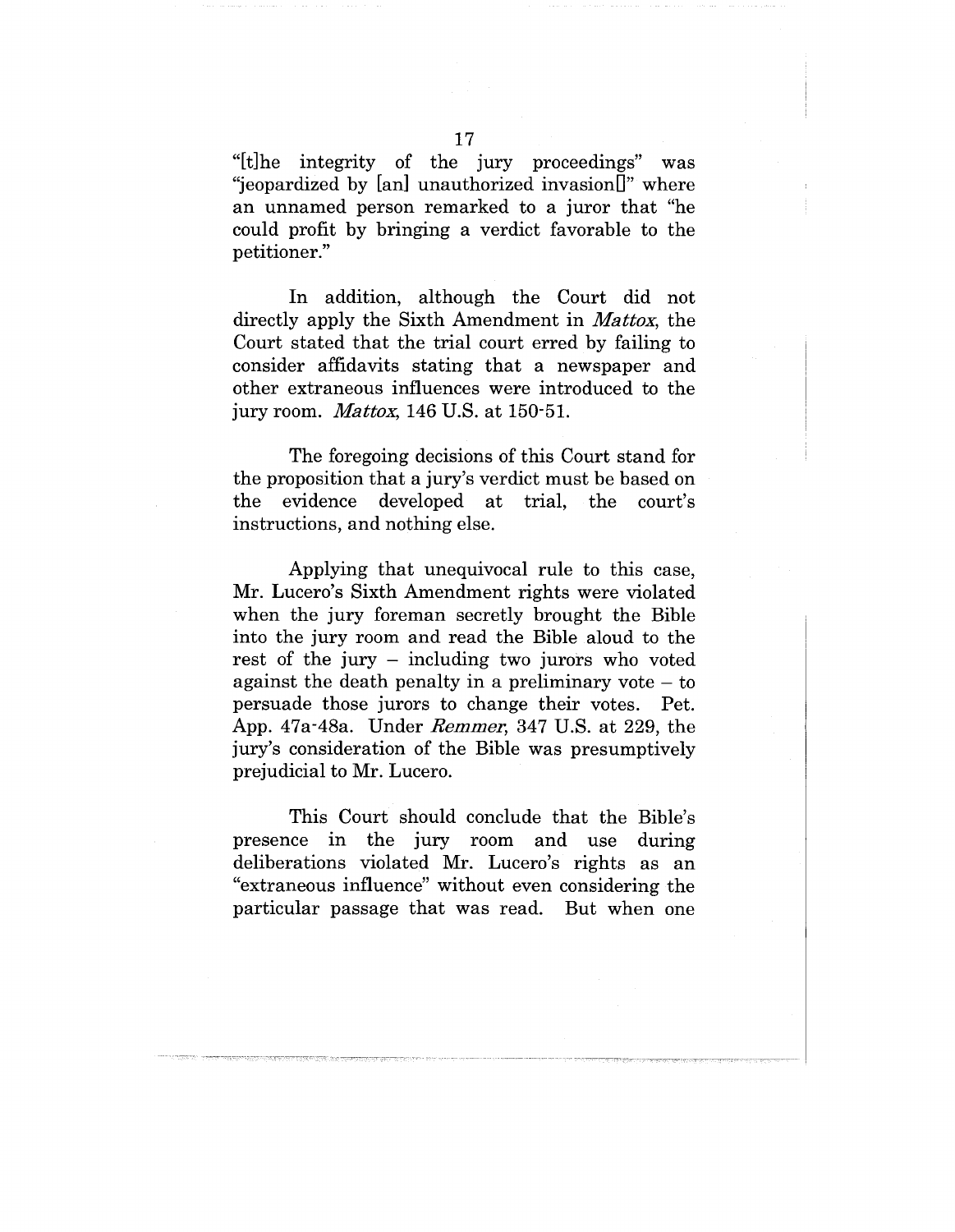considers the particular passage read in this case  $-$ Romans  $13:1-6$  - it illustrates the substantial prejudice visited upon Mr. Lucero.

The first verse of Romans 13, which is quoted *~upra* at pages 6-7, instructs man to "submit himself to the governing authorities, for there is no authority except that which God has established." Moreover, the fourth verse makes clear that the "governing authorities" to which Romans 13:1 speaks are those who are charged with enforcing the law. Thus, in the context of a criminal trial such as Mr. Lucero's, the "governing authorities" are the prosecutors, as they are in charge of enforcing the laws of the State. One state's highest court has interpreted Romans 13 in exactly this manner. *People v. Harlan*, 109 P.3d 616, 631 (Colo. 2005) ("The Romans text instructs human beings to obey the civil government. Here, the State of Colorado was seeking the death penalty.").

Furthermore, the second verse of Romans 13 warns that "he who rebels against authority is rebelling against what God has instituted, and those who do so will bring judgment on themselves." Again, the foreman's reading of that passage effectively instructed the jurors in Mr. Lucero's case that if they did not comply with the prosecutors' request for the death penalty, they would be punished by God.

Thus, the biblical verses that the foreman read aloud effectively instructed the jurors to ignore the evidence that was presented at trial and the court's instructions, and instead submit to the State's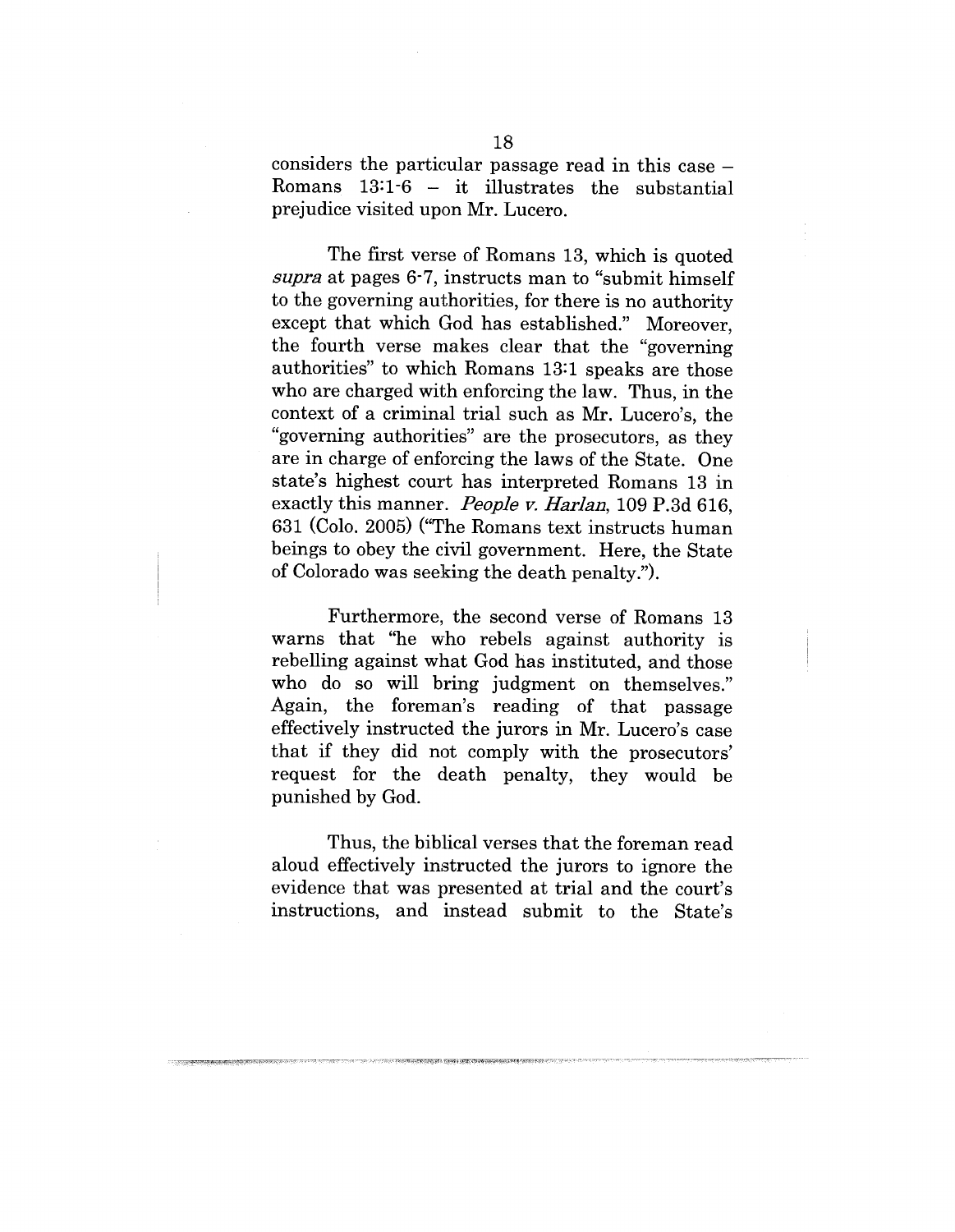authorities. The prejudicial effect of the reading was compounded by the timing of the reading - *i.e.,* at a time when at least two of the jurors were opposed to sentencing Mr. Lucero to death.

> **B.** The First And Eleventh Circuits Have Stated That The Bible Is An Extraneous Material That May Not Be Introduced Into Jury Deliberations.

Consistent with this Court's decisions in *Turner, Parker, and Remmer, the majority of courts* that have considered whether an accused's Sixth Amendment rights are violated by the jury's use of the Bible in deliberations, including the First and Eleventh Circuits, have answered that question in the affirmative. In doing so, they have treated the Bible like any other extraneous influence, which is flatly prohibited from consideration by the jury under this Court's precedents.

In *MeNair v. Campbell,* 416 F.3d 1291 (11th Cir. 2005), the defendant was convicted of capital murder in Alabama state court. The undisputed evidence showed that the jury foreman brought a Bible into the jury room and read aloud from it during deliberations. *McNair,* 416 F.3d at 1301. In his federal habeas petition, the defendant asserted that the Bible was "extraneous evidence" and that the jurors' consideration of it during deliberations deprived him of his right to a fair trial under the Sixth Amendment. *Id.* at 1301-02.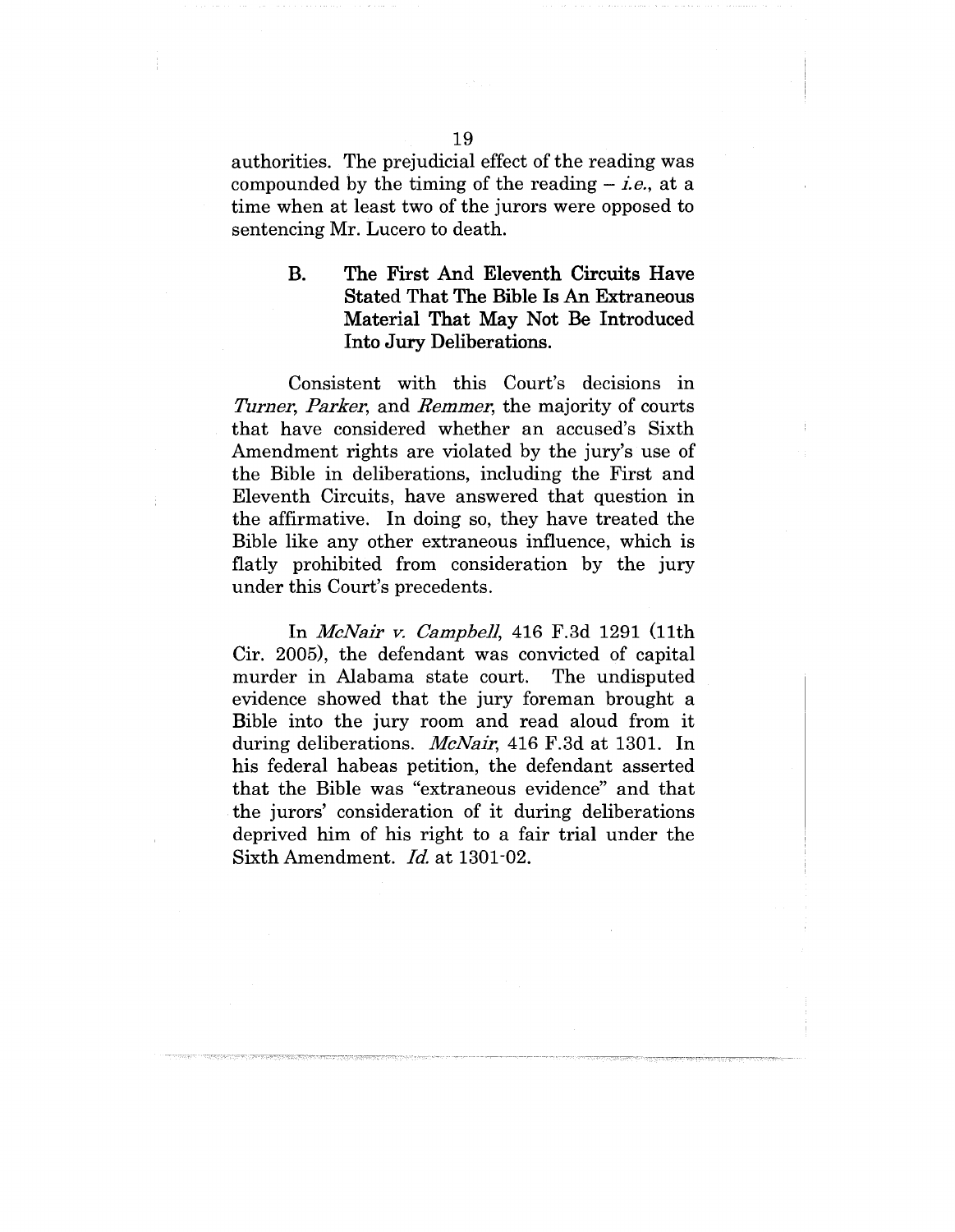Applying this Court's decisions in *Turner* and *Remmer*, the Eleventh Circuit determined that the Bible is like any other evidence that does not "come" from the witness stand" - it is "extrinsic evidence" that the jury may not consider under the Sixth Amendment. *Id.* at 1307-08. The court also held that the constitutional violation that occurred when the jury considered the Bible during deliberations was "presumptively prejudicial." *Id.* at 1307 (citing *Turner,* 379 U.S. at 473). The court ultimately found that the state satisfied its heavy burden of rebutting the presumption of prejudice and found that the error was harmless. *Id.* at 1308-09. But the Eleventh Circuit's ruling on the merits of the defendant's claim was clear: the introduction of the Bible to jury deliberations was a violation of the defendant's Sixth Amendment rights.

The First Circuit reached a similar conclusion in *United States v. Lara-Ramirez*, 519 F.3d 76 (1st) Cir. 2008). In that ease, the district court declared a mistrial when it learned that a juror brought the Bible into the jury room and that the Bible was used in deliberations. *Lara-Ramirez,* 519 F.3d at 80-81. The defendant moved to dismiss his new indictment on the basis of double jeopardy, arguing that the trial court did not consider alternatives to a mistrial during the initial trial. The district court denied the defendant's motion to dismiss, and the defendant was retried and convicted. *Id.* at 81-82. On appeal to the First Circuit, the defendant argued that his conviction violated the Double Jeopardy Clause. *Id.* at 82.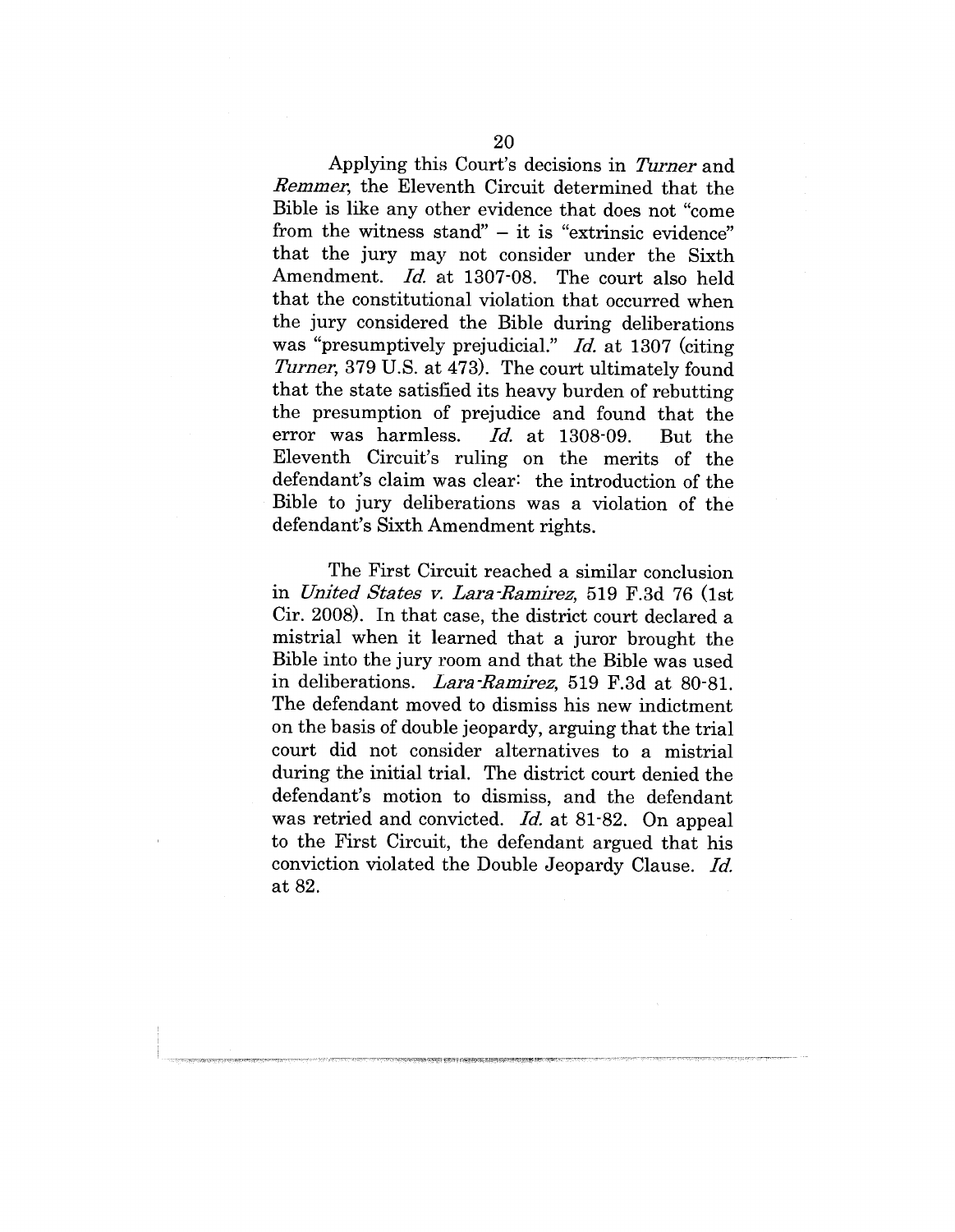In determining whether the district court adequately explored alternatives to a mistrial, the First Circuit found that the district court erred by "treat[ing] the Bible in the jury room as qualitatively different from other types of extraneous materials or information that may taint a jury's deliberations." *Id.* at 88; see also id. at 89 (finding that "no special rule exists when the Bible is involved"). That finding is consistent with this Court's Sixth Amendment jurisprudence and the Eleventh Circuit's decision in *McNair*, which do not distinguish between the type or nature of extrinsic evidence in determining whether it violates an accused's rights under the Sixth Amendment. If the evidence is outside the record, a constitutional violation has occurred.

In addition, several other courts have vacated jury verdicts based on the introduction of the Bible to jury deliberations, or otherwise suggested that the use of the Bible would be error. For instance, in *People v. Harlan,* 109 P.3d 616 (Colo. 2005), the Colorado Supreme Court affirmed the vacation of a death sentence where the trial court found that jurors "introduced one or more Bibles, a Bible index, and notes of Bible passages into the jury room for consideration by other jurors." *Id.* at 629. The court reasoned that since the Bibles had not been admitted into evidence, they "were extraneous and their introduction was improper and constituted misconduct." *Id.* 

The court then examined "how the extraneous information related to critical issues in the case," that is, the propriety of the death sentence, "the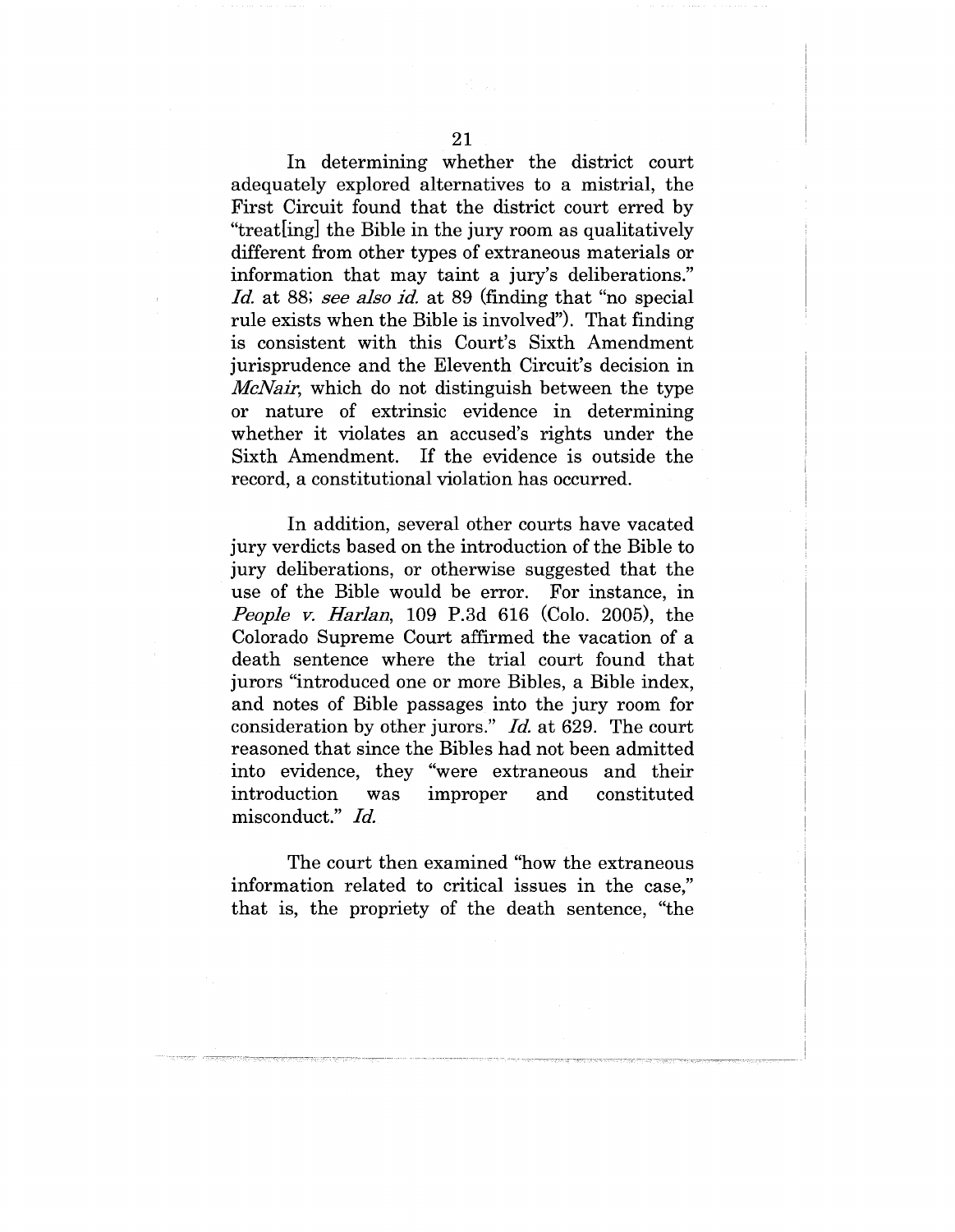degree of authority represented by the extraneous information," how the information was acquired, whether it was shared, whether the information was considered prior to the jury reaching a verdict, and whether there was a reasonable possibility that the biblical passages would influence a typical juror to the defendant's detriment. *Id.* at 630-31.

Noting that the Bible contains codes of laws and morality, *id.* at 630, the Colorado Supreme Court concluded that the Bible verses, including Romans 13, "created a reasonable possibility that a typical juror would have been influenced to vote for a death sentence instead of life." *Id.* at 631. The court consequently affirmed the vacation of the jury's death sentence. *Id.* at 634.

Other state courts have strongly suggested that consideration of the Bible is an improper extraneous influence. *See, e.g., People v. Williams*, 148 P.3d 47, 79 (Cal. 2006) ("[R]eading aloud from the Bible or circulating biblical passages during deliberations is misconduct."), *cert. denied,* 128 S. Ct. 179 (2007); *Glo~ip v. State,* 29 P.3d 597, 604-05 (Okla. Crim. App. 2001) ("Any outside reference material, including but not limited to Bibles or other religious documents . . . should not be taken into or utilized during jury deliberations."); *State v. Kelly,* 502 S.E.2d 99, 103-04 (S.C. 1998) (finding it "improper" for a juror to possess the pamphlet "God, Law, and Capital Punishment" even during guilt deliberations); *Jones v. Francis*, 312 S.E.2d 300, 303 (Ga. 1984) (stating that a court erred by permitting a Bible into jury deliberations); *State v. Harrington,*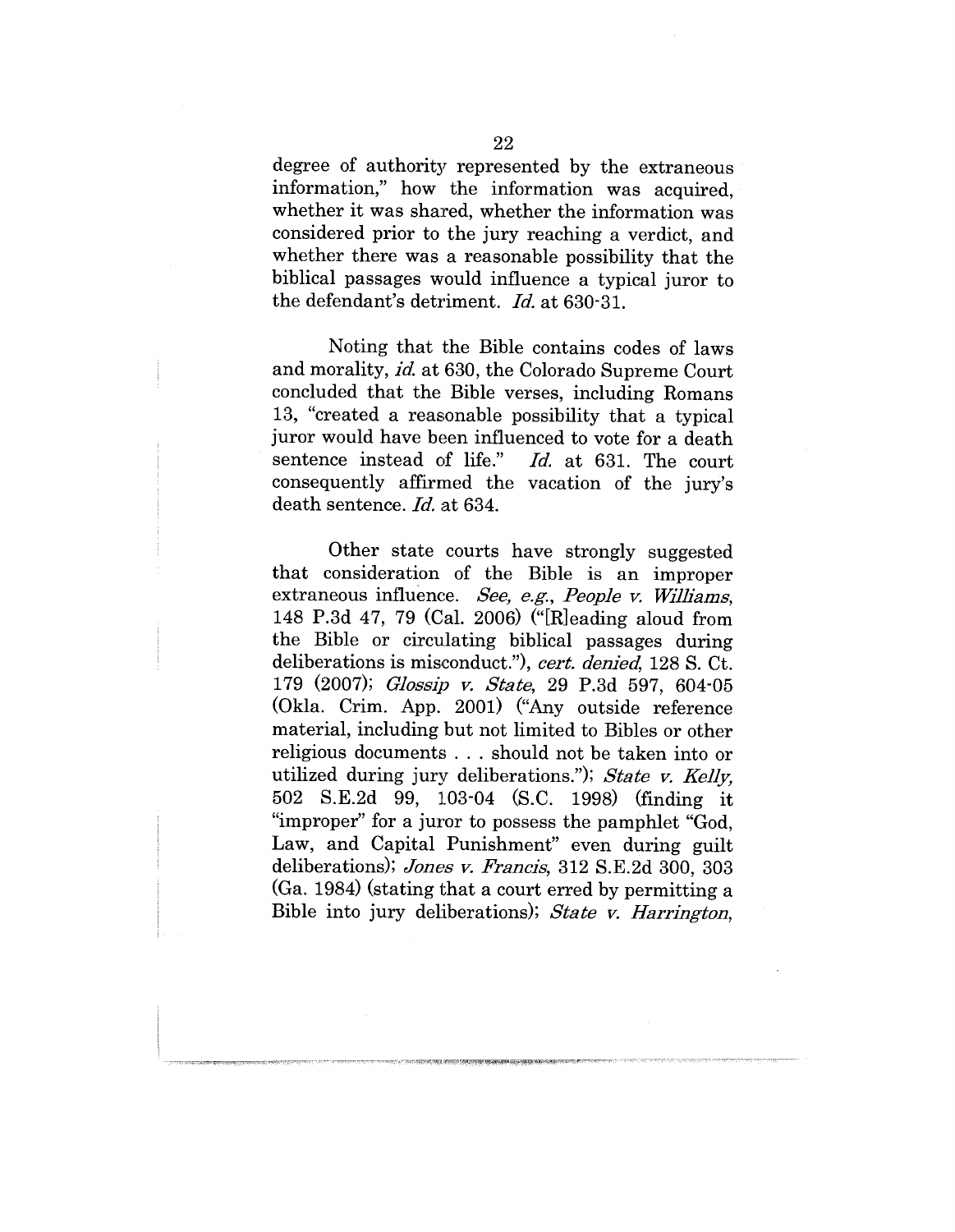627 S.W.2d 345, 350 (Tenn. 1981) (stating that reading "biblical passages" in deliberations "of course, was error which would have required a new sentencing hearing" even absent other errors).

#### $\overline{C}$ . **The** Fourth And Ninth Circuits Have Incorrectly Interpreted This Court's Sixth Amendment Precedents.

In this case, however, the Texas Court of Criminal Appeals erred by siding with the reasoning of the Fourth and Ninth Circuits, which have held that it is constitutionally permissible for jurors to consider the Bible in their deliberations in certain fact-specific circumstances. *Fields v. Brown*, 503 F.3d 755 (9th Cir. 2007); *Robinson v. Polk,* 438 F.3d 350 (4th Cir. 2006). Those cases depart from this Court's clear precedents that require juries to base their verdicts on the evidence developed at trial and essentially permit a free-for-all for jury deliberations in future capital cases.

In *Fields*, 503 F.3d at 777-78, on the evening after deliberations began in the penalty phase of the defendant's trial, the jury foreman consulted the Bible and created a list of verses that are "for" the imposition of the death penalty, and a list of verses that are "against" it, and shared his notes with some of the jurors the following day. Shortly thereafter, the jury reached a unanimous decision to impose the death penalty. The defendant sought habeas relief, arguing that the notes were extraneous materials forbidden from jury consideration by the Sixth Amendment. *Id.* at 777.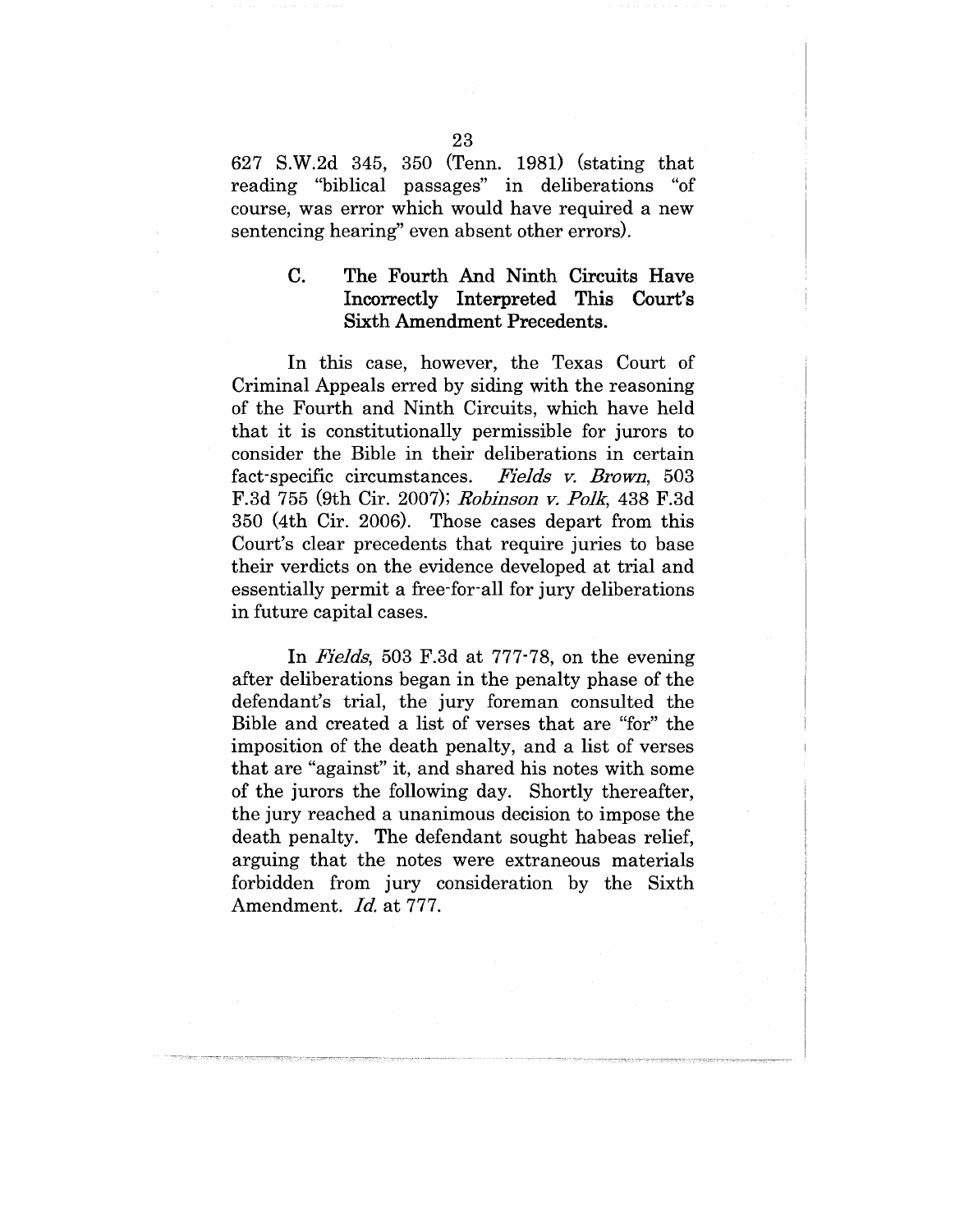On appeal from the district court, the Ninth Circuit recognized the "core principle" that "evidence developed against a defendant must come from the witness stand." *Id.* at 779. However, the Ninth Circuit stated that whether a particular outside influence violates the Sixth Amendment involves a "fact-specific" inquiry that requires courts to determine whether the influence is "common<br>knowledge."  $Id$ . Although it also found that any Id. Although it also found that any error was harmless, *id.* at 781-83, the Ninth Circuit found that the particular biblical passages that the jury considered in *Fields* were not outside influences because they were "commonly known points" or "notions of general currency that inform . . . moral judgment." *Id.* at 780.

Two judges in *Fields* dissented to address the problems with the majority's Sixth Amendment analysis. Judge Gould found that the majority's reliance on "notions of general currency that inform moral judgment" was unpersuasive and more difficult to apply than the majority believed: not *every* word in the Bible is common knowledge, and the notion of common knowledge seemed to encompass not only ethical principles from Christianity, but also ethical principles from other religions and philosophers, and "street-corner<br>wisdom." *Id.* at 784-86 (Gould, J., dissenting in Id. at 784-86 (Gould, J., dissenting in part). Judge Berzon noted that "federal and state appellate courts generally agree.., that a jury engages in the unconstitutional consultation of extrinsic material by introducing the Bible into deliberations during a capital trial." *Id.* at 796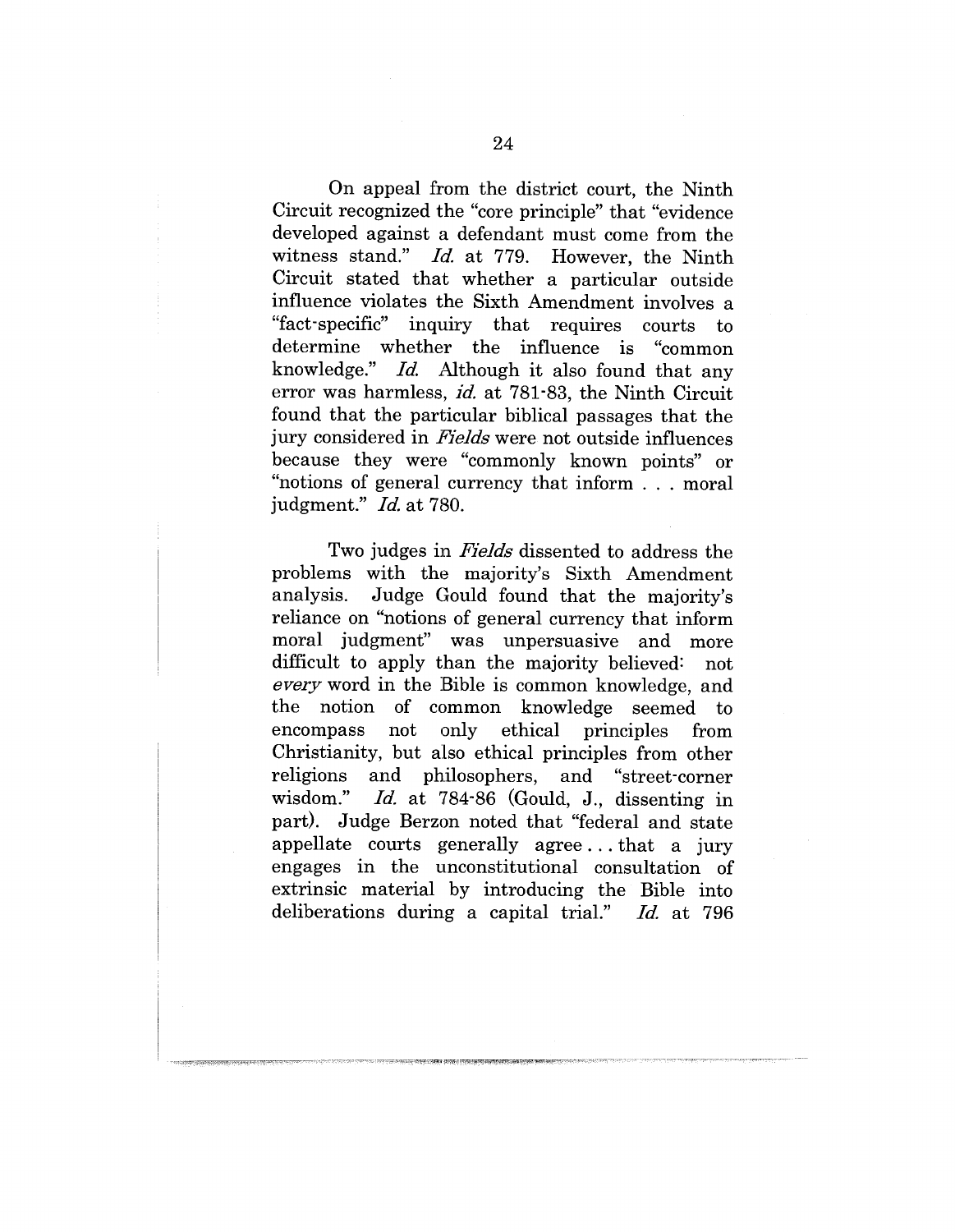(Berzon, J., dissenting). He also found that the majority's notion of common knowledge "disregards the careful balance between the various precepts regarding jury deliberations" in American law. *Id.* at 796.

The Fourth Circuit in *Robinson v. Polk*, 438 F.3d 350 (4th Cir. 2006), also concluded that the Sixth Amendment does not prohibit the use of the Bible in jury deliberations. In *Robinson,* the defendant presented evidence that one of the jurors obtained a Bible from a bailiff, and read an "eye for an eye" passage to the rest of the jurors to convince them to vote for the death penalty. *Id.* at 357-58. The defendant argued in the trial court that the juror's reading of the Bible violated his Sixth Amendment rights and requested a hearing, which was denied: The defendant's claim was rejected both by a state post-conviction proceeding court, and by a federal district court in a federal habeas corpus proceeding. *Id.* at 354.

Like the Ninth Circuit, the Fourth Circuit held that the defendant's Sixth Amendment rights were not violated by the jury's consideration of the Bible, albeit by engaging in a different analysis. The Fourth Circuit held that the Sixth Amendment prohibits only "external influences" on the jury, and thus does not prohibit "influences internal to the deliberation process." *Id.* at 363.

The Fourth Circuit found the Bible to be an "internal influence" because it concluded that the Bible was not "extraneous prejudicial information."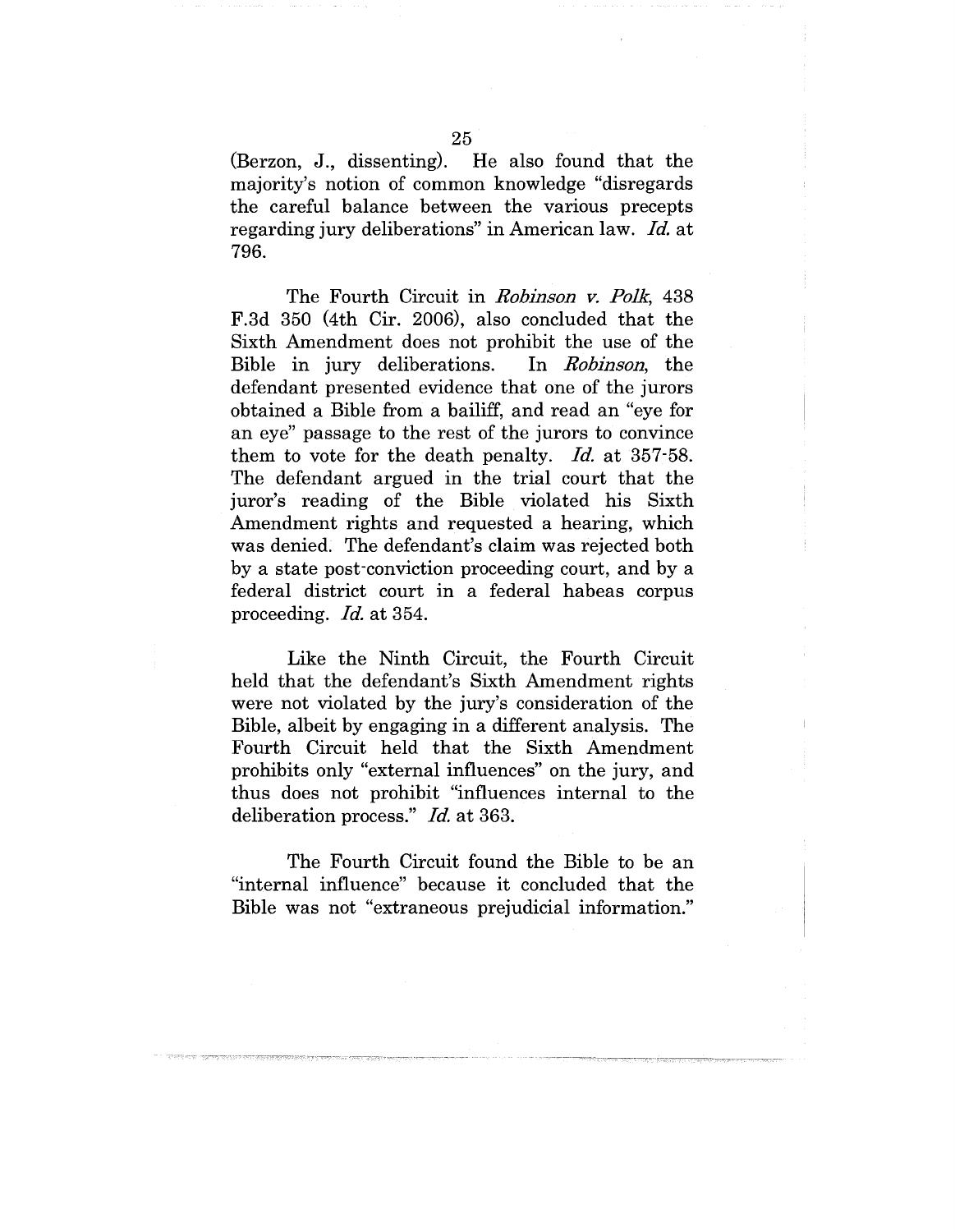Id. at 361 & n.13.<sup>2</sup> The court also concluded that the Bible was not "an outside influence upon the partiality of the jury," because "the reading of the Bible passages invites the listener to examine his or her own conscience from within." *Id.* at 363. Like the Ninth Circuit's decision in *Fields*, the Fourth Circuit also suggested that the Bible may be considered by the jury because it is a "cultural precept<sup>[]</sup>," which courts "cannot expect jurors to leave . . . at the courthouse door." *Id.* at 366 n.18.

The Fourth Circuit's opinion was met with a strong dissent arguing that the majority opinion improperly and "artificially" construed this Court's decisions in *Parker*, *Turner*, and Remmer establishing the Sixth Amendment's "unmistakably clear" prohibition on external influences on the jury. *Id.* at 371 (King, J.. dissenting). The dissent argued that the majority's suggestion that the Bible was permissible because it "invites the listener to examine his or her own conscience from within" was both unsupported by precedent and wrong on the facts, as "the Bible is an authoritative code of morality  $-$  and even law  $-$  to a sizeable segment of our population." *Id:* at 374.3

<sup>2</sup> The Fourth Circuit expressly noted that its decision "could possibly be different on de novo review," as opposed to AEDPAgoverned habeas corpus review. *Id* at 363.

<sup>&</sup>lt;sup>3</sup> A denial of rehearing *en banc* prompted another opinion disagreeing with the majority's reasoning, stating that the deliberative use of a Bible violated the Sixth Amendment. *Robinson v. Polk*, 444 F.3d 225, 226 (4th Cir. 2006) (Wilkinson, J., concurring in denial of rehearing *en banc*) (agreeing with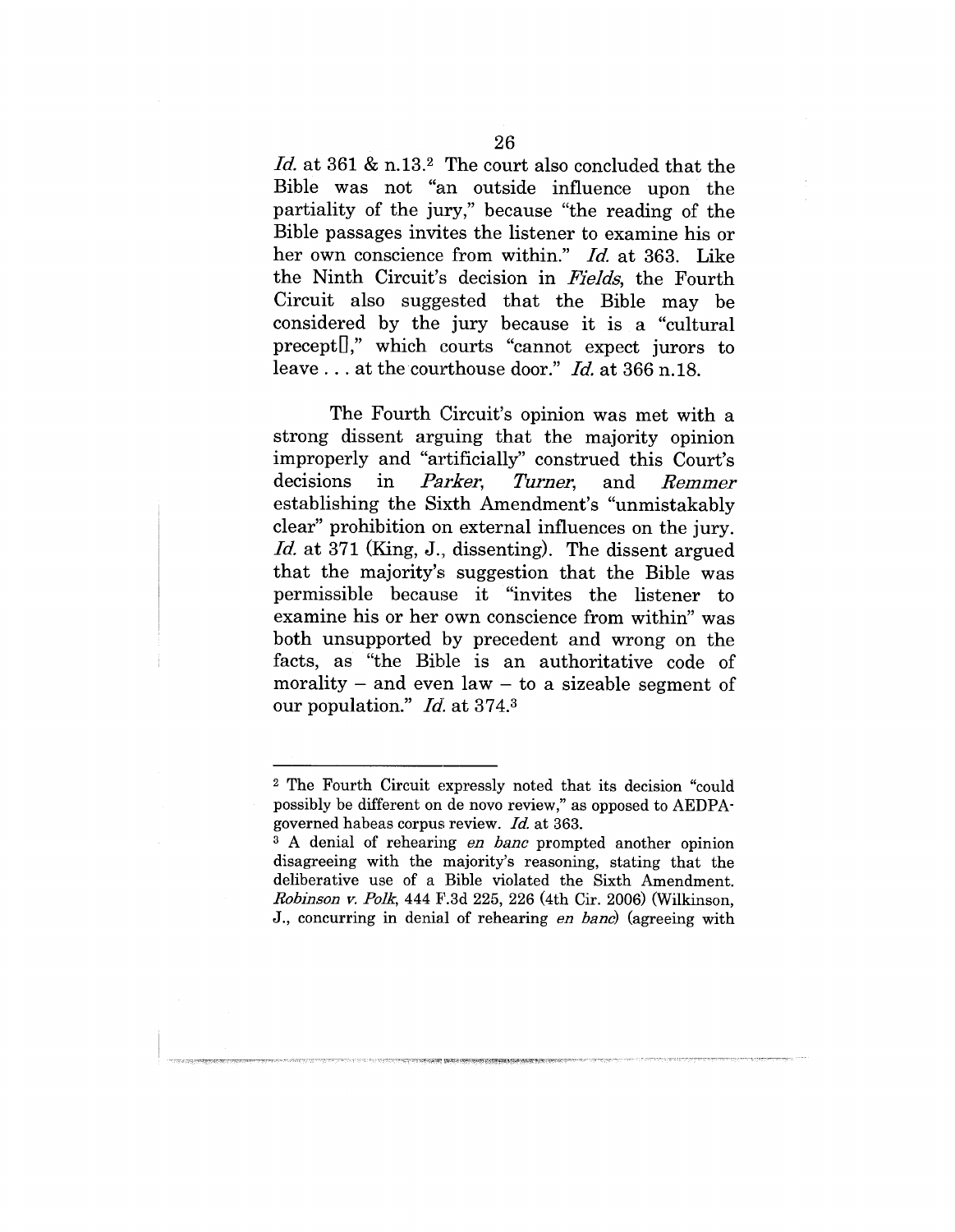The Fourth and Ninth Circuits, therefore, have split with the First and Eleventh Circuits, as well as the vast majority of state courts that have considered the issue, in determining that the Bible is not an outside influence that the Sixth Amendment prohibits.

# D. The Court Should Clarify That The Sixth Amendment Prohibits The Use Of The Bible In Jury Deliberations.

As noted above, this Court's decisions in *Turner, Parker,* and *Remmer* created a clear rule: the Sixth Amendment requires jury verdicts to be based solely on the evidence developed at trial and nothing else. Any and all extraneous materials whether additional evidence or outside influences  $$ violate an aecused's right to an impartial jury, the right of confrontation, and more generally, the right to a fair trial.

While the First and Eleventh Circuits have applied that rule, the Fourth and Ninth Circuits have ignored this Court's precedents and held that the Sixth Amendment allows jurors to consider extraneous materials as long as they are matters of "common knowledge," "notions of general currency," or are "cultural precepts." There are several problems with those decisions.

majority opinion solely on grounds of AEDPA standard of review).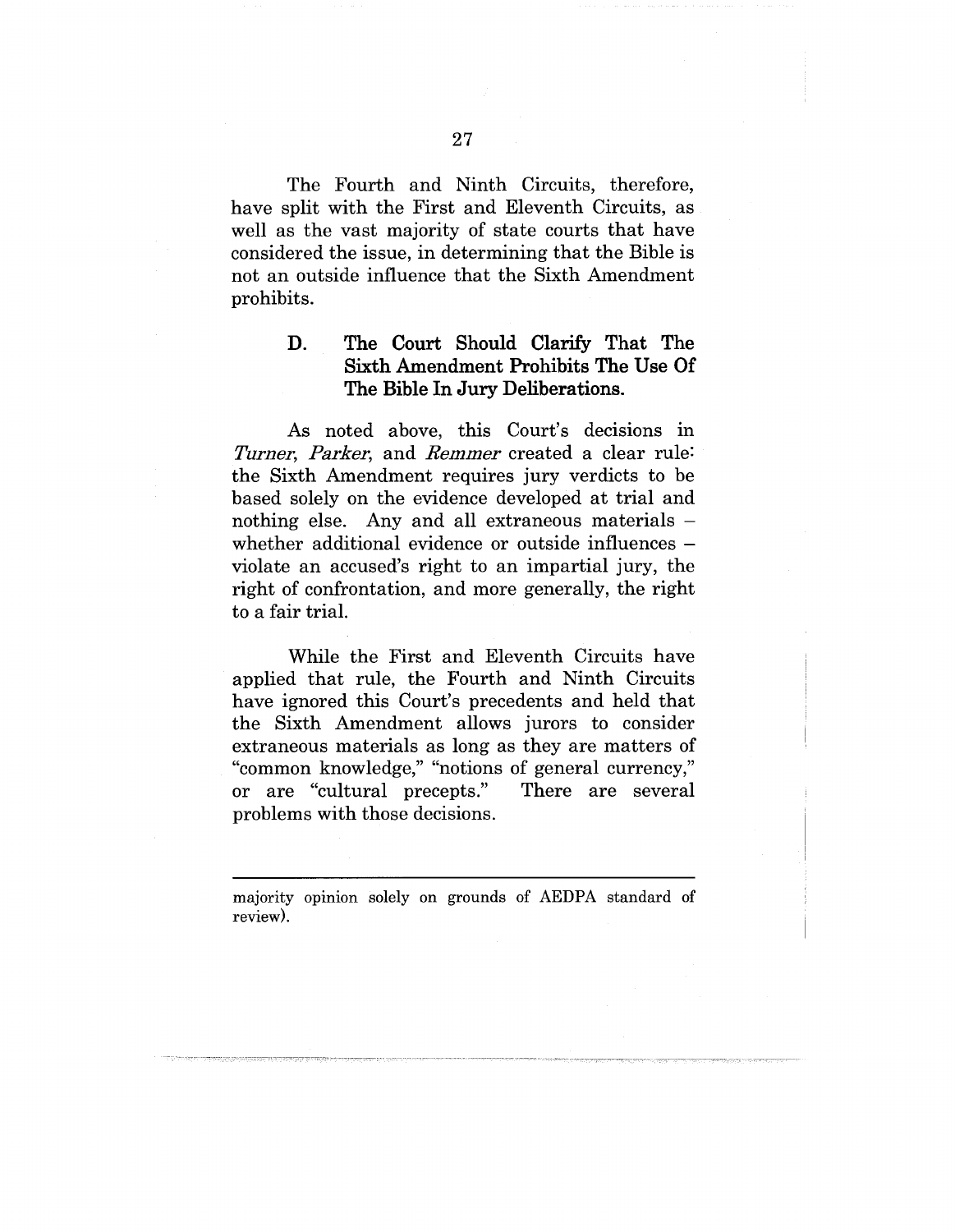*First,* as noted, the Fourth and Ninth Circuits' creation of a permissible type of extraneous materials in jury deliberations is plainly inconsistent with this Court's long-standing prohibition against any and all extraneous materials.

*Second,* the Fourth and Ninth Circuits threaten to sink the federal and state courts into a morass of *ad hoe* fact-intensive decisions about what types of materials are matters of "common knowledge," "notions of general currency," or "cultural precepts.'' Even within the Bible itself, courts would be called upon to determine which verses are "common knowledge," and which are not. *Fields,* 503 F.3d at 784-85 (Gould, J., dissenting).

Moreover, courts would be placed in the difficult position of deciding which texts, both religious and academic, are "notions of general currency." *Fie]ds,* 503 F.3d at 785 (Gould, J., dissenting). As Judge Gould remarked, that would be "unworkable" in practice:

> Is it solely ethical principles from the familiar Bible? Does it also include ethical principles from other religions? Does it include ethical principles from philosophers? Does it include streetcorner wisdom such as might be found in popular novels of any number of current authors whose books line the supermarket shelves?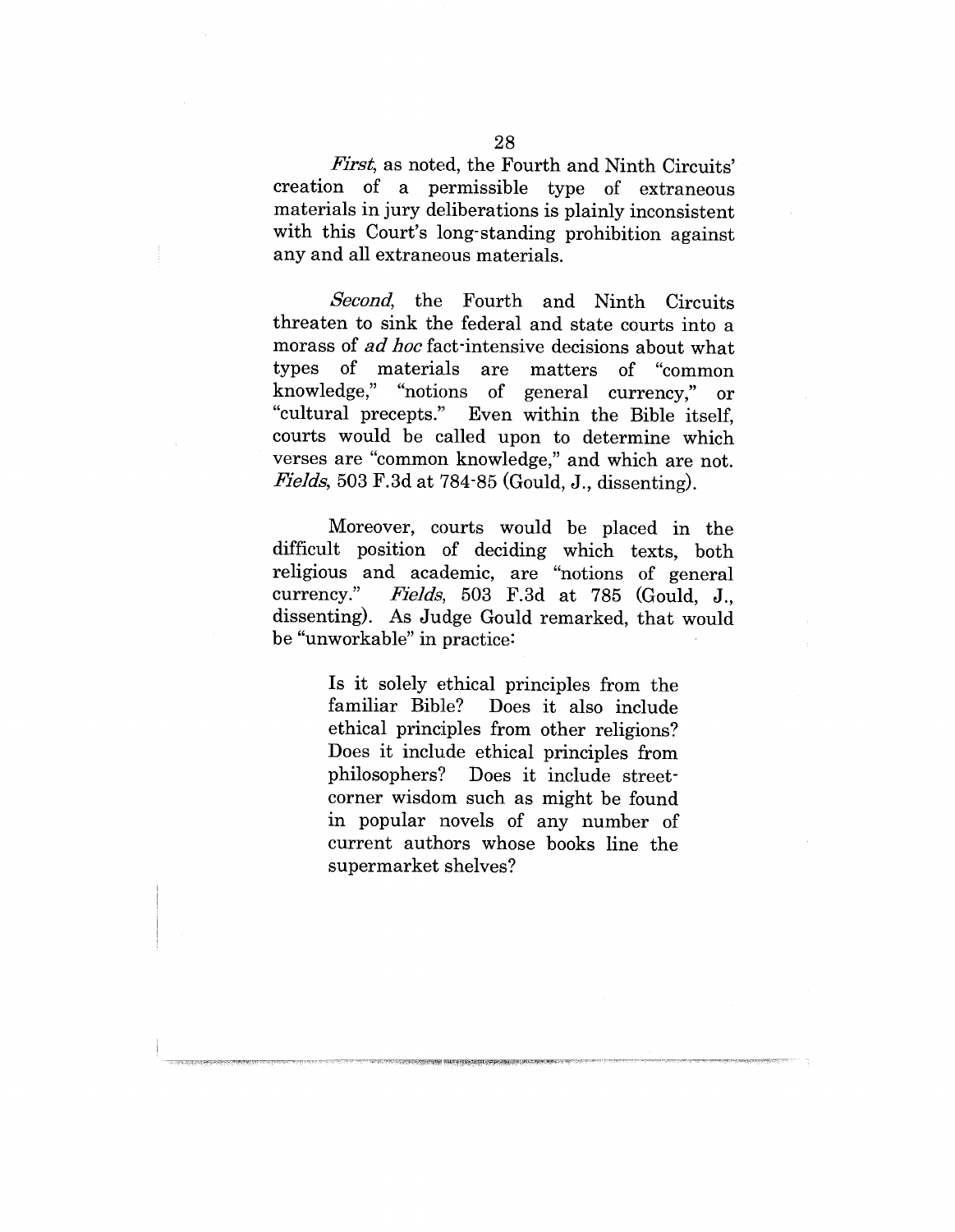*Id.* at 785-86; *see also Robinson,* 444 F.3d 225, 227 (4th Cir. 2006) (Wilkinson, J., dissenting from denial of reh'g *en bane)* ("The jury room is not the place to debate the respective merits of the Bible, the Koran, the Torah, or any other religious scripture that Americans revere ...."). Ultimately, if courts permit juries to consider verses from the Bible, and not texts from other religions, it would "introduce[] something akin to an Establishment Clause violation into the heart of the jury room." Fields, 503 F.3d at 785 heart of the jury room." (Gould, J., dissenting).

The decisions of the Fourth and Ninth Circuits also would produce conflict over the use of other types of texts in jury deliberations, for example, English dictionaries, medical dictionaries, and almanacs. *See, e.g., Fie]ds,* 503 F.3d at 783 (stating that a jury's consideration of a dictionary was error); *Gibson v. Clanon,* 633 F.2d 851, 852-53 (9th Cir. 1980) (reversing a conviction based on improper consideration of medical dictionary's statements concerning the rarity of AB blood); *Haight v. A]dridge Elec. Co.,* 575 N.E.2d 243, 253-55 (Ill. App. Ct. 1991) (ordering a new trial because of a juror's improper use of an almanac); *see also Smith v. Ingersoll-Rand Co.,* 214 F.3d 1235, 1241 (10th Cir. 2000) (collecting cases on the use of extrinsic materials).

A decision in this case that reaffirms the Court's decisions in *Turner, Parker,* and *Remmer,* as well as those of the First and Eleventh Circuits, will avoid this uncertainty and uneven applications of the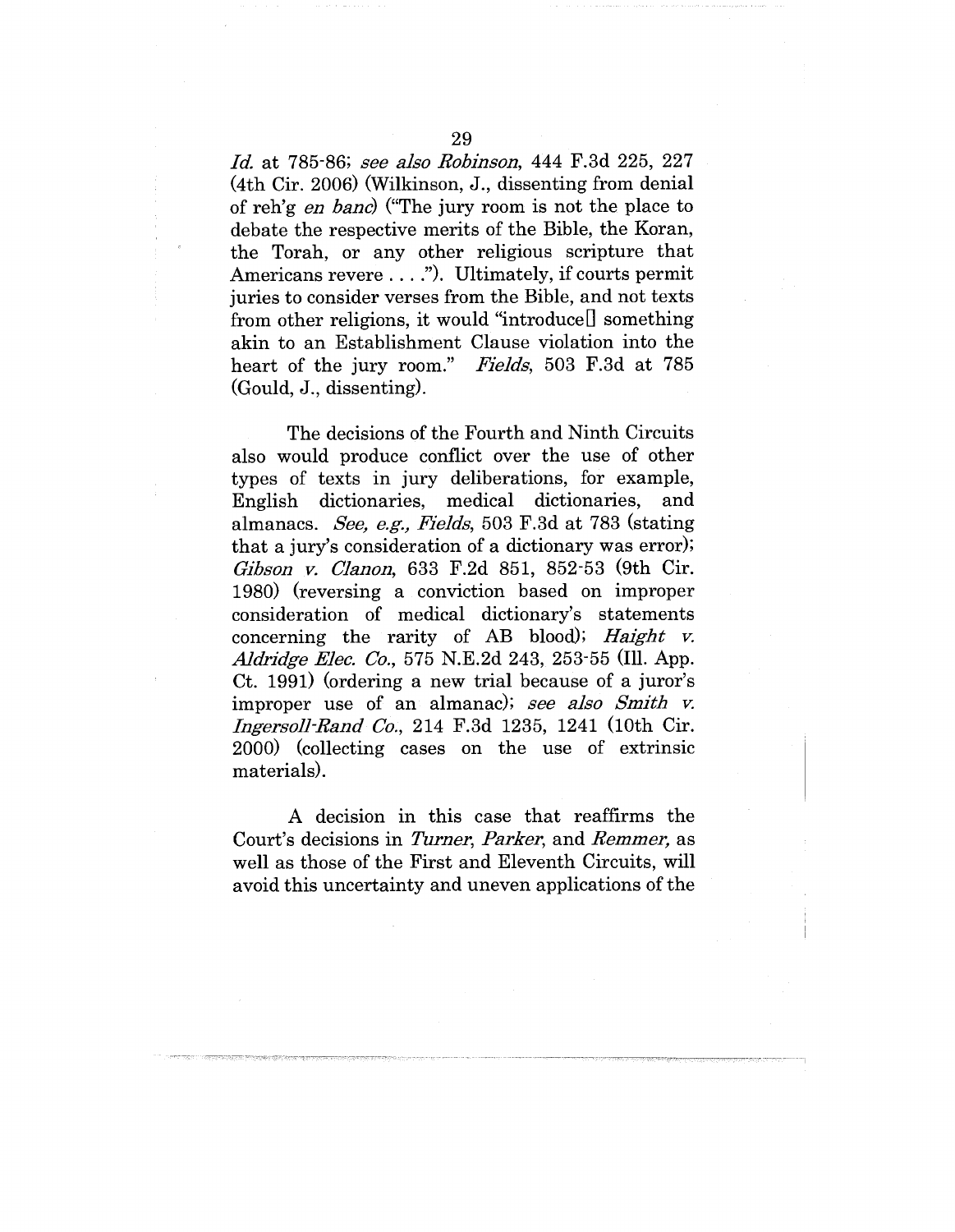rule, both of which are particularly important t avoid in capital cases.

> II. **The** Texas Court Of Criminal **Appeals Erred** By Relying On Subjective **Juror** Affidavits To Find That The Introduction Of The Bible To Jury Deliberations **Was Harmless** Error.

The Texas Court of Criminal Appeals also erred when it relied on untested subjective statements in post-trial affidavits from Mr. Lucero's jurors, who had not testified or been subjected to cross-examination, to conclude that the introduction of the Bible to the deliberations had "no effect" on the jury's decision to vote for death. Pet. App. 19a. Federal law does not permit inquiry into juror deliberations and thinking to assess the effect of a trial error, particularly a structural error, on the verdict. Moreover, even if it were proper to consider the jurors' subjective testimony of the Bible's effect on their votes (which it is not), the Texas courts still would have erred because they failed to give Mr. Lucero either an evidentiary hearing to crossexamine the jurors about their affidavits or some other means to test the veracity of the statements in the affidavits.

> A. **The Texas Courts Failed To Use An Objective Inquiry To Determine Whether The Bible Was Harmless.**

Federal constitutional error in a trial requires reversal on direct; appeal unless that error is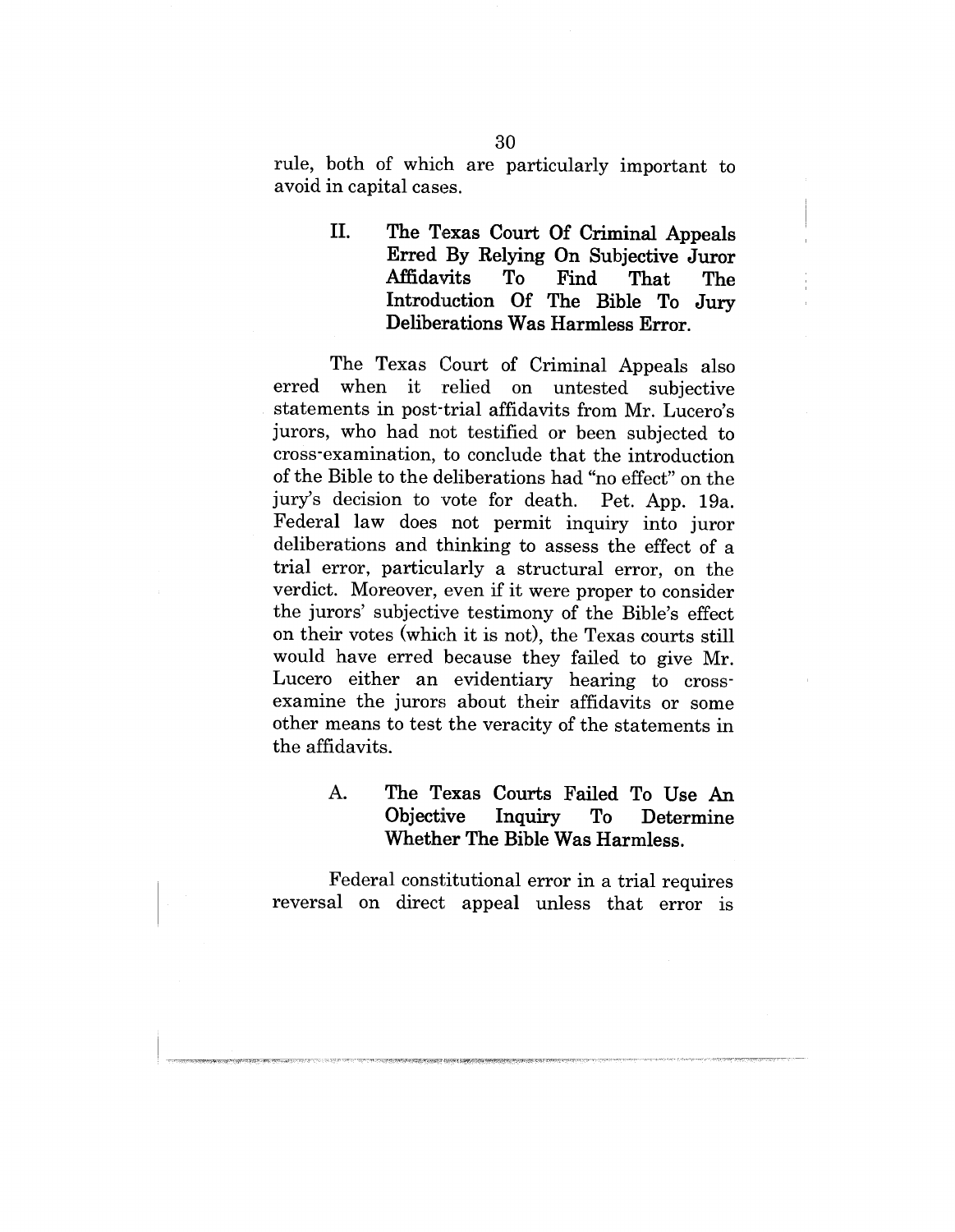harmless beyond a reasonable doubt. *Fry v. Pliler,* 127 S. Ct. 2321, 2325 (2007). To determine whether an error is harmless beyond a reasonable doubt, courts must use an objective test, not a "subjective enquiry into the juror's minds"; a court inquires into "the force of the evidence presumably considered by the jury" and the objective nature of the error. *Yates v. Evatt,* 500 U.S. 391, 404-05 (1991), *overturned on other grounds, Estelle v. McGuire,* 502 U.S. 62, 72 (1991). As a matter of federal law, the prejudicial effect of an error does not depend upon "the idiosyncrasies of the particular decisionmaker." *Striekland v. Washington,* 466 U.S. 668, 694-95 (1984) (finding the testimony of a sentencing judge that he would have imposed the same sentence absent defendant's ineffective assistance of counsel irrelevant to whether the defendant was prejudiced by counsel's performance).

An objective test also must be used to assess the effect of an error occurring during jury deliberations. The testimony of the jurors themselves may be used only for the limited purpose of establishing the "circumstances" of an extraneous influence on the jury (such as to establish that an external influence was brought into the jury room or that an improper contact was made). *Smith v. Phillips,* 455 U.S. 209, 216 (1982) (citing *Remmer,* 347 U.S. at 230). But juror testimony cannot be considered in determining whether the jurors would have reached the same decision absent the extraneous influence. In other words, the *effect* of the extraneous influence can only be assessed using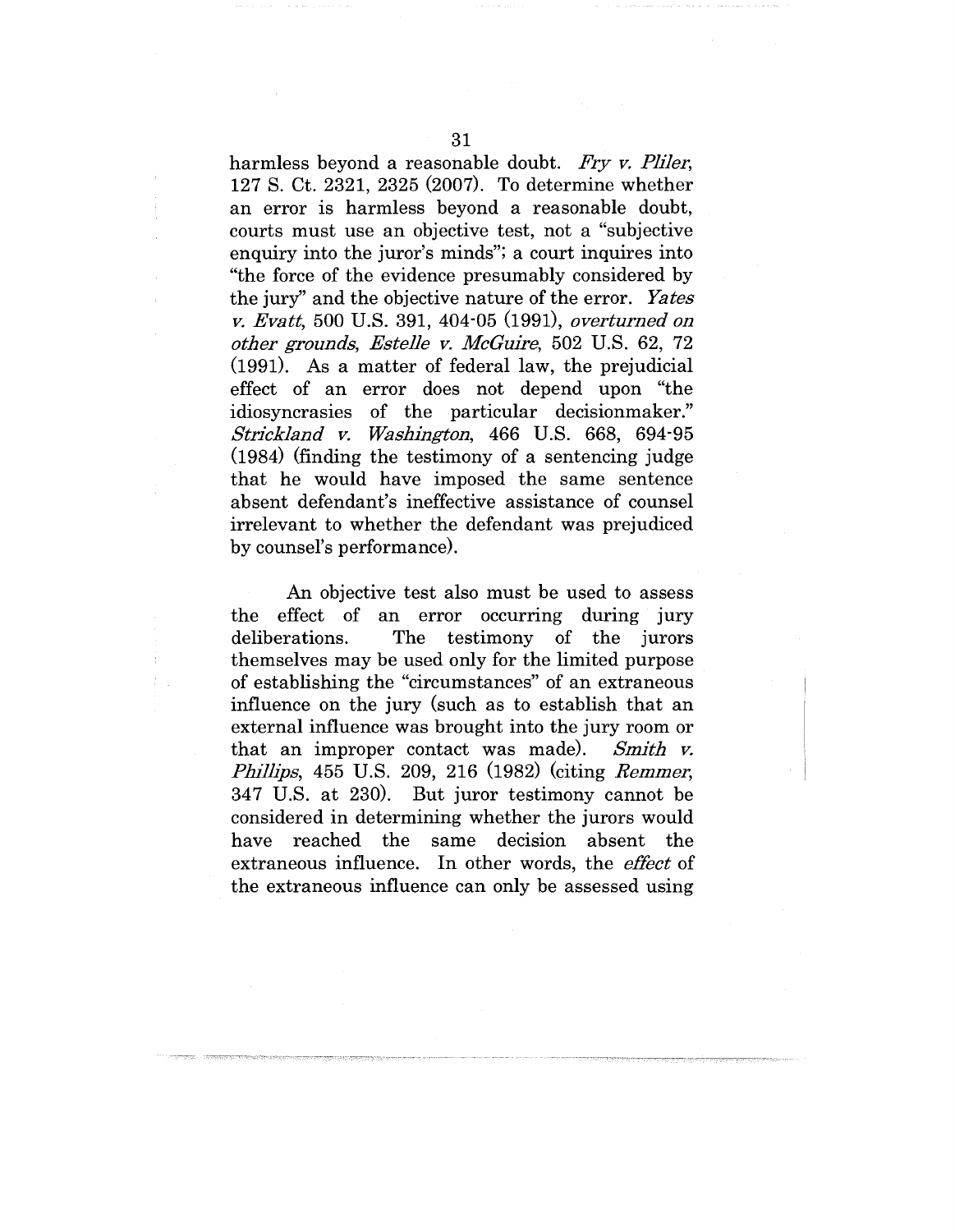objective standards. *Ru~hen v. Spain,* 464 U.S. 114,  $121 n.5 (1983)$ . As this Court explained in *Rushen*:

> A juror may testify concerning . . . whether extraneous prejudicial information was improperly brought to the juror's attention. But a juror generally cannot testify about the mental process by which the verdict was arrived. Thus, the California Court of Appeal refused to consider certain testimony in arriving at its decision that respondent had not suffered prejudice beyond a reasonable doubt.

#### *Id.* (internal quotations and citations omitted).

For these reasons, courts have used an objective test to determine whether the improper use of a Bible in jury deliberations prejudiced a defendant. *See, e.g., Fields*, 503 F.3d at 781 n.22  $("T]he$  question of prejudice from information is an objective one, not a subjective one."); *McNair*, 416 F.3d at 1307-08 (listing "factors to be considered," none of which is a juror's private opinion of the Bible's effect). The objective nature of the test also is required by evidentiary law, which generally prohibits inquiry into the decision-making processes of the jury. *See, e.g., Virgil v. Zavaras*, 298 F.3d 935, 941 (10th Cir. 2002) (citing Fed. R. Evid. 606(b)); *Harlan,* 109 P.3d at 631 ("Neither do we hold that consideration of the [Bible] actually produced the death penalty verdict. To the contrary, [Colorado Rule of Evidence] 606(b) prevents us from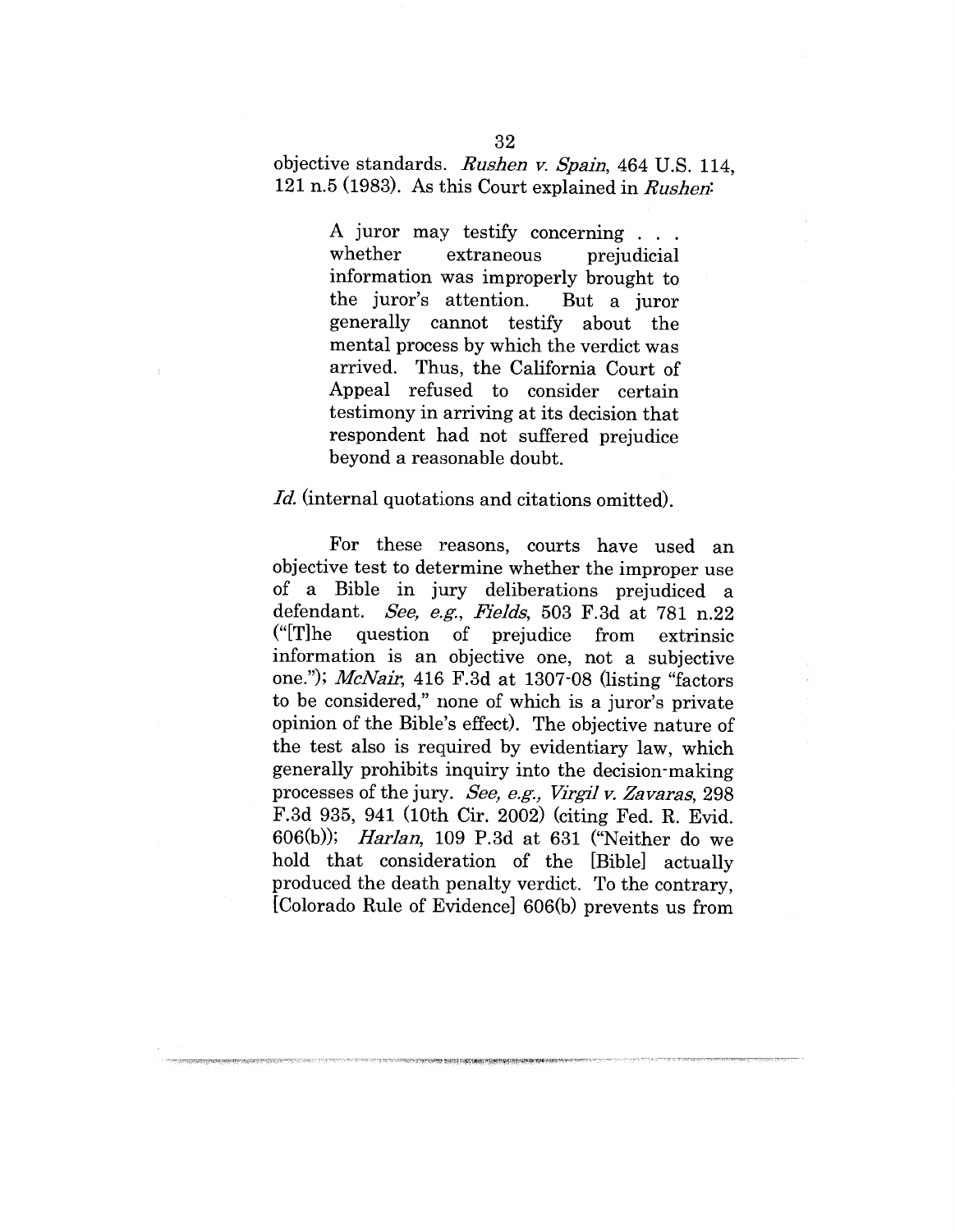considering any juror testimony that addresses the jury's deliberations or a juror's thought process.").

In this case, the Texas Court of Criminal Appeals violated Mr. Lucero's Sixth Amendment and due process rights by relying on the subjective statements in the juror affidavits to conclude that introduction of the Bible was harmless because "[t]he affidavits clearly indicate that the scripture had no effect on the jury's verdict rendered some hours later." Pet. App. 19a. In reaching that conclusion, the lower court relied on statements in the affidavits that the jurors were not affected by the jury foreman's reading of Romans 13 in reaching their votes for death, and that they would have voted the same way absent the scripture reading. *See, e.g'., id.* 14a.

Federal law prohibited the lower Texas courts from relying on the jurors' after-the-fact assurances that the Bible did not affect their thought processes. Instead, the Texas Court of Criminal Appeals should have ignored the subjective aspects of the juror affidavits and squarely examined the text that was introduced to the jury room and its likely effect on the average juror.

# B. The Bible Passage Read During **Deliberations, Romans 13:1-6, Was Not Harmless.**

The State admits that a Bible was brought into the jury room and that at least one Bible passage, Romans 13:1-6, was read directly to jurors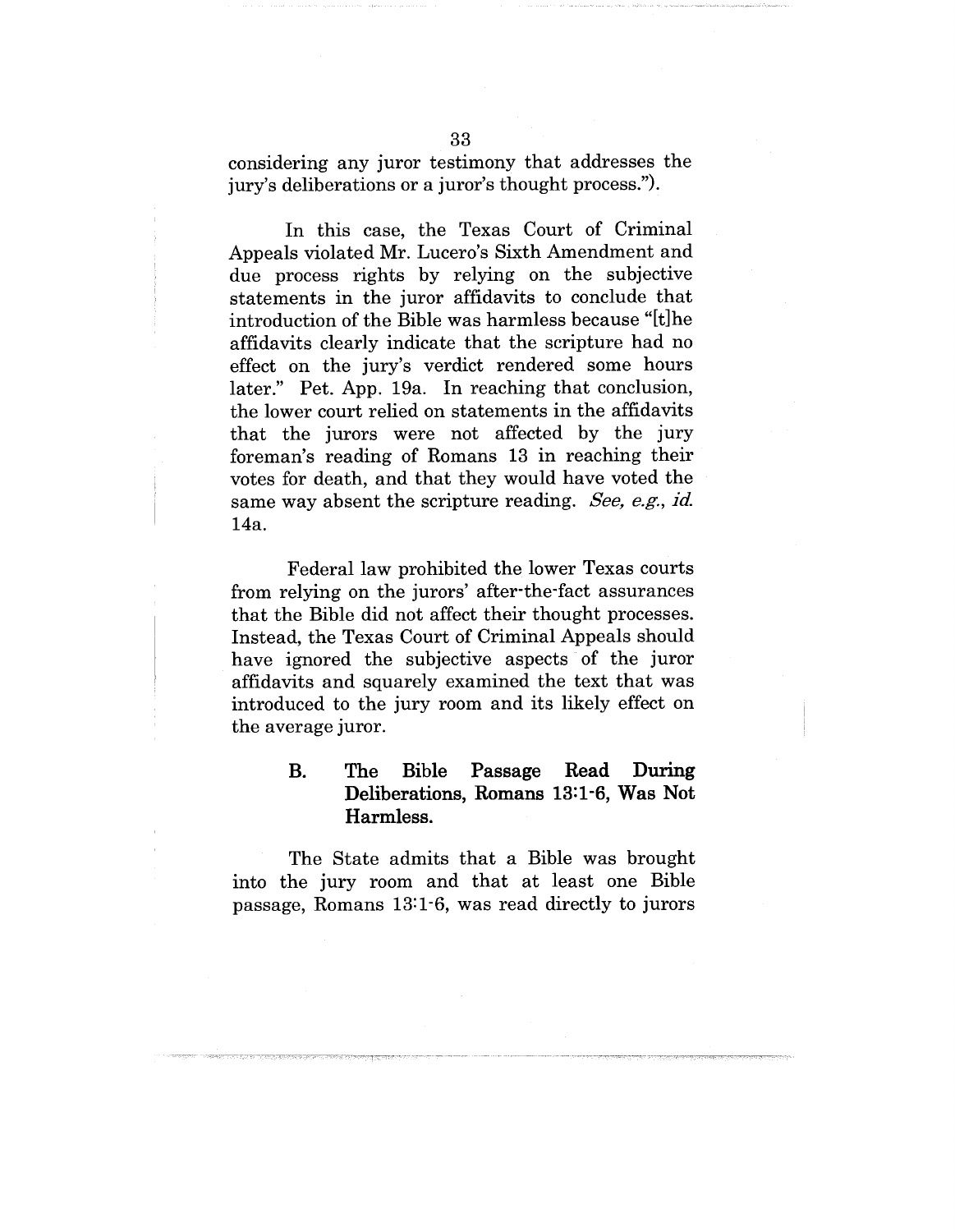in the jury room during jury deliberations at a delicate time when at least two jurors were holding out for life.

The Texas Court of Criminal Appeals found that Romans 13:1-6, which is quoted above at pages 6-7, was "essentially an admonishment to follow man's law (and, therefore, duplicated what was already in the court's charge)." Pet. App. 19a. But the Texas court's attempt to equate Romans 13:1-6 with the trial court's charge is facile. If the lower court had conducted an objective assessment of the passage, it would have (or should have) concluded that its reading was prejudicial to Mr. Lucero on the facts of this case in at least three respects.

*First,* by introducing the Bible to the jury room and reading it during deliberations, the foreman introduced, an entirely new set of laws and instructions from what many jurors would consider to be a higher authority than the trial court. Many people of religious background, presumably including many of the jurors here, consider God to be the ultimate Authority and consider the Bible to reflect God's precepts. Thus, rather than being tantamount to the trial court's jury instructions, as the lower court suggested, the Bible introduced a competing set of laws and instructions into the jury room – and one that many jurors would follow before following the trial court's instructions. *Harlan,* 109 P.3d at 630; *Jones v. Kemp*, 706 F. Supp. 1534, 1599 (N.D.) Ga. 1989).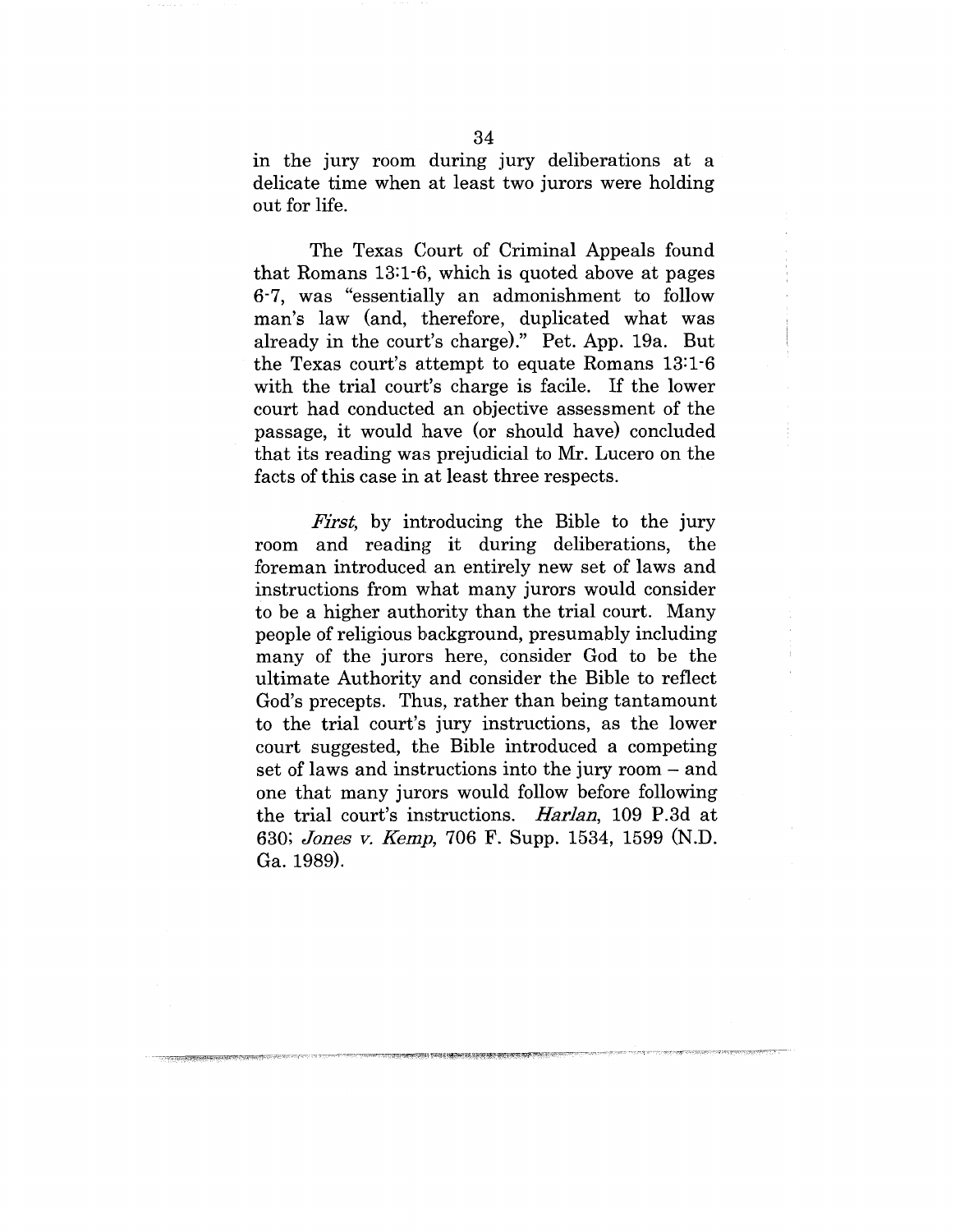*Second,* as discussed above, Romans 13:1-6 encourages jurors to follow the will of the State (prosecution), not the trial court. Paul, writing in the first century, does not consider or address the separation of the judicial and executive power; his words do nothing to differentiate between obedience to a judge in a courtroom and obedience to the executive on the street. Romans 13 speaks instead of "governing authorities" of the Roman Empire generally, recognizing only those who "bear the sword" and those who do not. *See Harlan,* 109 P.3d at 631 ("The Romans text instructs human beings to obey the civil government. Here, the State of Colorado was seeking the death penalty.").

would Accordingly, the average juror understand Romans 13:1-6 to command obedience to the prosecution, "The State of Texas." The State wanted the jury to impose death on Mr. Lucero. There can be little doubt that this was the purpose of the foreman's reading of the passage during a time at which several jurors were unwilling to impose death on Mr. Lucero. Non-judicial sources concur that Romans 13, when read out of context as it was by Mr. Lucero's jury, appears to be "an unequivocal, unrelenting call for obedience to the state" and its punishments. Jan Botha, *Subject to* Whose *Authority? Multiple Readings o£ Romans 13 1* (1994); *see also* Leander E. Keek, *Romans* 311 (2005). The passage further suggests that the State's punishments are invariably just, visited only on the deserving. Keck, supra, at 315; Botha, supra, at 205.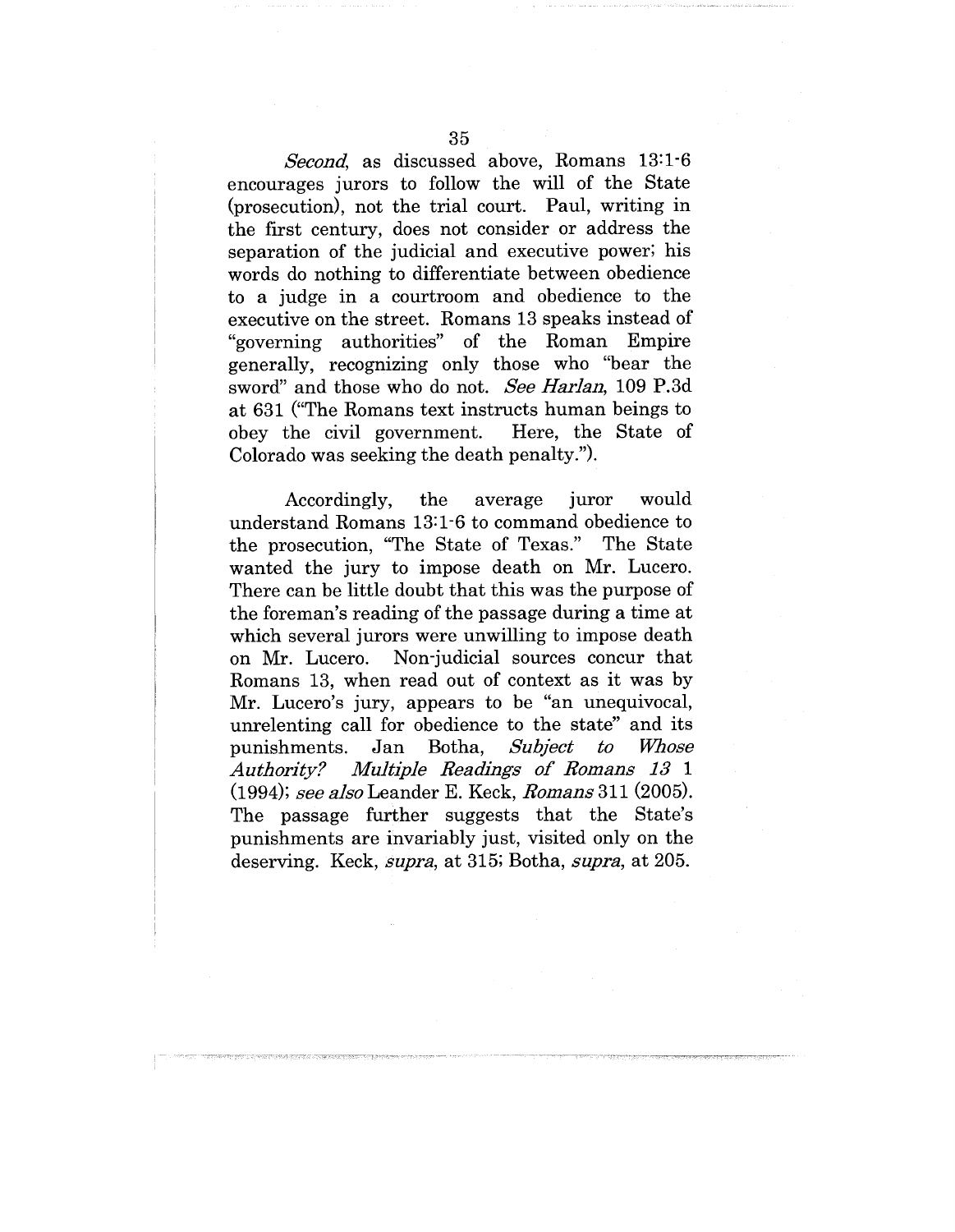Moreover, many, including one member of this Court, agree that Paul's mention of the "sword" refers specifically to the authority to sentence criminals to death.. Antonin Scalia, *God's Justice* and Ours, First Things, May 2002, available at *http:]/www.firstthings.com/article.php3?id\_article=2* 022 (stating that the sword is "unmistakably a reference to the death penalty"); Southern Baptist Convention Resolution No.  $5$  (2000), available at *http://www.sbcannualmeeting.org/sbcOO/res.asp?ID=* 1295130452&page=0&num=10 (same); Botha, supra at 205 (same); C.K. Barrett, *A Commentary on the Epistle to the Romans* 247 (1957) (stating that the sword is a reference to the *jus gladii*, an authority to inflict a death sentence). *But see* Keck, *supra,* at 315 (suggesting the sword does not refer to the *jus gladii* but rather the general Roman law enforcement power); Anthony J. Guerra, *Romans and the* apologetic tradition 162 (1995) (suggesting that the sword refers to Roman military power or an imperial dagger).

*Third,* Romans 13:1-6 is inconsistent with the jury's function as a check on the State's actions regarding criminal punishment. The Romans text portrays the first-century Christian not as an active participant in a political community, but rather, as a private citizen confronted with the "sword" of imperial authority. His role is not to actively pursue justice or make policy but to "submit." The illustrative act is to pay taxes: the imperial authority requests a particular action (to pay a particular amount of money) and the Christian performs it.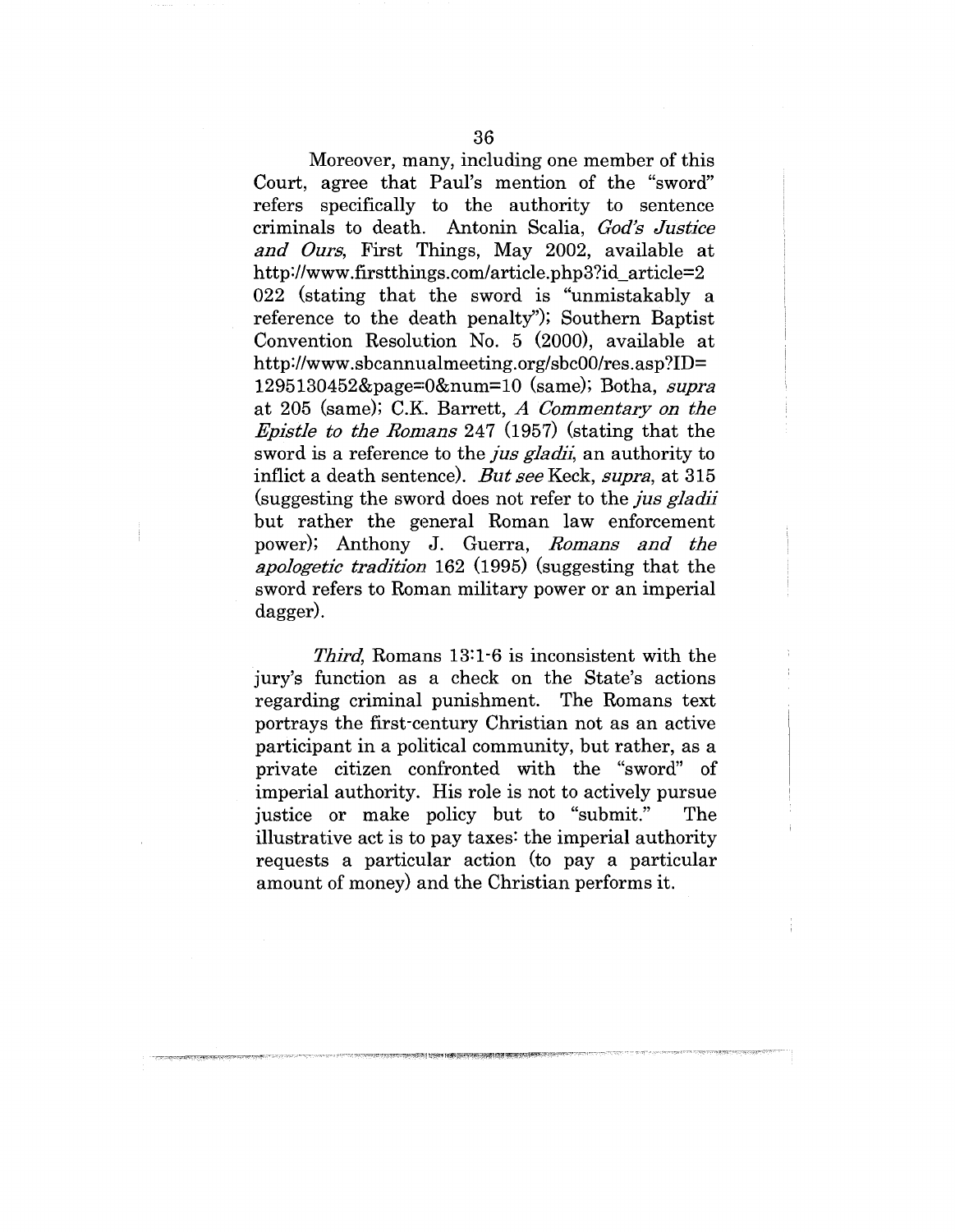That passive vision of Christian political life is inconsistent with the duty of a juror to evaluate the prosecution's case critically and ensure that the prosecution meets its high burden of proof. The Constitution requires more than passive obedience; the jury must actively decide whether the facts are such that it should "strip a man of his liberty or his life." *Turner,* 379 U.S. at 472. A capital sentencing jury, in particular, must exercise "the truly awesome responsibility" of determining life or death. *Caldwell v. Mississippi*, 472 U.S. 320, 329-30 (1985) (quoting *McGautha v. California,* 402 U.S. 183, 208 (1971)). Indeed, the jury's active role is so important that this Court has held that a prosecutor's suggestion that "responsibility for any ultimate determination of death will rest with others" violates the Eighth Amendment. *Id.* at 333. Such a suggestion "presents an intolerable danger that the jury will in fact choose to minimize the importance of its role." *Id.*

The "intolerable danger" of the jury minimizing the importance of its role is even easier to imagine where the jury is being urged to "delegat[e] ultimate responsibility for imposing a sentence to divine authority." *See, e.g'., Sandoval v. Calderon*, 241 F.3d 765, 776-77 (9th Cir. 2000). In Sandoval, a prosecutor responded to defense *,~andova],* a prosecutor responded to defense counsel's suggestion that the jury should not "play God" with the defendant's life by reciting Romans 13: 1-5 and telling the jury: 'You are not playing God. You are doing what God says." *Id.* at 775 n.1. The court found not only that the prosecutor violated the Eighth Amendment, but that the "eloquent" and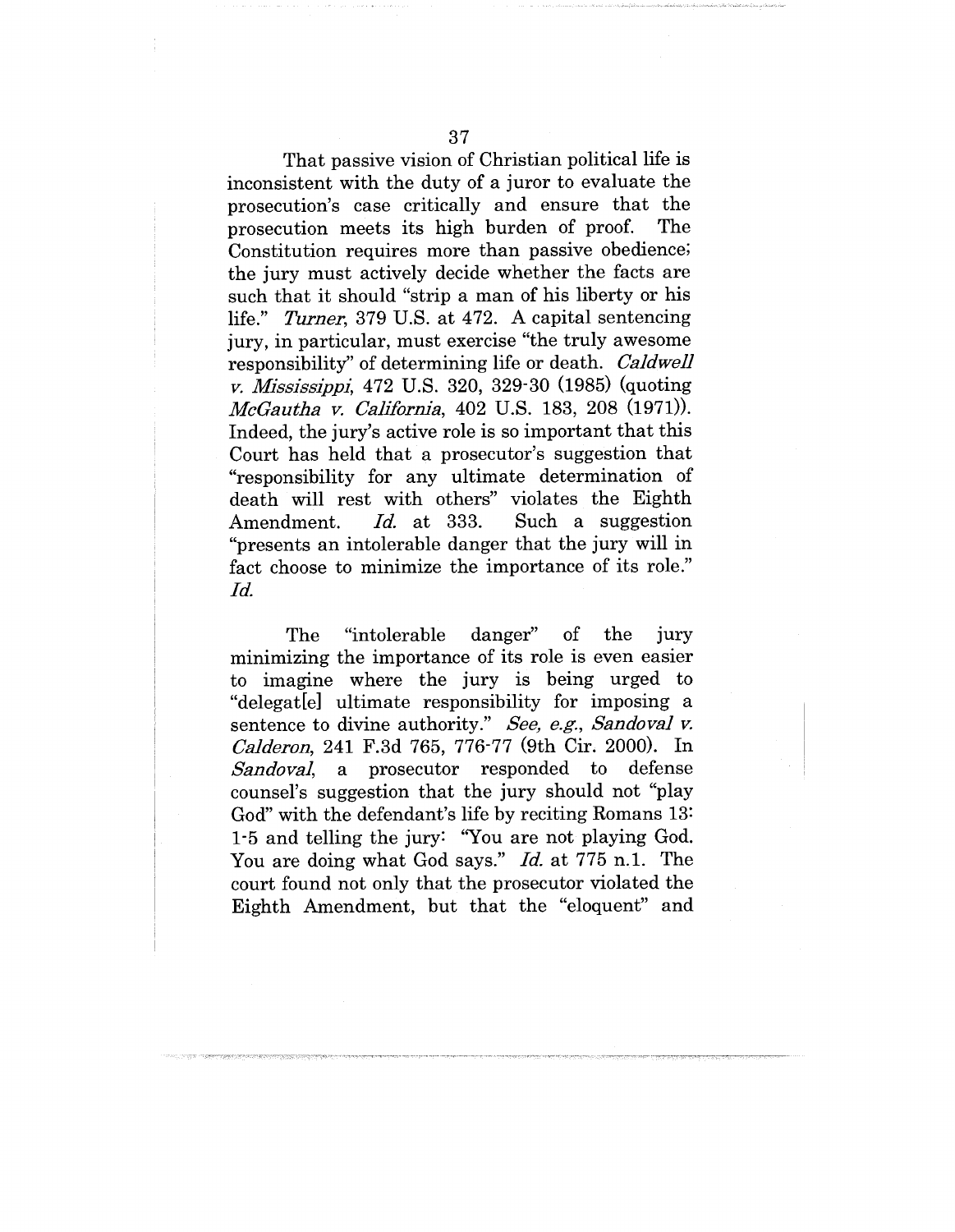"powerful" language "was strong medicine" that prejudiced the defendant. *Id.* at 778. Such strong medicine also was likely to prejudice Mr. Lucero.

Accordingly, the Texas Court of Criminal Appeals erred in concluding beyond a reasonable doubt that the introduction of Romans 13:1-6 to the jury deliberations in Mr. Lucero's trial did not result in Mr. Lucero's death sentence. This Court should reverse the appellate court's judgment and remand the case for a new sentencing hearing.

#### $C_{\cdot}$ Federal Law Requires The Texas Courts To Provide Mr. Lucero An Evidentiary Hearing To Test The Veracity Of Juror Affidavits.

Even if the Texas courts were permitted to inquire into the subjective intent of jurors and try to reconstruct their deliberations as if the error had not occurred, the order of the lower court still should be vacated because Mr. Lucero was not in any way afforded his basic, fundamental right to test the veracity of those affidavits, including through crossexamination of the jurors. Instead, the Texas courts simply accepted the jurors' affidavits at their face value as accurate and truthful. Pet. App. 19a-20a. That blind acceptance was error and violated Mr. Lucero's due process right to be heard and meaningfully develop a factual record on the issue. Whatever discretion a trial court possesses in<br>investigating the jury, "the rule of juror investigating the jury, "the rule  $\mathbf{f}$ iuror incompetency cannot be applied in such an unfair manner as to deny due process." *Schillcutt v.*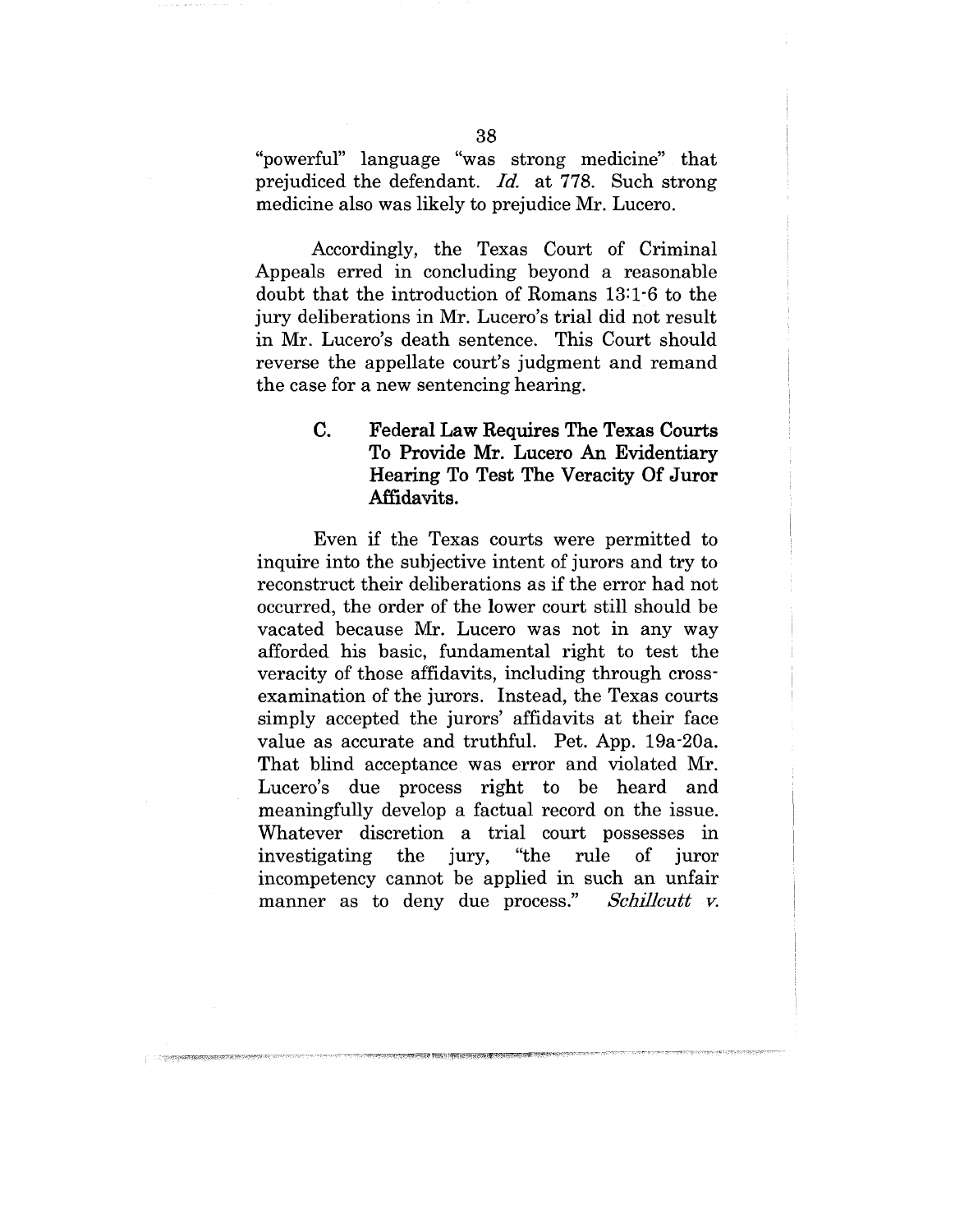*Gagnon,* 827 F.2d 1155, 1159 (7th Cir. 1987). "This Court has long held that the remedy for allegations of juror partiality is a hearing in which the defendant has the opportunity to prove actual bias." *Smith v. Phillips,* 455 U.S. 209, 215 (1982) (citing *Remmer,* 347 U.S. at 230).

In this case, the State has admitted that an extraneous Bible was considered. Assuming that the private thoughts of the jurors were an appropriate basis on which to base a decision that the introduction and reading of the Bible in the jury room were harmless, it would be an abuse of discretion for the Texas courts to resolve that question on the basis of affidavits alone where Mr. Lucero was not given a procedural opportunity to challenge those affidavits or otherwise test the veracity of the statements in them. "Preservation of the opportunity to prove actual bias is a guarantee of a defendant's right to an impartial jury." *Id.* at 216 (quoting *Dennis v. United States*, 339 U.S. 162, 171<sup>-1</sup> 72 (1950)). While the testimony of jurors may not be "inherently suspect," *Smith,* 455 U.S: at 217 n.7, neither is it inherently believable, especially when viewed only on the cold record of affidavits rather than live testimony subject to cross-examination. If the subjective memories of the jurors were relevant to whether the admitted error was harmless, Mr. Lucero would naturally wish to probe whether those memories are accurate or the result of hindsight bias. The only way in which that could be done is at an evidentiary hearing.